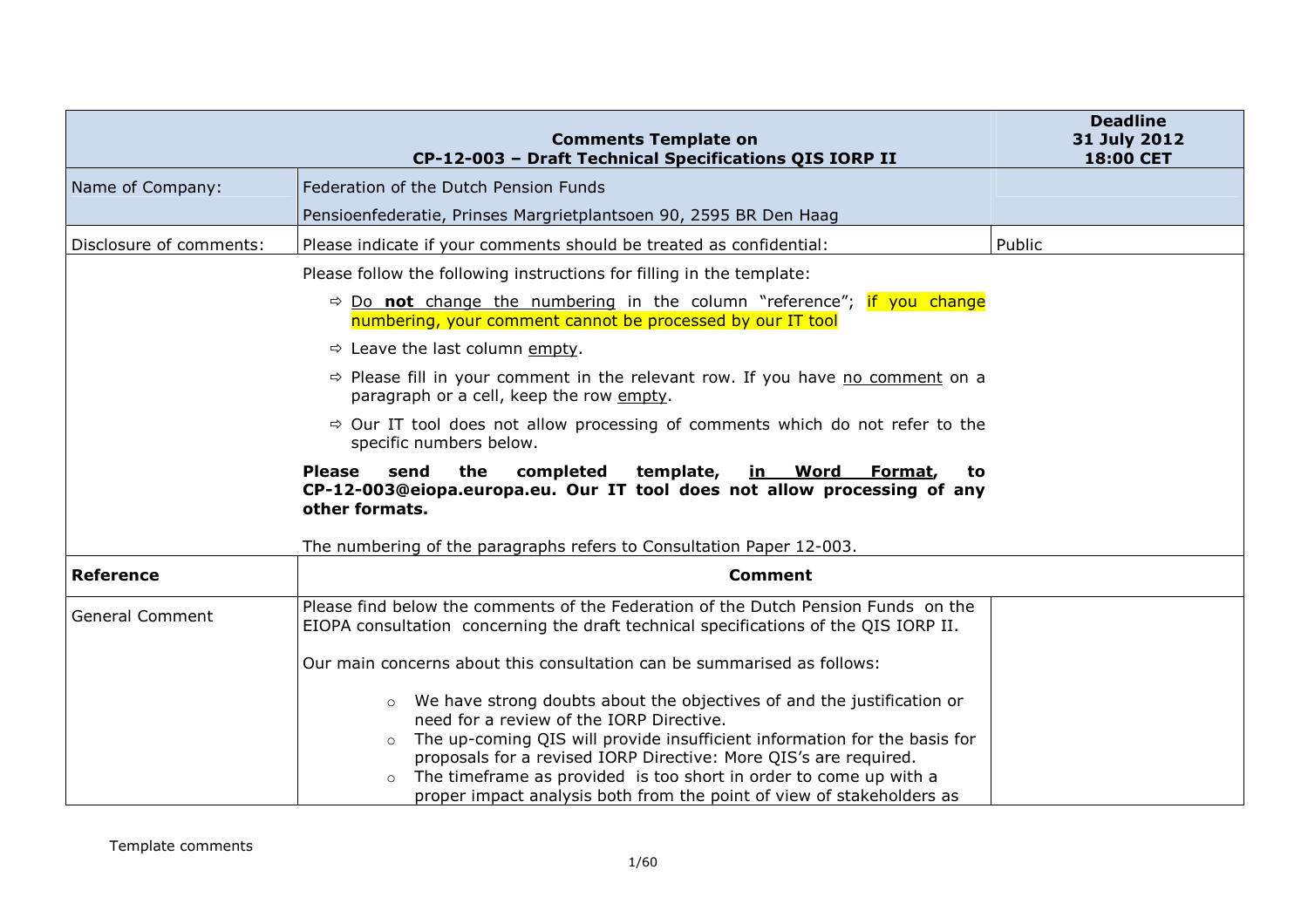|                       |                                                                                                                                                                                                                                                                                                                                                                                                                                                                                                                                                                                                                                                                                                                                                                                                                                                                                                                           | <b>Deadline</b> |
|-----------------------|---------------------------------------------------------------------------------------------------------------------------------------------------------------------------------------------------------------------------------------------------------------------------------------------------------------------------------------------------------------------------------------------------------------------------------------------------------------------------------------------------------------------------------------------------------------------------------------------------------------------------------------------------------------------------------------------------------------------------------------------------------------------------------------------------------------------------------------------------------------------------------------------------------------------------|-----------------|
|                       | <b>Comments Template on</b>                                                                                                                                                                                                                                                                                                                                                                                                                                                                                                                                                                                                                                                                                                                                                                                                                                                                                               | 31 July 2012    |
|                       | CP-12-003 - Draft Technical Specifications QIS IORP II                                                                                                                                                                                                                                                                                                                                                                                                                                                                                                                                                                                                                                                                                                                                                                                                                                                                    | 18:00 CET       |
|                       | from the point of view of EIOPA.<br>Pension Security needs to take into account the overall pension system<br>$\circ$<br>of a country, including the balance between security, sustainability and<br>adequacy.<br>More clarity is needed about the overall prudential framework.<br>$\circ$<br>We ask for a separate consultation on adequate recovery periods.<br>$\circ$<br>We do not think that the proposed Holistic Balance Sheet Approach will<br>$\circ$<br>be workable as a supervisory tool.<br>We are very concerned that there will be a high degree of model risk<br>$\circ$<br>and the risk of pseudo security. This has to be taken into account when<br>evaluating the outcomes of this consultation.<br>We have serious doubts about the proportionality of the exercise and<br>$\circ$<br>are very concerned about the costs it will generate for pension funds<br>and ultimately for the beneficiaries. |                 |
|                       | We request to handle sensitive information strictly confidential.<br>$\circ$                                                                                                                                                                                                                                                                                                                                                                                                                                                                                                                                                                                                                                                                                                                                                                                                                                              |                 |
| <b>Objectives:</b>    | We are concerned that the objectives of the European Commission are not clear and<br>concentrate too much on cross-border activities and internal market aspects instead of<br>facilitating and promoting the setting up of IORPs. In addition, we are not convinced<br>that the planned QIS- and HBS-exercise as such will contribute to increasing cross-<br>border activities of pension funds.                                                                                                                                                                                                                                                                                                                                                                                                                                                                                                                        |                 |
|                       | Usefulness of and Need for the review of the IORP Directive:<br>We would like to revert to the concerns we have expressed from the very beginning of<br>the IORP review process about the usefulness of and need for this whole exercise.<br>We still have difficulties in seeing how a revised IORP Directive will remove or alleviate<br>constraints to the freedoms as provided in the EU Treaty. This can be illustrated as                                                                                                                                                                                                                                                                                                                                                                                                                                                                                           |                 |
| follows:<br>$\bullet$ | The Dutch occupational pension system (which complies fully with the current<br>IORP Directive) does not hinder cross-border movement of capital. The IORPs<br>and their service providers invest internationally, observing the prudent person<br>rule as stipulated in the IORP Directive.<br>The Dutch occupational pension system does not hinder mobility of workers.                                                                                                                                                                                                                                                                                                                                                                                                                                                                                                                                                |                 |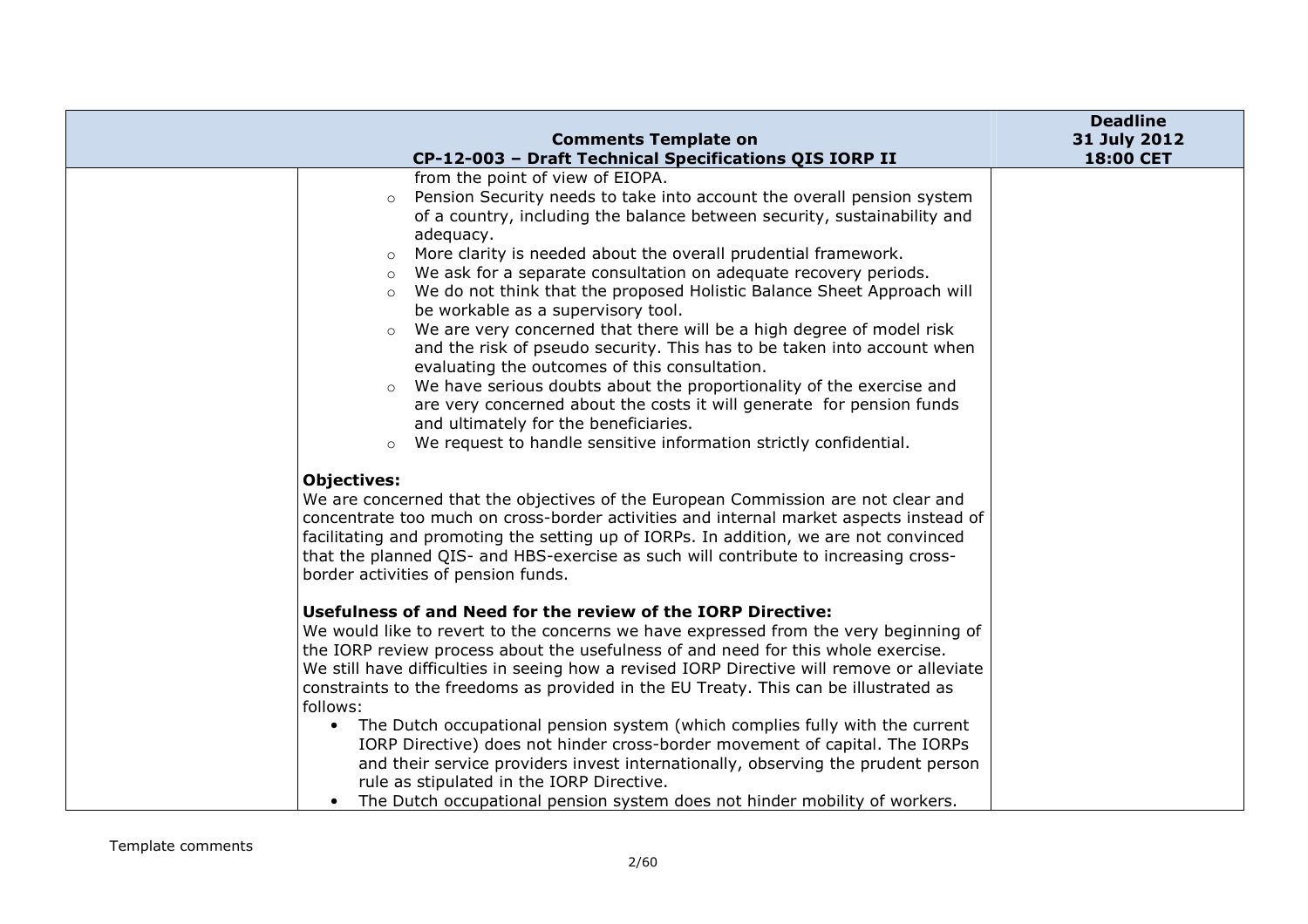|                                                                                                                                                           | <b>Deadline</b> |
|-----------------------------------------------------------------------------------------------------------------------------------------------------------|-----------------|
| <b>Comments Template on</b>                                                                                                                               | 31 July 2012    |
| CP-12-003 - Draft Technical Specifications QIS IORP II                                                                                                    | 18:00 CET       |
| Pension rights acquired in the Netherlands will be safeguarded and are not lost                                                                           |                 |
| if someone decides to go cross-border. Dutch law does not affect accrued                                                                                  |                 |
| pension rights acquired abroad if someone decides to work in the Netherlands.                                                                             |                 |
| The Dutch occupational pension system also does not hinder free provision of                                                                              |                 |
| services. Pension funds may be set up in the Netherlands by everyone who                                                                                  |                 |
| wishes to do so when approved by the Dutch supervisory authority. An IORP<br>authorized in the Netherlands may accept sponsorship by undertakings located |                 |
| in another Member State. An IORP authorized in another Member State may                                                                                   |                 |
| accept sponsorship by undertakings located in the Netherlands. It is our                                                                                  |                 |
| impression, that the situation in all or at least most of the other countries                                                                             |                 |
| affected by the current IORP Directive is not very different from the situation in                                                                        |                 |
| the Netherlands.                                                                                                                                          |                 |
|                                                                                                                                                           |                 |
| In view of the foregoing, we wonder which barriers to cross-border movement, the                                                                          |                 |
| European Commission is seeking to take away.                                                                                                              |                 |
|                                                                                                                                                           |                 |
| We do not think that the lack of harmonized solvency rules is a barrier to cross-border                                                                   |                 |
| movement. We therefore have serious doubts about the claim that harmonized (new)                                                                          |                 |
| solvency rules will lead to more cross-border activities and will consequently lead to                                                                    |                 |
| better and more efficient pension schemes. Efficient occupational pension schemes                                                                         |                 |
| execute asset management on international capital markets which are strictly                                                                              |                 |
| monitored and evaluated. Social partners negotiate premiums and pension scheme                                                                            |                 |
| features. These efficient schemes are subject to and fitted within complex fiscal rules                                                                   |                 |
| and national social and labour law, entirely in line with member states' prerogative for                                                                  |                 |
| designing national systems for retirement provision.                                                                                                      |                 |
| As it is not the intention of the European Commission to undermine current efficient                                                                      |                 |
| pension systems, it can neither be its intention that the present exercise will lead to                                                                   |                 |
| an increase in premiums at Member State level. If this were to occur the purchasing                                                                       |                 |
| power of members could shrink. Harmonization of solvency rules should not result in                                                                       |                 |
| an increase of the premium of an individual pension fund or the de-risking of the asset                                                                   |                 |
| mix. Such an increase would put a burden on the younger generations. Overall, a new                                                                       |                 |
| supervisory regime should not lead to a distortion of the generational balance in                                                                         |                 |
| current pension agreements.                                                                                                                               |                 |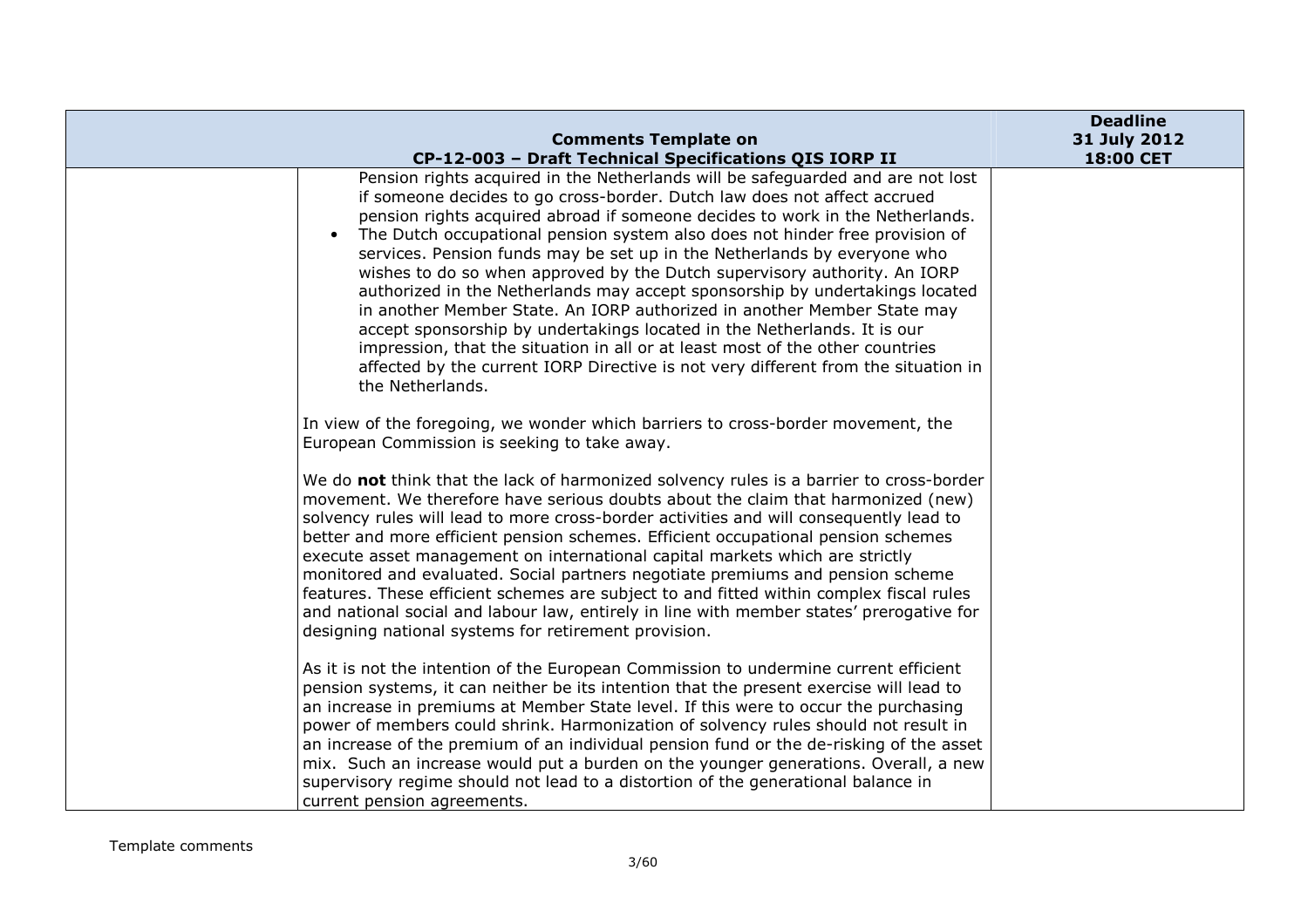| <b>Comments Template on</b>                                                                                                                                                                                                                                                                                                                                                                                                                                                                                                                                                                                                                                                                                                            | <b>Deadline</b><br>31 July 2012 |
|----------------------------------------------------------------------------------------------------------------------------------------------------------------------------------------------------------------------------------------------------------------------------------------------------------------------------------------------------------------------------------------------------------------------------------------------------------------------------------------------------------------------------------------------------------------------------------------------------------------------------------------------------------------------------------------------------------------------------------------|---------------------------------|
| CP-12-003 - Draft Technical Specifications QIS IORP II                                                                                                                                                                                                                                                                                                                                                                                                                                                                                                                                                                                                                                                                                 | 18:00 CET                       |
| In addition, harmonized solvency rules could easily jeopardize the many tailor-made<br>solutions (internal models) prevailing in the present Dutch Financial Assessment<br>Framework (FTK). Those tailor-made solutions are necessary in order to cope with the<br>large variety of Dutch pension funds (ranging from large to small company pension<br>funds, from large to small industry wide pension funds and to funds in which the<br>financial position is (in)directly related to public government decisions about wages /<br>salaries and premiums).                                                                                                                                                                         |                                 |
| We would very much appreciate to have a discussion with the European Commission<br>and EIOPA in in order to establish a proper mutual understanding about<br>• the remarks made in the public hearing on 1 March;<br>the relation between the different objectives of this exercise in the Call for<br>Advice and in the Commission's Green and White Paper on Pensions;<br>the intergenerational aspects of pensions (also looking at justifiable balance<br>$\bullet$<br>between employees and beneficiaries).                                                                                                                                                                                                                       |                                 |
| Only one QIS?<br>We do not support the European Commission's plans to run one QIS only. We think<br>that the consultation document does not yet provide enough guidance. Assumptions<br>directly derived from the Solvency II framework are further developed than those<br>directly related to the specific nature of an IORP. Important examples are the missing<br>inflation risk module and the valuation of security and adjustment mechanisms. In<br>particular inflation risk for IORPs is more substantial than for insurers. More guidance<br>and analysis are needed in order to come up with good solutions in this planned QIS.                                                                                            |                                 |
| We think that the details of future quantitative requirements have to be decided upon<br>at Level 1 in the Lamfalussy process. From a technical point of view more than one<br>quantitative impact study is necessary, in order to calibrate and find a proper solution<br>(if such a solution exists at all) for qualitative and quantitative requirements of a<br>future IORP II Directive, also because the proposed technical specifications are not<br>sufficient for an adequate overview of the impact on IORPs. More QISs would allow for<br>calibrating all relevant data and aspects. Rather than rushing through this exercise, a<br>good examination of existing good practice is necessary. It could be worth studying in |                                 |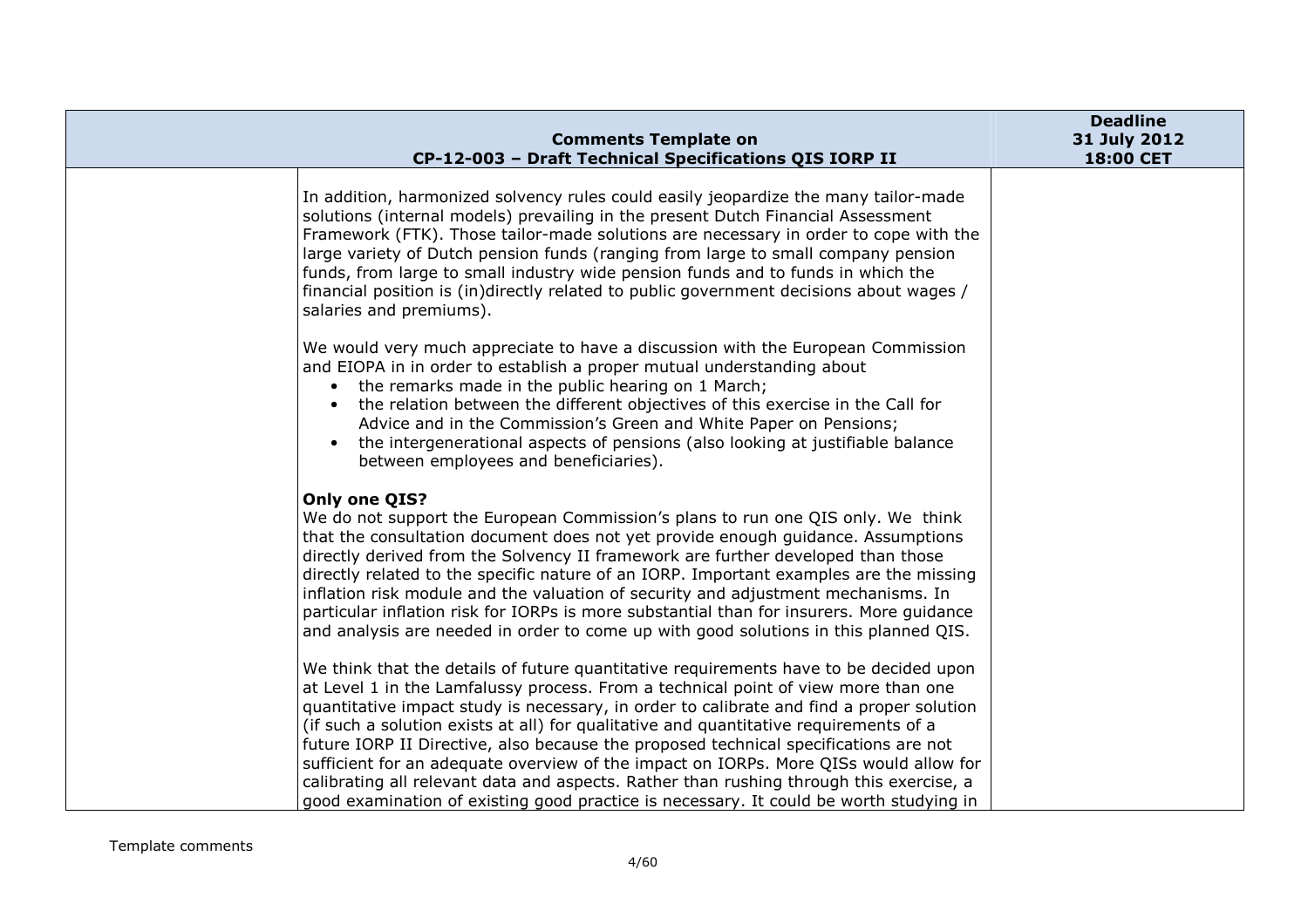|                                                                                                                                                                                                                                                                                                                                                                                                                                                                                                                                                                                                                                                                                                                                                                                                                                                               | <b>Deadline</b>           |
|---------------------------------------------------------------------------------------------------------------------------------------------------------------------------------------------------------------------------------------------------------------------------------------------------------------------------------------------------------------------------------------------------------------------------------------------------------------------------------------------------------------------------------------------------------------------------------------------------------------------------------------------------------------------------------------------------------------------------------------------------------------------------------------------------------------------------------------------------------------|---------------------------|
| <b>Comments Template on</b><br>CP-12-003 - Draft Technical Specifications QIS IORP II                                                                                                                                                                                                                                                                                                                                                                                                                                                                                                                                                                                                                                                                                                                                                                         | 31 July 2012<br>18:00 CET |
| depth the experiences of the current reforms of the Dutch FTK, a risk based<br>supervisory framework with market consistent valuation, which is under<br>reconstruction. There are plans to adjust the discounting rate for liabilities from short-<br>term risk free rates to smoothing over longer periods.                                                                                                                                                                                                                                                                                                                                                                                                                                                                                                                                                 |                           |
| EIOPA intends to use aggregated data. This will make an adequate comparison of the<br>outcomes for pension funds and countries impossible. Probably, EIOPA will not get<br>sufficient insight in the underlying assumptions of the stochastic analysis which may<br>differ significantly between individual IORPs. These differences in the assumptions<br>could lead to material differences. Therefore more than one QIS is needed.                                                                                                                                                                                                                                                                                                                                                                                                                         |                           |
| <b>Timeframe:</b><br>First and foremost we want to express our concern about the very short timeframe of<br>this consultation. We doubt whether both the stakeholders and EIOPA are able to<br>properly analyse and interpret all the facts and figures. We therefore reserve the right<br>to backtrack on some of the issues at a later stage. We challenge the assumption that<br>enough feedback, data and figures can be collected in such a short period of time for<br>both the current consultation and the upcoming QIS exercise. This does not comply<br>with the required degree of thoroughness and the necessary democratic process for<br>such a sensitive and socially and economically relevant issue as pensions.                                                                                                                             |                           |
| <b>Overall Pension Security:</b><br>With regard to pension security, it is also important to incorporate state pension<br>systems in the considerations. A purely Internal Market approach is therefore, in our<br>opinion, inappropriate. It is likely that new quantitative rules for IORPs along the lines<br>proposed will increase the costs of IORPs. In case the costs become too high for<br>workplace pensions, employers might move away and as a consequence the pressure<br>on the, in many Member States already strained, state pension systems might even<br>increase further.<br>This would contradict the goal of the Commission "that any new supervisory system<br>for IORPs should not undermine the supply or the cost-efficiency of occupational<br>retirement provision in the EU." (Call for Advice, 2011) and "the aim that pensions |                           |
| should not only be secure but also be sustainable." (White Paper on Pensions from the<br>European Commission, 2012).                                                                                                                                                                                                                                                                                                                                                                                                                                                                                                                                                                                                                                                                                                                                          |                           |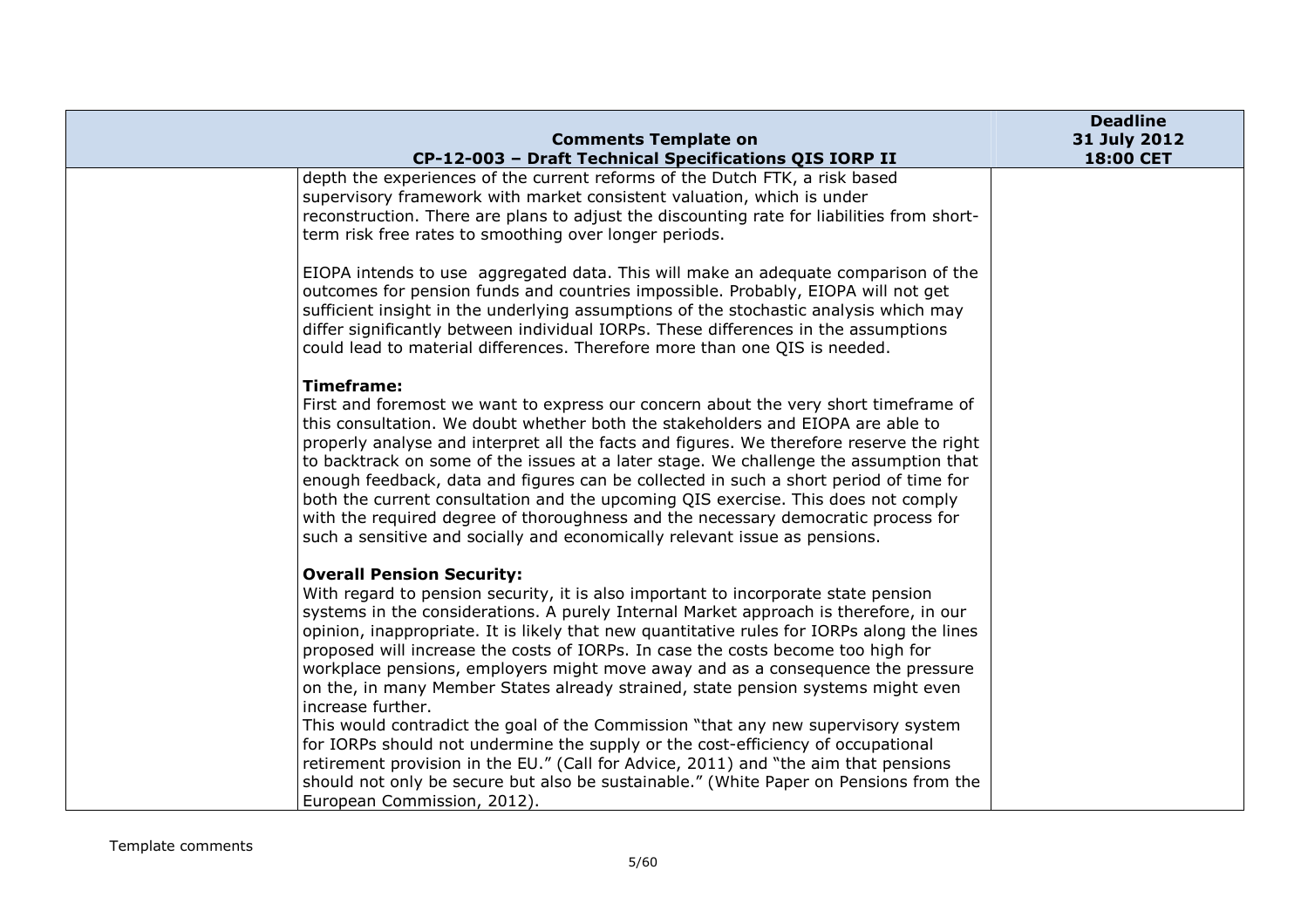|                                                                                                                                                                                                                                                                                                                                                                                                                                                                                                                                                                                                                                                                                                                                                                                                                                                                                                                                                                                                                                                                           | <b>Deadline</b>           |
|---------------------------------------------------------------------------------------------------------------------------------------------------------------------------------------------------------------------------------------------------------------------------------------------------------------------------------------------------------------------------------------------------------------------------------------------------------------------------------------------------------------------------------------------------------------------------------------------------------------------------------------------------------------------------------------------------------------------------------------------------------------------------------------------------------------------------------------------------------------------------------------------------------------------------------------------------------------------------------------------------------------------------------------------------------------------------|---------------------------|
| <b>Comments Template on</b><br>CP-12-003 - Draft Technical Specifications QIS IORP II                                                                                                                                                                                                                                                                                                                                                                                                                                                                                                                                                                                                                                                                                                                                                                                                                                                                                                                                                                                     | 31 July 2012<br>18:00 CET |
| Furthermore, the proposed supervisory framework provides a strong incentive to<br>change the investment policies of IORPs into more risk-free bonds instead of risk-<br>bearing capital. As important long term investors, IORPs also have an important role<br>to play in the EU 2020 strategy and investments in the future of the European<br>economy, which, in turn, is very important for the affordability of future pensions                                                                                                                                                                                                                                                                                                                                                                                                                                                                                                                                                                                                                                      |                           |
| We do not see the need for a uniform security level in a field so characterized by<br>variations in retirement provision, both within the various pillars and the overall<br>division over the pillars. As far as occupational pensions are concerned, the security<br>level is part of the pension promise and up to social partners or Member States to<br>decide upon. Another aspect is that in the end, higher security may imply lower<br>pension benefits and as result less purchasing power for the beneficiaries. Social<br>partners or Member States should be able to decide on the trade-off between pension<br>security and sustainability.                                                                                                                                                                                                                                                                                                                                                                                                                 |                           |
| <b>Prudential framework:</b><br>The applicable prudential framework is still unknown. Without the prudential<br>framework and clarity on items like trigger points for interventions, recovery periods<br>and tiering, the real economic impact on contributions and pensions cannot be<br>calculated and therefore there will not be insight in the impact on sponsors and<br>beneficiaries. This impact analysis is far more important than calculating the technical<br>provisions and the capital requirements. In this respect, we think that the QIS seems<br>more tailored for correct valuation than for chartering the impact of using the HBS<br>framework. Furthermore, the prudential framework will also determine the value of<br>the adjustment and steering instruments. An impact analysis of those issues is far<br>more important than calculating the technical provisions and the capital requirements.<br>We would advocate a separate consultation on adequate recovery periods, since there<br>are significant differences between Member States. |                           |
| The HBS - the ultimate solution?<br>We do not know whether the HBS will work in practice. We are not sure whether the<br>HBS is aimed at supervising the institution or the pension scheme itself (from a<br>member perspective). For multi-employer plans it is extremely difficult to calculate                                                                                                                                                                                                                                                                                                                                                                                                                                                                                                                                                                                                                                                                                                                                                                         |                           |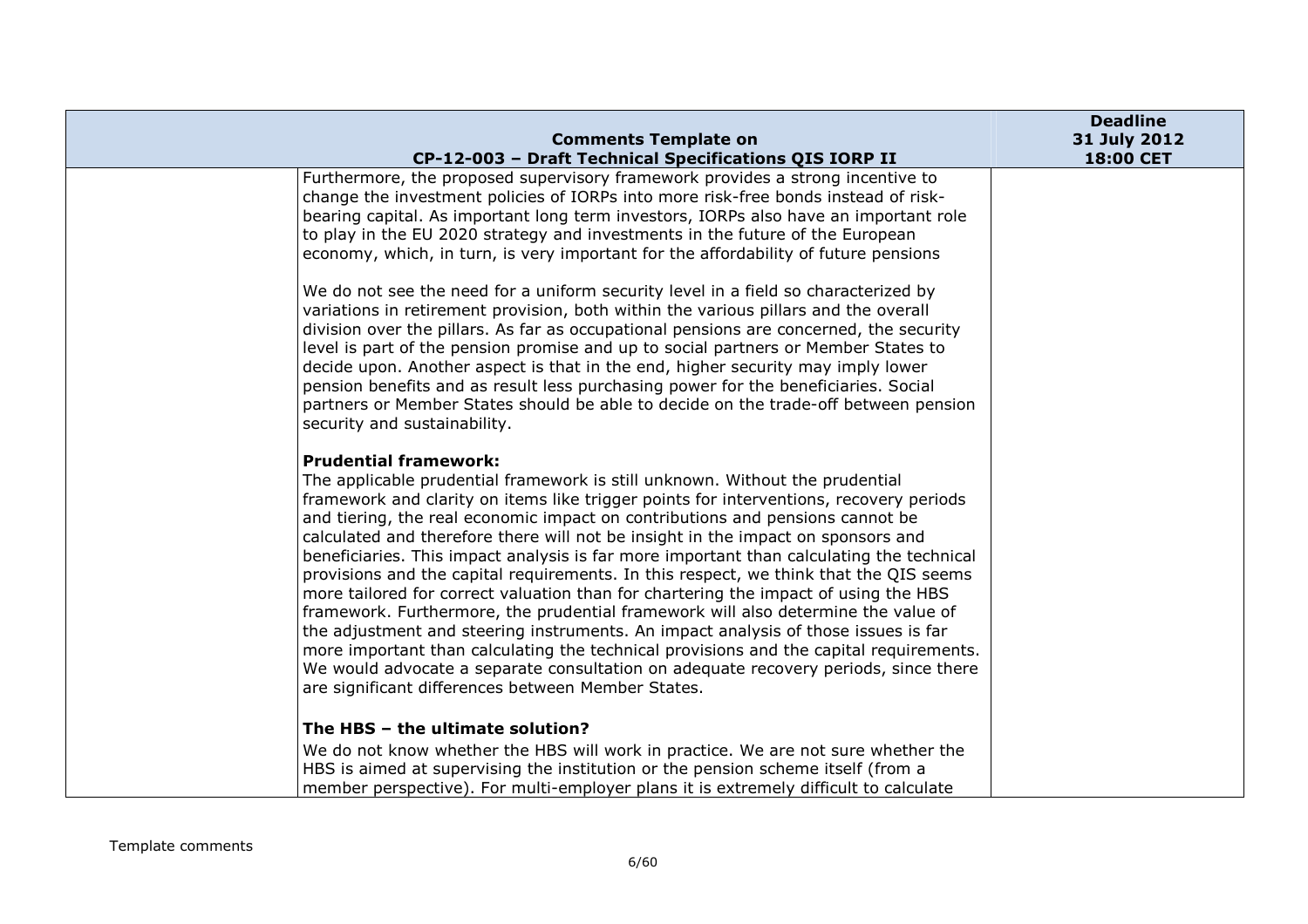|     |                                                                                                                                                                                                                                                                                                                                                                                                                                                                                                                                                                                                                                                                                                                                                                                                                                                                                                                     | <b>Deadline</b> |
|-----|---------------------------------------------------------------------------------------------------------------------------------------------------------------------------------------------------------------------------------------------------------------------------------------------------------------------------------------------------------------------------------------------------------------------------------------------------------------------------------------------------------------------------------------------------------------------------------------------------------------------------------------------------------------------------------------------------------------------------------------------------------------------------------------------------------------------------------------------------------------------------------------------------------------------|-----------------|
|     | <b>Comments Template on</b>                                                                                                                                                                                                                                                                                                                                                                                                                                                                                                                                                                                                                                                                                                                                                                                                                                                                                         | 31 July 2012    |
|     | CP-12-003 - Draft Technical Specifications QIS IORP II                                                                                                                                                                                                                                                                                                                                                                                                                                                                                                                                                                                                                                                                                                                                                                                                                                                              | 18:00 CET       |
|     | sponsor support. With a complete pension contract, where it is clear how surpluses<br>and deficits will be shared between the different stakeholders, the HBS will by<br>definition lead to a cover ratio of 100%. We therefore have strong doubts about the<br>informational value of the HBS. One could also have a holistic framework rather than a<br>holistic balance sheet with much more freedom for Member States to calibrate that<br>framework to the local pension system. We suggest alternatives such as an ALM study<br>or stress tests for your consideration. We think that this will be a better solution than<br>the HBS. If a continuity analysis involving runs over a thousand different scenarios<br>results in an IORP managing to be stable with the help of steering mechanisms, this<br>can provide better information than a HBS with all the present insecurities and<br>disadvantages. |                 |
|     | <b>Proportionality:</b><br>The costs that will be generated by the execution of the QIS and the HBS itself seem<br>to be disproportionate for especially small IORPs. In this respect we remind that any<br>extra costs will be at the expense of extra contributions and/or lower benefits for<br>pension fund members.                                                                                                                                                                                                                                                                                                                                                                                                                                                                                                                                                                                            |                 |
|     | <b>Confidentiality:</b><br>We want to advocate a strictly confidential treatment of the results of the up-coming<br>QIS-exercise, in particular taking into consideration EIOPA's intention "to analyse the<br>data of individual IORPs after the QIS-exercise and to explain possible inconsistencies<br>in the QIS results." (Draft technical specifications QIS IORP II: Consultation Paper -<br>Introduction -, Par. I.7.5.).                                                                                                                                                                                                                                                                                                                                                                                                                                                                                   |                 |
| Q1. | We do not agree with the set-up of this QIS exercise as put forward in the<br>introduction, because we think this exercise has to be done exhaustively. We foresee<br>that this QIS will not give all the necessary insights for a future IORP II directive; not<br>all relevant questions can be addressed and clearly answered in only one study (at<br>Lamfalussy Level 1).                                                                                                                                                                                                                                                                                                                                                                                                                                                                                                                                      |                 |
|     | What will happen if the outcome of the first QIS will be unclear? Then EIOPA will<br>certainly need a second QIS (and possibly even more QISs), which should be the input<br>for the obligatory impact assessment to be carried out by the European Commission.                                                                                                                                                                                                                                                                                                                                                                                                                                                                                                                                                                                                                                                     |                 |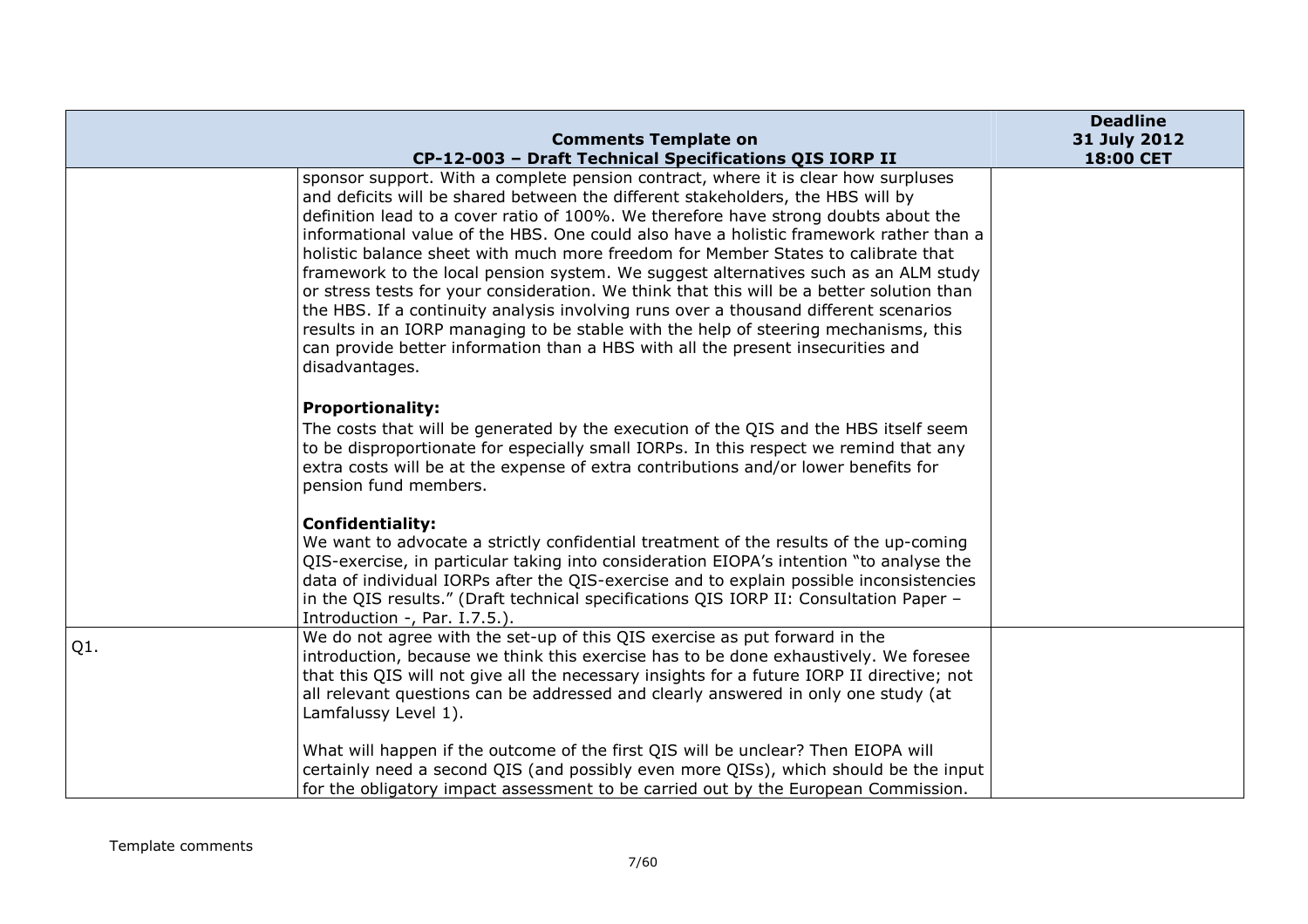|                                                                                                                                                                                                                                                                                                                                                                                                                                                                                                                                                                                                                                                                                                                                                                                                                                                                                                                                                                                                                                                                                                                                                                                                 | <b>Deadline</b>           |
|-------------------------------------------------------------------------------------------------------------------------------------------------------------------------------------------------------------------------------------------------------------------------------------------------------------------------------------------------------------------------------------------------------------------------------------------------------------------------------------------------------------------------------------------------------------------------------------------------------------------------------------------------------------------------------------------------------------------------------------------------------------------------------------------------------------------------------------------------------------------------------------------------------------------------------------------------------------------------------------------------------------------------------------------------------------------------------------------------------------------------------------------------------------------------------------------------|---------------------------|
| <b>Comments Template on</b><br>CP-12-003 - Draft Technical Specifications QIS IORP II                                                                                                                                                                                                                                                                                                                                                                                                                                                                                                                                                                                                                                                                                                                                                                                                                                                                                                                                                                                                                                                                                                           | 31 July 2012<br>18:00 CET |
| We regret that this planned QIS is almost entirely based on the Solvency II framework<br>and that little attention is paid to the specificities of IORPs, such as the valuation of<br>the steering and adjustment mechanisms. This shortcoming is reflected in the<br>documentation/questions: those based on Solvency II provisions are well-<br>documented, whereas the ones related to the specific characteristics of pension funds<br>are not sufficiently documented.                                                                                                                                                                                                                                                                                                                                                                                                                                                                                                                                                                                                                                                                                                                     |                           |
| Recalibrating towards other security levels than 99.5%, adopted for this QIS, e.g.<br>97.5% or 95% may lead to inaccurate approximations. Therefore, EIOPA should ask<br>for even more information than already included in the proposed QIS so far.                                                                                                                                                                                                                                                                                                                                                                                                                                                                                                                                                                                                                                                                                                                                                                                                                                                                                                                                            |                           |
| Considering the experiences of the Netherlands with market consistent valuation, we<br>have learned that it is very likely that different organisations/approaches can come up<br>with different analysis even though all are market consistent. Results from the QIS are<br>thus uncertain and depend on assumptions in calibrating the best possible model.<br>There is a risk that pension funds will not have enough time and at the moment they<br>are certainly not sufficiently equipped to reply. The resources needed to run a QIS<br>style solvency process will be very expensive to the vast majority of IORPs<br>(proportionality). Therefore, those that participate will be a biased sample of large<br>pension plans - those that can absorb the costs relatively easy. This will result in only<br>a limited number of replies. The question also will be, whether in future, small IORPs<br>will be able at all to apply the proposed rules. In addition the focus of responses will<br>be on the technical details and not on the general concept and usability of the HBS.<br>These drawbacks will be a serious threat for the value and use of the outcomes of the<br>QIS. |                           |
| The approach the European Commission and EIOPA want to use in tiering (contingent)<br>assets and liabilities is not taken into account in this consultation. Therefore we call for<br>adding this approach to this exercise. Furthermore, it is not clear what a healthy<br>pension fund should look like. If the pension contract is complete and all security<br>mechanisms are included in the HBS, the funding ratio will by definition be 100%.<br>Changes in (market) conditions will have an impact on the value of the balance sheet<br>items (such as higher contributions or lower (conditional) benefits). But if - as will be<br>the case in a complete pension contract - the security mechanisms will absorb all                                                                                                                                                                                                                                                                                                                                                                                                                                                                  |                           |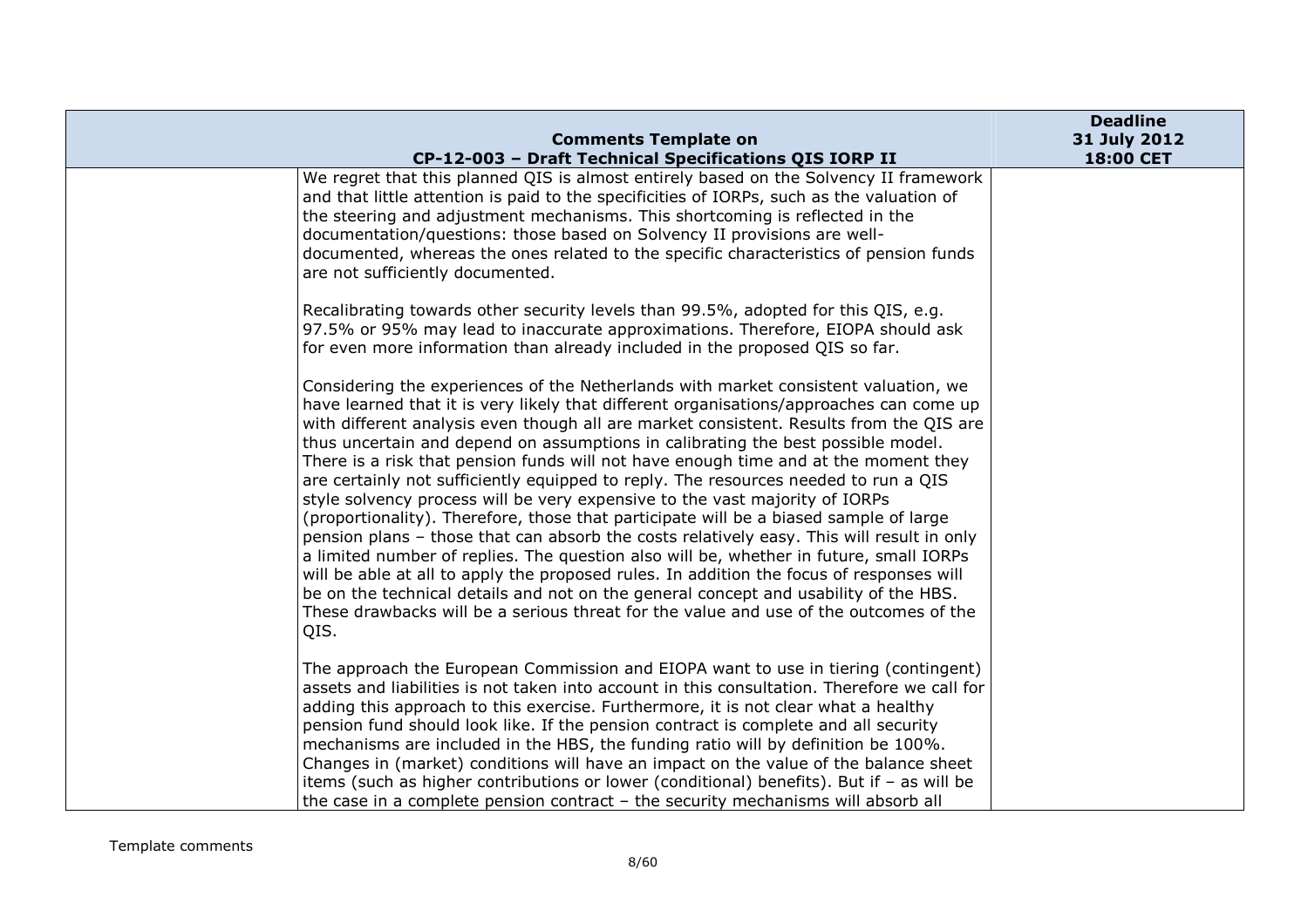|        | <b>Comments Template on</b>                                                                                                                                                                                                                                                                                                                                                                                                                                                                                                                                                                                                        | <b>Deadline</b><br>31 July 2012 |
|--------|------------------------------------------------------------------------------------------------------------------------------------------------------------------------------------------------------------------------------------------------------------------------------------------------------------------------------------------------------------------------------------------------------------------------------------------------------------------------------------------------------------------------------------------------------------------------------------------------------------------------------------|---------------------------------|
|        | CP-12-003 - Draft Technical Specifications QIS IORP II                                                                                                                                                                                                                                                                                                                                                                                                                                                                                                                                                                             | 18:00 CET                       |
|        | shocks; after a shock the funding ratio will be 100% once again. This will lead to a<br>(net) Solvency Capital Requirement (SCR) of 0. The funding ratio - being always<br>100% - and SCR are as such no useful instruments in assessing the solvency of the<br>fund.                                                                                                                                                                                                                                                                                                                                                              |                                 |
|        | The intended use by EIOPA of aggregated data will make an adequate comparison of<br>the outcomes for pension funds and countries impossible Probably, EIOPA will not get<br>sufficient insight in the underlying assumptions of the stochastic analysis which may<br>differ significantly between individual IORPs. These differences in these assumptions<br>could lead to material differences.                                                                                                                                                                                                                                  |                                 |
|        | We regret that the accompanying spread sheets are not included in this consultation.<br>We also suggest additional questions to be added to the QIS as follows:<br>What suggestions do stakeholders have to link supervisory actions to the concept<br>of HBS?<br>When and how should these be triggered?<br>Which views do stakeholders have with regard to the length of recovery plans?                                                                                                                                                                                                                                         |                                 |
| $Q2$ . | In case there would be only one QIS, more guidance needs to be given for the<br>stochastic analysis. Furthermore, we think that the adjustment (discretionary and<br>conditional benefits, last resort benefit reductions) and security mechanisms (sponsor<br>support, pension protection schemes) available to IORPs are under-analysed, if the<br>European Commission and EIOPA want to know all the possible<br>answers/insights/numbers in only one QIS, as has been announced. These<br>mechanisms are new elements for EIOPA to assess and it is unlikely that they can be<br>fully and correctly assessed in only one QIS. |                                 |
|        | We question whether fully conditional and fully discretionary mechanisms which EIOPA<br>has chosen to categorise further will be taken into account in the HBS. Legal,<br>contractual and constructive obligations also need to be taken into account. These can<br>even have an ex-post impact, possibly changing accrued benefits (e.g. as a<br>consequence of the outcome of court cases).                                                                                                                                                                                                                                      |                                 |
|        | Calculations show that if the sponsor support and the pension protection scheme<br>complete the Technical Provisions at level A, there will always be a deficit especially<br>with regard to the necessary capital beyond level A, since there are no assets for the                                                                                                                                                                                                                                                                                                                                                               |                                 |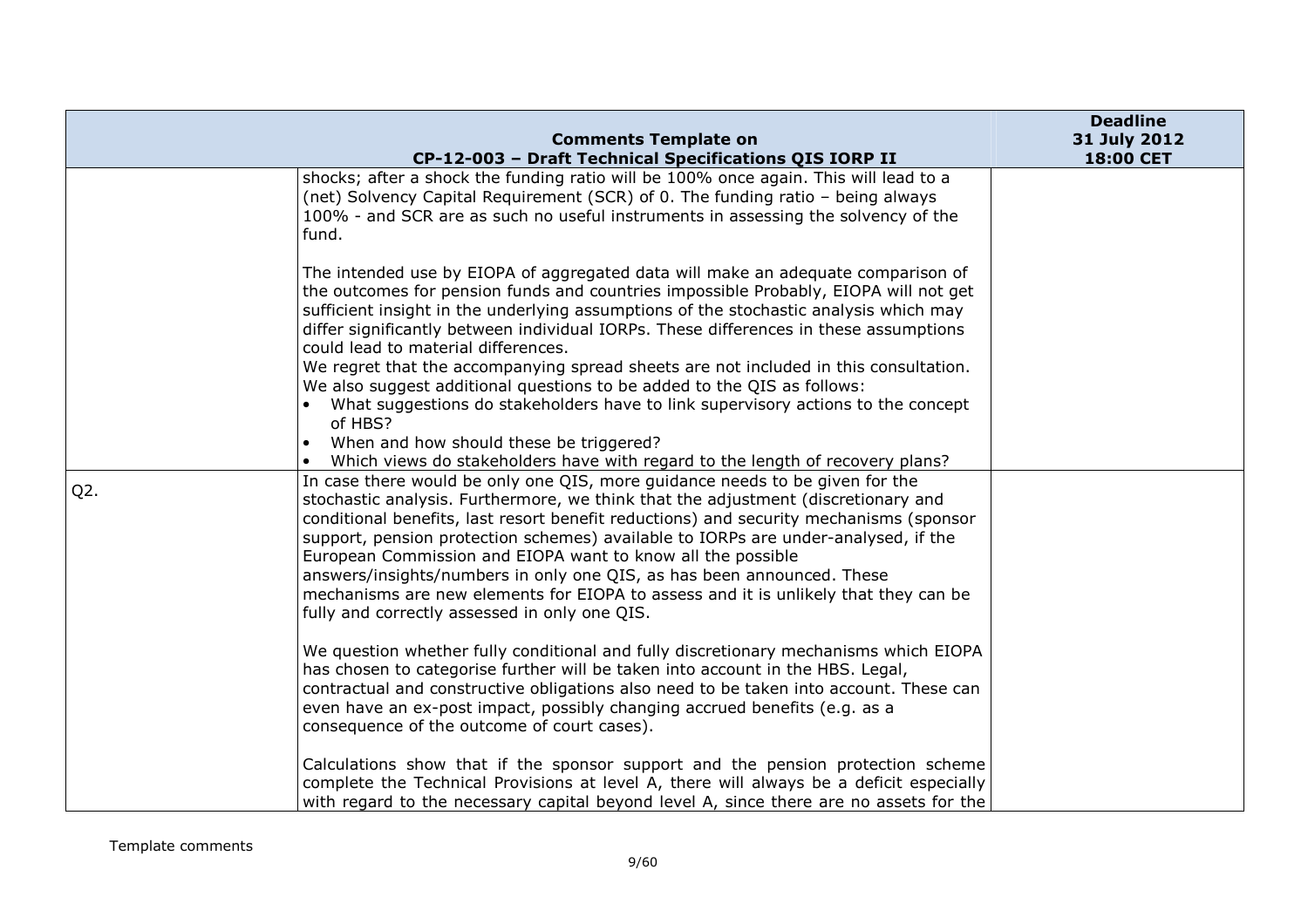|     |                                                                                           | <b>Deadline</b> |
|-----|-------------------------------------------------------------------------------------------|-----------------|
|     | <b>Comments Template on</b>                                                               | 31 July 2012    |
|     | CP-12-003 - Draft Technical Specifications QIS IORP II                                    | 18:00 CET       |
|     | risk margin. The SCR and buffer are a free surplus. Therefore the balance sheet           |                 |
|     | cannot be closed (unless risk margin, free capita land SCR are zero). As Sponsor          |                 |
|     | Support and Pension Protection Schemes risk margin are not supposed to be                 |                 |
|     | congruent (unless there is a contractual obligation to do so), there will always be a     |                 |
|     | deficit if assets are not larger than the technical provisions and the risk margins. In   |                 |
|     | the Netherlands, we have sponsor obligations that might be higher than the Technical      |                 |
|     | provision level A, so that should be allowed for.                                         |                 |
| Q3. | The consultation contains a lot of information. We are very concerned that there will     |                 |
|     | be a high degree of model risk and the risk of pseudo security. This has to be taken      |                 |
|     | into account when evaluating the outcomes of this consultation.                           |                 |
|     |                                                                                           |                 |
|     | We would like to underline again that Solvency II is a highly inappropriate starting      |                 |
|     | point for the QIS on the pension sector due to the substantial and principal differences  |                 |
|     | between pensions and insurers. The "new" items, e.g. the valuation of the steering        |                 |
|     | and adjustment mechanisms, are not at all clear to us.                                    |                 |
|     | In order to calculate the HBS many assumptions will have to be made. The risk of          |                 |
|     | pseudo security is severe, i.e. balance sheet items will get a value, but this value is   |                 |
|     | extremely sensitive for many assumptions, which, changing them, could lead to             |                 |
|     | completely different results. There is an accumulation of assumptions which implies       |                 |
|     | insecurities. Many very complex assumptions are to be made in order to evaluate           |                 |
|     | liabilities and contingent assets: there are no reliable markets for long duration        |                 |
|     | liabilities, for wage inflation and long duration volatility (important for contingent    |                 |
|     | assets and liabilities like sponsor support and conditional indexation). The valuation of |                 |
|     | the steering and adjustment mechanisms requires complex (option) techniques.              |                 |
|     |                                                                                           |                 |
|     | In our view a relevant factor is how many years of using the steering instruments may     |                 |
|     | be included in the revised supervisory framework. The more years of additional            |                 |
|     | contributions, the lower the capital requirements will be. Due to all this model risk,    |                 |
|     | uncertainty and subjectivity of assumptions, it is very questionable how useful the       |                 |
|     | outcome of a QIS will be, while it will be a very expensive exercise for IORPs.           |                 |
|     | The accuracy and the sensitivity of the outcomes are questionable (it will therefore      |                 |
| Q4. | result in pseudo security). The costs of the exercise are probably not justified given    |                 |
|     | the expected reliability of the outputs. The process is very expensive; it implies doing  |                 |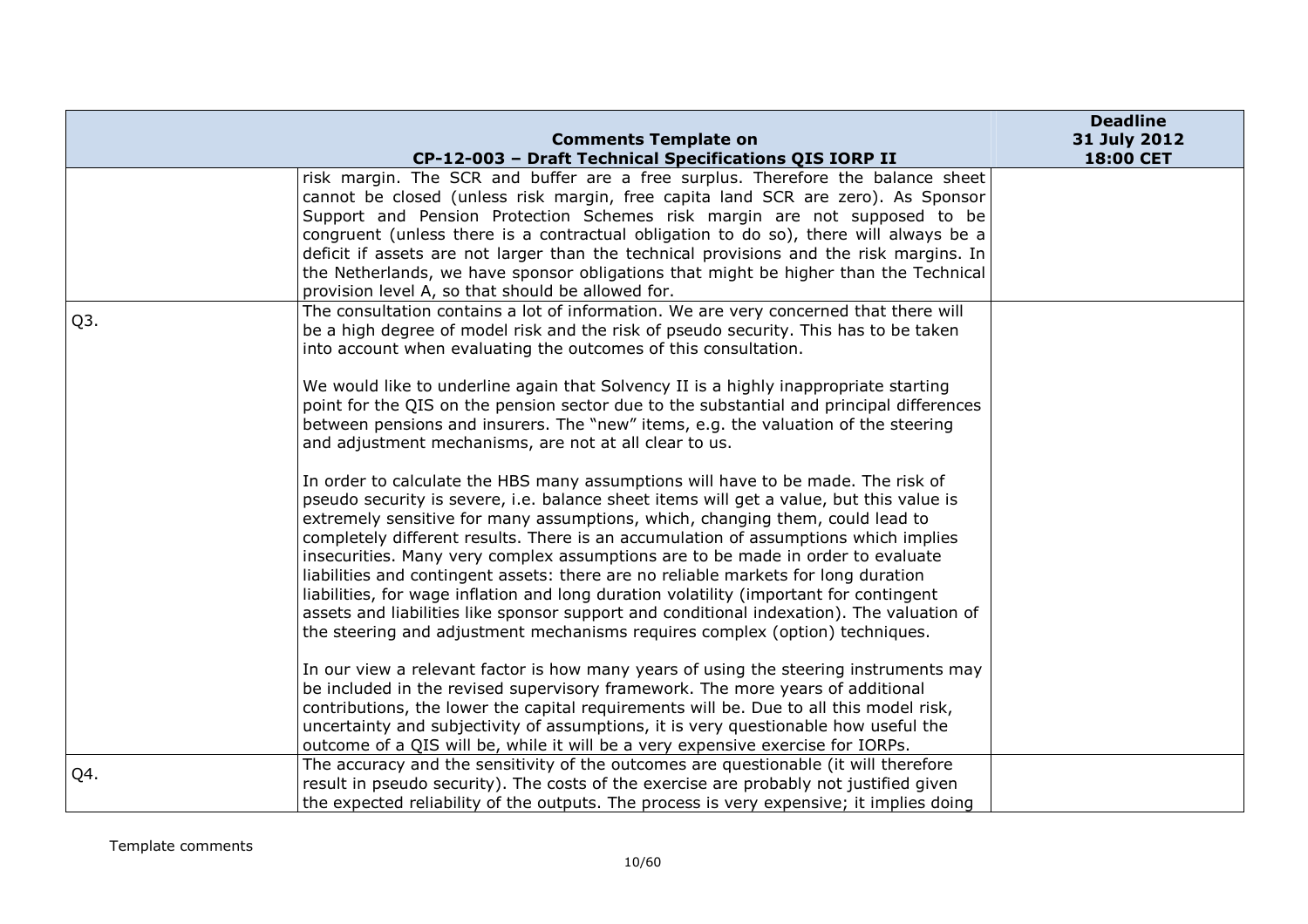|     | <b>Comments Template on</b>                                                                                                                                                                                                                                                                                                                                                                                                                                                                                                                                                                                                                                                                                                                                                                                                                                                                                                                                                      | <b>Deadline</b><br>31 July 2012 |
|-----|----------------------------------------------------------------------------------------------------------------------------------------------------------------------------------------------------------------------------------------------------------------------------------------------------------------------------------------------------------------------------------------------------------------------------------------------------------------------------------------------------------------------------------------------------------------------------------------------------------------------------------------------------------------------------------------------------------------------------------------------------------------------------------------------------------------------------------------------------------------------------------------------------------------------------------------------------------------------------------|---------------------------------|
|     | CP-12-003 - Draft Technical Specifications QIS IORP II<br>an ALM type of study. It is estimated that a fund without such a model will run into<br>costs of fifty to hundreds of thousands euros to develop a model or to pay consultants<br>to do so. These costs would increase the administrative costs for the pension funds<br>which, as stated above, are not for profit institutions that solely work for the benefit of<br>their members.                                                                                                                                                                                                                                                                                                                                                                                                                                                                                                                                 | 18:00 CET                       |
| Q5. | Technically the guidance seems to be sufficient to set up a HBS, but there is still much<br>room for interpretation. We are of the opinion that in many areas it is still rather<br>vague how the HBS will have to be set up. Many calculations are either too complex<br>or, in case of suggested simplifications, will not provide meaningful results.<br>If this would be the only QIS (at Lamfalussy Level 1) before the proposal of an IORP II<br>by the European Commission is launched, certainly not all relevant questions can be<br>addressed and clearly answered in one run. EIOPA should ask for even more<br>information and data than it is planning to ask in this up-coming and complex QIS.<br>If the outcome of the first QIS would be unclear, EIOPA will need a second QIS and<br>possibly even more QISs. Therefore the outcome of only one QIS may not be<br>adequate to feed into the impact assessment to be carried out by the European<br>Commission. |                                 |
|     | Insights from the Netherlands with market consistent valuation, demonstrate that it is<br>likely that different organisations/approaches will come up with different results even<br>though all these results are market consistent. Data from the QIS will therefore most<br>likely be unreliable and (very) dependent on assumptions (in calibrating the model<br>etc.). This model risk could be quite severe. EIOPA needs to provide more guidance on<br>this.                                                                                                                                                                                                                                                                                                                                                                                                                                                                                                               |                                 |
|     | Limited guidance is also provided on how to value the steering and adjustment<br>mechanisms, whereas these elements are essential for IORPs and new compared to<br>the well-developed Solvency II framework and differentiate IORPs from insurance<br>companies. This will lead to large differences in the answers related to the same<br>balance sheet items, both as a result of interpreting how and which options should be<br>taken into account, the way these options should be calculated and the (different)<br>simplifications that IORPs will use. Since so many choices need to be made, the<br>comparability of data will be difficult. It would therefore be useful to learn from IORPs<br>how they calculate the numbers. They should be asked which underlying assumptions                                                                                                                                                                                      |                                 |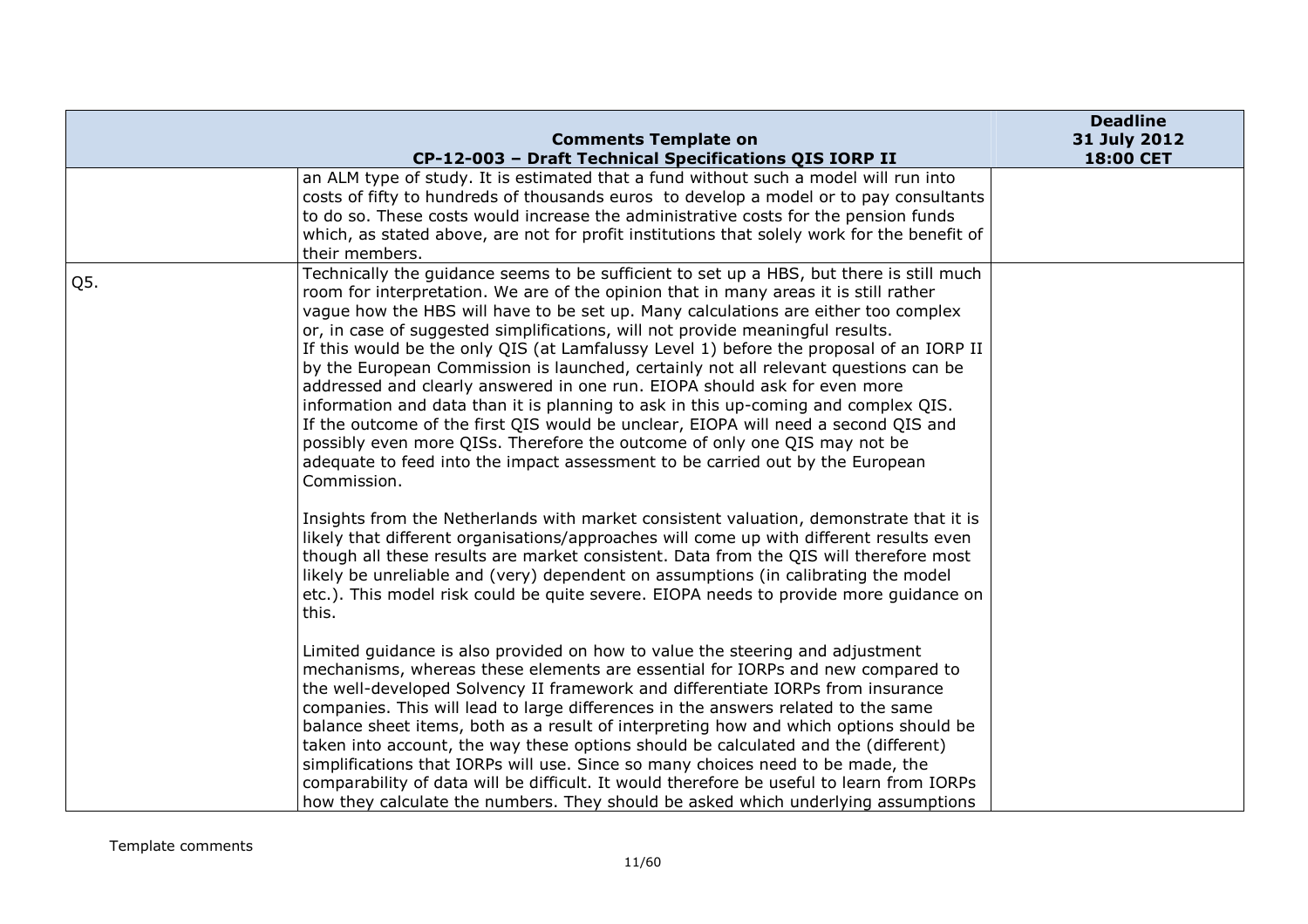|     | <b>Comments Template on</b><br>CP-12-003 - Draft Technical Specifications QIS IORP II                                                                                                                                                                                                                                                                                                                                                                                                                                                                                                                                                                                                                                                                                                                                                                                                         | <b>Deadline</b><br>31 July 2012<br>18:00 CET |
|-----|-----------------------------------------------------------------------------------------------------------------------------------------------------------------------------------------------------------------------------------------------------------------------------------------------------------------------------------------------------------------------------------------------------------------------------------------------------------------------------------------------------------------------------------------------------------------------------------------------------------------------------------------------------------------------------------------------------------------------------------------------------------------------------------------------------------------------------------------------------------------------------------------------|----------------------------------------------|
|     | are being used, even though this would require IORPs to deliver even more<br>information.                                                                                                                                                                                                                                                                                                                                                                                                                                                                                                                                                                                                                                                                                                                                                                                                     |                                              |
|     | EIOPA is not asking for an indication of the differences between the options in HBS<br>4.37, i.e. stochastic, deterministic, deterministic + quarantees.<br>Starting with a first simple QIS and gradually deciding on where more sophistication is<br>needed in the next QISs (at Lamfalussy Level 1) would therefore guarantee a better<br>process and results.                                                                                                                                                                                                                                                                                                                                                                                                                                                                                                                             |                                              |
| Q6. | More simplifications are warranted. As stated in our answer to question 5, starting<br>with a first simple QIS and gradually deciding on where more sophistication is needed<br>in the next QISs (at Lamfalussy Level 1) would guarantee a better process.<br>The required evidence for obtaining allowance to simplify is extensive.<br>The simplified calculation of sponsor support and PPS refer to the valuation of a 1 year<br>period, thus only underfunding at the date of valuation is taken into account.<br>Occurring shortages and resulting additional sponsor support in subsequent years will<br>therefore be neglected. This will result in an underestimated market value of the<br>sponsor support/PPS when compared with a stochastic approach (like risk neutral<br>valuation) that does take future shortages and hence sponsor support in coming years<br>into account. |                                              |
|     | The proposal that the maximum sponsor support should depend on the financial<br>position of the sponsoring company is not appropriate. The definition of sponsor's<br>profit and excess assets over liabilities is not sufficient as it does not tell anything<br>about the sponsor's actual ability to provide financial support (the capital may be<br>locked into non-liquid assets). Basing the sponsor support on EBDTA numbers is<br>questionable. These numbers are very difficult to forecast, and can show a high<br>dispersion among the various estimations (as we can see looking at forecasts by<br>different analysts for the same company).                                                                                                                                                                                                                                    |                                              |
|     | A multiple of the annual pension cost or a percentage of the total salaries might be a<br>better indicator of the sponsor's ability to provide additional support/guarantee.<br>Deviation could be allowed where the IORP judges that the percentages are not<br>realistic.                                                                                                                                                                                                                                                                                                                                                                                                                                                                                                                                                                                                                   |                                              |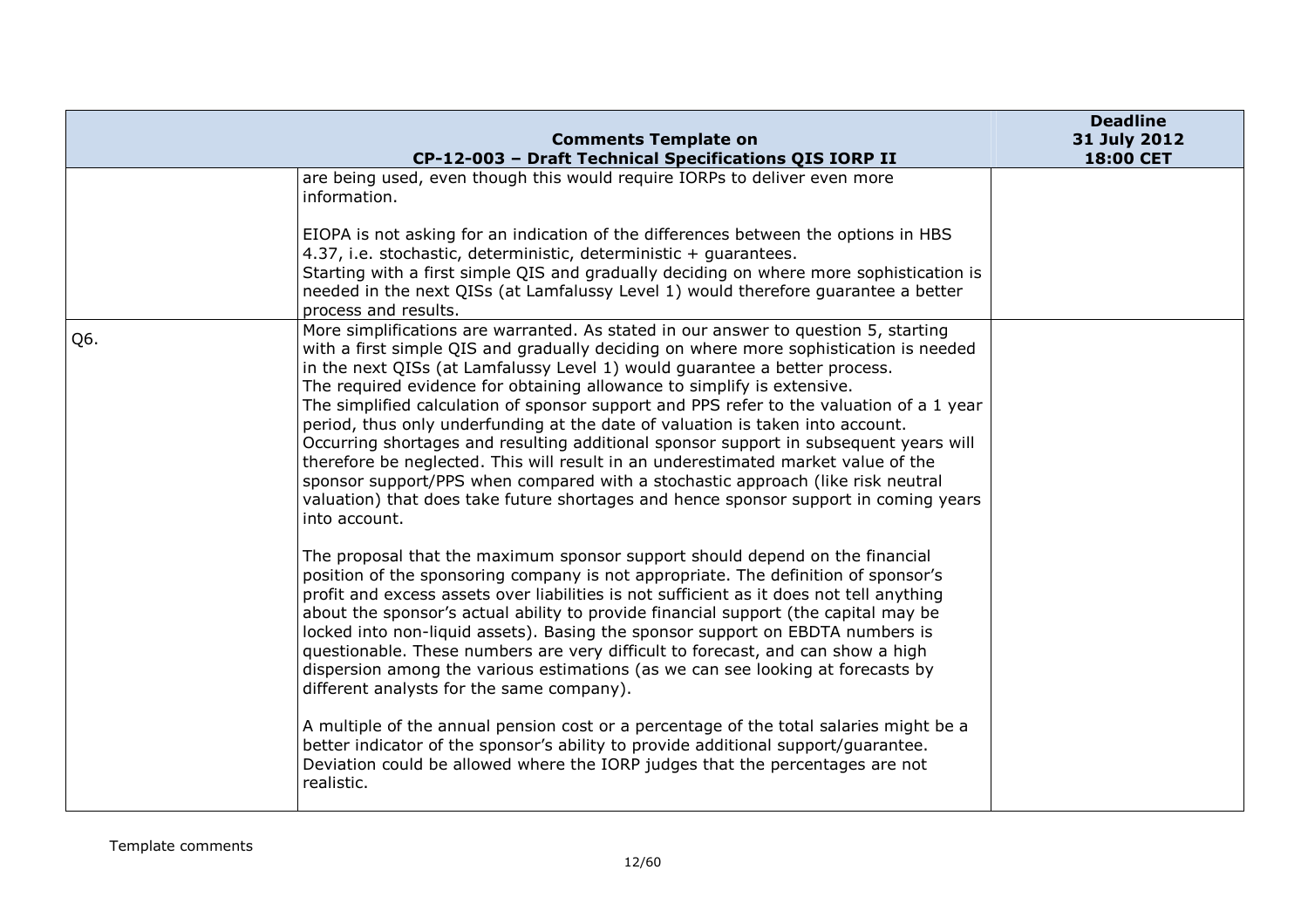|     | <b>Comments Template on</b>                                                                                                                                                                                                                                                                                                                                                                                                               | <b>Deadline</b><br>31 July 2012 |
|-----|-------------------------------------------------------------------------------------------------------------------------------------------------------------------------------------------------------------------------------------------------------------------------------------------------------------------------------------------------------------------------------------------------------------------------------------------|---------------------------------|
|     | CP-12-003 - Draft Technical Specifications QIS IORP II                                                                                                                                                                                                                                                                                                                                                                                    | 18:00 CET                       |
|     | The formulas for sponsor support are not useful in the case of a multi-employer fund,<br>of which many exist, such as the Dutch industry wide funds with sometimes more than<br>10.000 non-listed employers. It is not clear how to calculate the value of the sponsor<br>support for these industry wide funds.                                                                                                                          |                                 |
|     | Many items, like spread risk and market risk concentrations, are not relevant in the<br>case of pension funds and can easily be left out.                                                                                                                                                                                                                                                                                                 |                                 |
|     | The concepts of cost of capital and risk margin seem not to be very useful for IORPs.<br>For the risk margin, explicit calculation based on the current IORP directive may be<br>easier for IORPs than the Solvency II method, and at the same time more accurate<br>than the proposed simplification. In this respect we also refer to our answer on $Q17$ .                                                                             |                                 |
| Q7. | In the Netherlands IORPs are able to take into account the trend with regard to<br>mortality as this is already common practice.                                                                                                                                                                                                                                                                                                          |                                 |
| Q8. | The definition of the contract boundaries is clear for Dutch IORPs, so from that<br>perspective the cash flows should be clear.                                                                                                                                                                                                                                                                                                           |                                 |
|     | It is unclear though how the cash flows should be calculated in the HBS/QIS. In<br>particular conditional cash flows are difficult to quantify through the three suggested<br>methods in the QIS specifications. In order to produce reliable and comparable<br>information across countries, the instructions on how standard premiums, recovery<br>premiums etcetera will have to be taken into account, should be absolutely clear.    |                                 |
|     | Questions are arising such as:<br>How should unconditional increases of accrued rights (DB final pay or<br>$\bullet$<br>unconditionally indexed average career pay) be valued?<br>To what extent do these unconditional rights belong to the accrued rights as<br>$\bullet$<br>quoted in HBS 4.13?<br>And if these are to be taken into account, should the related corresponding<br>funding of contributions also be valued as an asset? |                                 |
|     | Little guidance is provided on the definition and valuation of conditional/discretionary/<br>mixed benefits and the distinction between them. It is not clear what EIOPA perceives<br>as the difference between conditional benefits (HBS 4.23 and further) and contractual                                                                                                                                                               |                                 |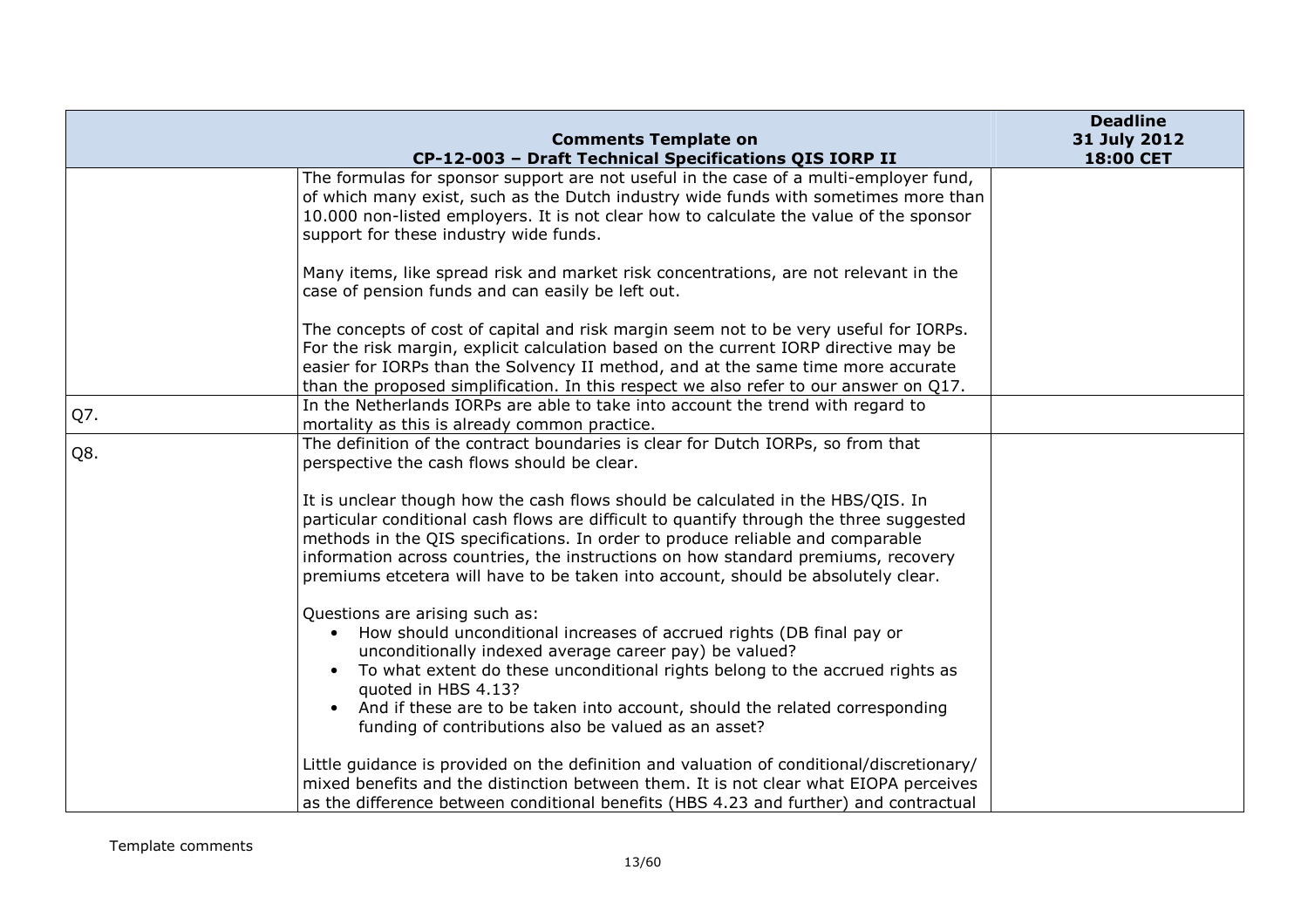|      | <b>Comments Template on</b>                                                                                                                                                                                                                                                                                                                                                                                                                                                                                                                                                                                                                                                                                                                                                                                                                                                                                                                                      | <b>Deadline</b><br>31 July 2012 |
|------|------------------------------------------------------------------------------------------------------------------------------------------------------------------------------------------------------------------------------------------------------------------------------------------------------------------------------------------------------------------------------------------------------------------------------------------------------------------------------------------------------------------------------------------------------------------------------------------------------------------------------------------------------------------------------------------------------------------------------------------------------------------------------------------------------------------------------------------------------------------------------------------------------------------------------------------------------------------|---------------------------------|
|      | CP-12-003 - Draft Technical Specifications QIS IORP II                                                                                                                                                                                                                                                                                                                                                                                                                                                                                                                                                                                                                                                                                                                                                                                                                                                                                                           | 18:00 CET                       |
|      | options (HBS 4.51 and further).                                                                                                                                                                                                                                                                                                                                                                                                                                                                                                                                                                                                                                                                                                                                                                                                                                                                                                                                  |                                 |
|      | For contingent cash flows (both contingent assets and contingent liabilities), using a<br>stochastic approach may be too burdensome and expensive. And at the same time, it<br>is not clear at all how to attribute probabilities and value in a market consistent way<br>by using a series of deterministic projections or using only one deterministic valuation.<br>In some circumstances it is not always clear which part of the sponsor contribution is<br>defined for normal accrual and which part is 'sponsor support' in respect of security<br>mechanisms. More guidance is required in order to get a good indication of sponsor<br>support; the reference to 'excess of its regular contribution' in HBS 6.10 is not<br>sufficient as there may be many different definitions in the different Member States.                                                                                                                                       |                                 |
| Q9.  | Only if benefit steering is a regular steering instrument, which has been properly<br>communicated to the members.                                                                                                                                                                                                                                                                                                                                                                                                                                                                                                                                                                                                                                                                                                                                                                                                                                               |                                 |
| Q10. | The outcomes will be dependent on many assumptions.<br>Alternatives for the concept of the HBS could be ALM studies, continuity analysis (as<br>used in the FTK in the Netherlands) and stress tests. Please also see our answer to<br>Q5.                                                                                                                                                                                                                                                                                                                                                                                                                                                                                                                                                                                                                                                                                                                       |                                 |
| Q11. | As already mentioned in the answer to Q6, the valuation of the sponsor support and of<br>the pension protection schemes will be extremely difficult.<br>It is unclear which consequences there will be for a company. These should be<br>investigated in more detail.                                                                                                                                                                                                                                                                                                                                                                                                                                                                                                                                                                                                                                                                                            |                                 |
|      | It is not clear how multiple sponsors for industry-wide pension schemes and how the<br>value of the sponsor in public sector pension schemes have to be calculated.<br>Please also see the answer to Q6. Furthermore, the link to Credit Rating Agencies is<br>remarkable. In October 2010, the Financial Stability Board also argued that the<br>reliance on credit rating agencies should be reduced. They proposed that standard<br>setters and authorities should assess references to credit rating agency ratings in<br>standards, laws and regulations and, wherever possible, remove them or replace them<br>by suitable alternative standards of creditworthiness. The ECON Committee of the<br>European Parliament also emphasized this point recently: "no EU law will be permitted<br>to refer to credit rating for regulatory purposes". It should be noted that the vast<br>majority of employers who sponsor occupational pensions are not rated. |                                 |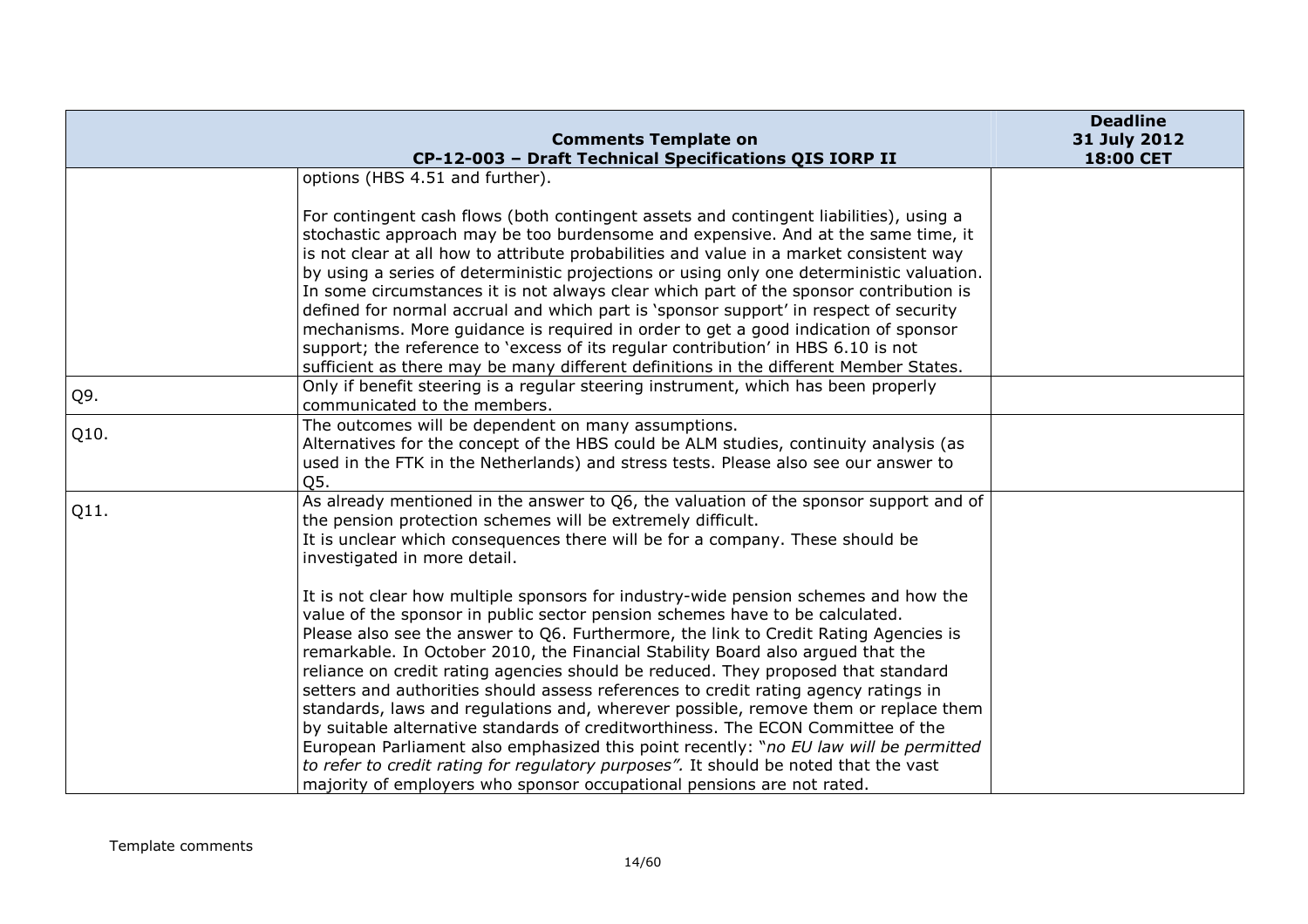|      | <b>Comments Template on</b><br>CP-12-003 - Draft Technical Specifications QIS IORP II                                                                                                                                                                                                                                                                                                                                                                                                                                                                                                                                                                                                                                                                                                                                                                                                                                                                                                                                                                                                                                                                                                        | <b>Deadline</b><br>31 July 2012<br>18:00 CET |
|------|----------------------------------------------------------------------------------------------------------------------------------------------------------------------------------------------------------------------------------------------------------------------------------------------------------------------------------------------------------------------------------------------------------------------------------------------------------------------------------------------------------------------------------------------------------------------------------------------------------------------------------------------------------------------------------------------------------------------------------------------------------------------------------------------------------------------------------------------------------------------------------------------------------------------------------------------------------------------------------------------------------------------------------------------------------------------------------------------------------------------------------------------------------------------------------------------|----------------------------------------------|
| Q12. | No, see also Q6:<br>More simplifications are warranted. As stated in our answer to question 5, starting<br>with a first simple QIS and gradually deciding on where more sophistication is needed<br>in the next QISs (at Lamfalussy Level 1) would guarantee a better process.<br>The required evidence for obtaining allowance to simplify is extensive.                                                                                                                                                                                                                                                                                                                                                                                                                                                                                                                                                                                                                                                                                                                                                                                                                                    |                                              |
|      | The simplified calculation of sponsor support and PPS refer to the valuation of a 1 year<br>period, thus only underfunding at the date of valuation is taken into account.<br>Occurring shortages and resulting additional sponsor support in subsequent years are<br>therefore neglected. This will result in underestimated market value of the sponsor<br>support/PPS when compared with a stochastic approach (like risk neutral valuation)<br>that does take future shortages and hence future sponsor support into account.<br>The proposal that the maximum sponsor support should depend on the financial<br>position of the sponsoring company is not appropriate. The definition of sponsor's<br>profit and excess assets over liabilities is meaningless as it does not tell anything<br>about the sponsor's actual ability to provide financial support (the capital may be<br>locked into non-liquid assets). Basing the sponsor support on EBDTA numbers is<br>questionable. These numbers are very difficult to forecast, and can show a high<br>dispersion among the various estimations (as we can see looking at forecasts by<br>different analysts for the same company). |                                              |
|      | A multiple of the annual pension cost or a percentage of the total salaries might be a<br>better indicator of the sponsor's ability to provide additional support/guarantee.<br>Deviation could be allowed where the IORP judges that the percentages are not<br>realistic.                                                                                                                                                                                                                                                                                                                                                                                                                                                                                                                                                                                                                                                                                                                                                                                                                                                                                                                  |                                              |
|      | The formulas for sponsor support are not useful in the case of a multi-employer fund,<br>of which many exist such as the Dutch industry wide funds with sometimes more than<br>10.000 non-listed employers. It is not clear how to calculate the value of the sponsor<br>support for these industry funds.                                                                                                                                                                                                                                                                                                                                                                                                                                                                                                                                                                                                                                                                                                                                                                                                                                                                                   |                                              |
|      | Many items, like spread risk and market risk concentrations, are not relevant for<br>IORPs and can easily be left out.                                                                                                                                                                                                                                                                                                                                                                                                                                                                                                                                                                                                                                                                                                                                                                                                                                                                                                                                                                                                                                                                       |                                              |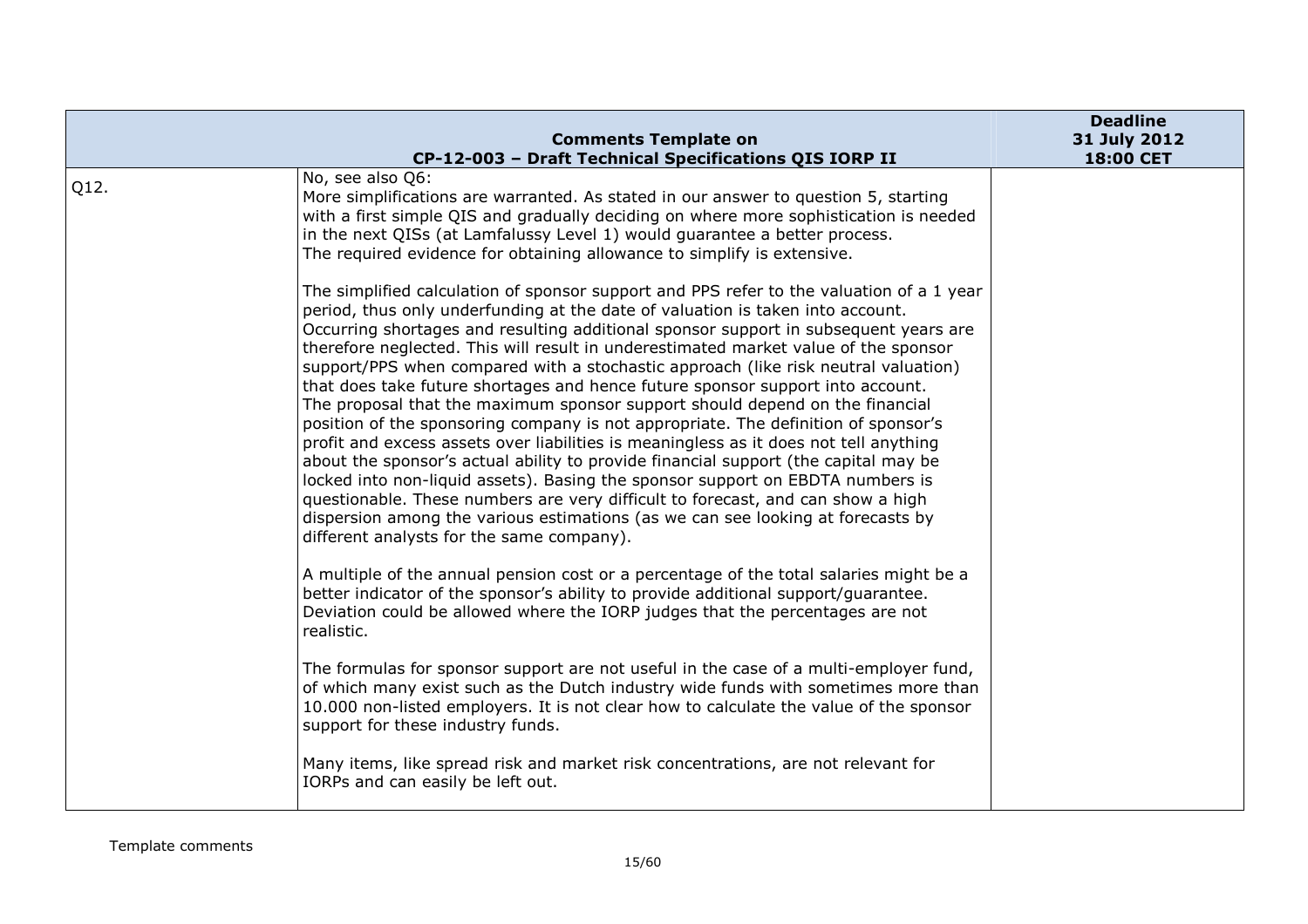|      | <b>Comments Template on</b>                                                                                                                                                                                                                                                                                                                                                             | <b>Deadline</b><br>31 July 2012 |
|------|-----------------------------------------------------------------------------------------------------------------------------------------------------------------------------------------------------------------------------------------------------------------------------------------------------------------------------------------------------------------------------------------|---------------------------------|
|      | CP-12-003 - Draft Technical Specifications QIS IORP II                                                                                                                                                                                                                                                                                                                                  | 18:00 CET                       |
|      | The concepts of cost of capital and risk margin seem not to be very useful for IORPs.<br>For the risk margin, explicit calculation based on the current IORP directive may be<br>easier for IORPs than the Solvency II method, and at the same time more accurate<br>than the proposed simplification. In this respect we also refer to our answer on $Q17$ .<br>See our answer to Q11: |                                 |
|      | As already mentioned in the answer to Q6, the valuation of the sponsor support and<br>the pension protection schemes will be extremely difficult.<br>It is unclear which consequences there will be for a company. These should therefore<br>be investigated.                                                                                                                           |                                 |
|      | If ratings are used for sponsor support, it is also important to take into account the<br>judgement of rating agencies. Please also see the answer to Q6.<br>These valuations will be very subjective and imply a high "model risk". For instance,<br>how many years of EBDTA may be included (the more years, the higher the value of<br>sponsor support)?                             |                                 |
|      | An alternative approach is a direct comparison of the deficit with the shareholder value<br>/ free equity of sponsor.                                                                                                                                                                                                                                                                   |                                 |
| Q13. | For the purpose of this QIS and for the time being until discussions on this matter will<br>be final, we can support this approximation.<br>We give into consideration to study whether 50 bps are enough to estimate both<br>matching and countercyclical premium. Given current market circumstances, 50 bps<br>seems to be a low number from a historical perspective.               |                                 |
|      | The proposed criteria for using the matching premium seem to be ill-suited for IORPs,<br>because these are directly copied from Solvency II. Using the matching premium will<br>not be allowed for pension contracts based on intergenerational risk sharing, which is<br>a key characteristic of IORPs compared to insurance companies.                                                |                                 |
|      | Next to the approximation of the so-called matching premium and countercyclical<br>premium, we would also like to draw attention to the third measure that is suggested<br>to account for the long-term nature of pension liabilities, the use of the UFR as<br>extrapolation method where the interest rate markets are less liquid and distorted. We                                  |                                 |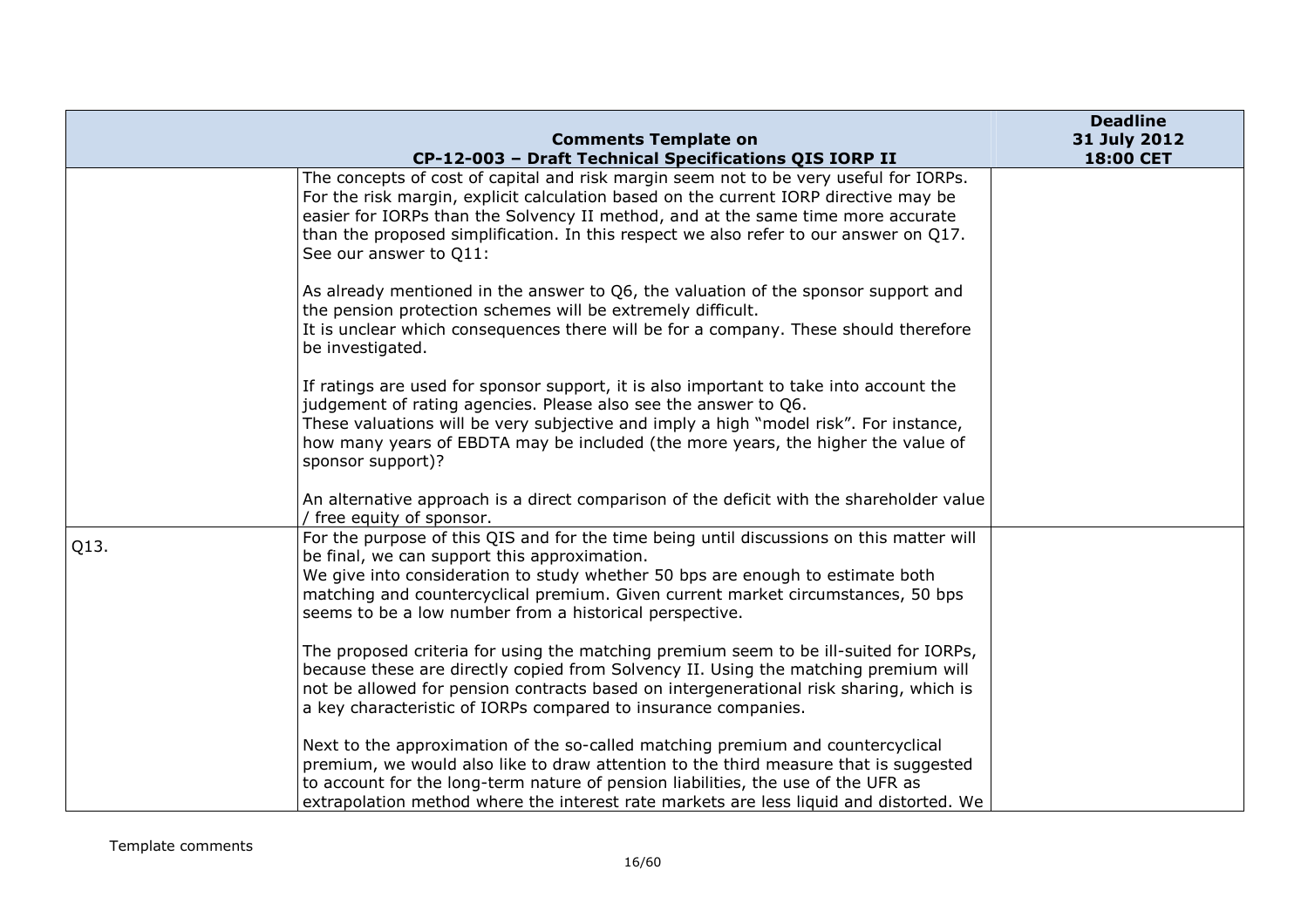|      | <b>Comments Template on</b>                                                                                                                                                                                                                                                                                                                                                                                                                                                                                                                                                                                                                                                                                                                                                                                                                                                                                                                           | <b>Deadline</b><br>31 July 2012 |
|------|-------------------------------------------------------------------------------------------------------------------------------------------------------------------------------------------------------------------------------------------------------------------------------------------------------------------------------------------------------------------------------------------------------------------------------------------------------------------------------------------------------------------------------------------------------------------------------------------------------------------------------------------------------------------------------------------------------------------------------------------------------------------------------------------------------------------------------------------------------------------------------------------------------------------------------------------------------|---------------------------------|
|      | CP-12-003 - Draft Technical Specifications QIS IORP II<br>fully support the need for an extrapolation method. Such a method also provides<br>stability to the illiquid part of the interest rate curve. Experience in among others the<br>Netherlands has shown that without such a method, large volatility can result from<br>small transactions in the markets, with substantial consequences for the valuation of<br>technical provisions. As to the question, whether the proposed UFR-method is the best<br>extrapolation method, there are some concerns with respect to the tension between<br>'regulatory' and 'economic' hedging, the possibly severe market imbalances due to the<br>huge demand for fixed income assets around the last liquid point (and selling of<br>shorter and longer dated assets), the negative consequences for economic hedges<br>already set up and the complex methodology. Therefore, more research should be | <b>18:00 CET</b>                |
| Q14. | done on the UFR-method.<br>The use of the Level B discount rate is not yet very clear and may not be realistic in<br>case the options IORPs have and can use (such as adjustment and steering<br>mechanisms) are being taken into account. Therefore, at the moment, we cannot<br>provide a proper analysis. As long as the current proposed method is only a first<br>insight into the magnitude of the deviation of a Level A versus Level B technical<br>provision and not for any parameter setting discussion, we can agree with the<br>proposed way.                                                                                                                                                                                                                                                                                                                                                                                            |                                 |
|      | The fixed equity premium of 3% for all other kind of assets (e.g. property, equities<br>and alternative investments) does not correspond with the different levels of risk of<br>these assets as described in the SCR standard formula, making some asset classes<br>looking more attractive from the perspective of the HBS (in terms of return/risk). We<br>would like to stress the danger of new quantitative requirements leading to a shift in<br>the investment policy of an IORP and the broad macro-economic impact that may be<br>undesirable in view of the EU strategy for growth and the role of long term investors<br>such as IORPs. Such shifts in investment strategy have already occurred in insurance<br>companies due to the calibration of Solvency II.                                                                                                                                                                         |                                 |
|      | As soon as EIOPA intends to work towards more detailed parameter setting or usage<br>of the Level B discount rate, we preserve ourselves the right to backtrack on any<br>comment made on the Level B discount rate.<br>A sensitivity analysis would be helpful.                                                                                                                                                                                                                                                                                                                                                                                                                                                                                                                                                                                                                                                                                      |                                 |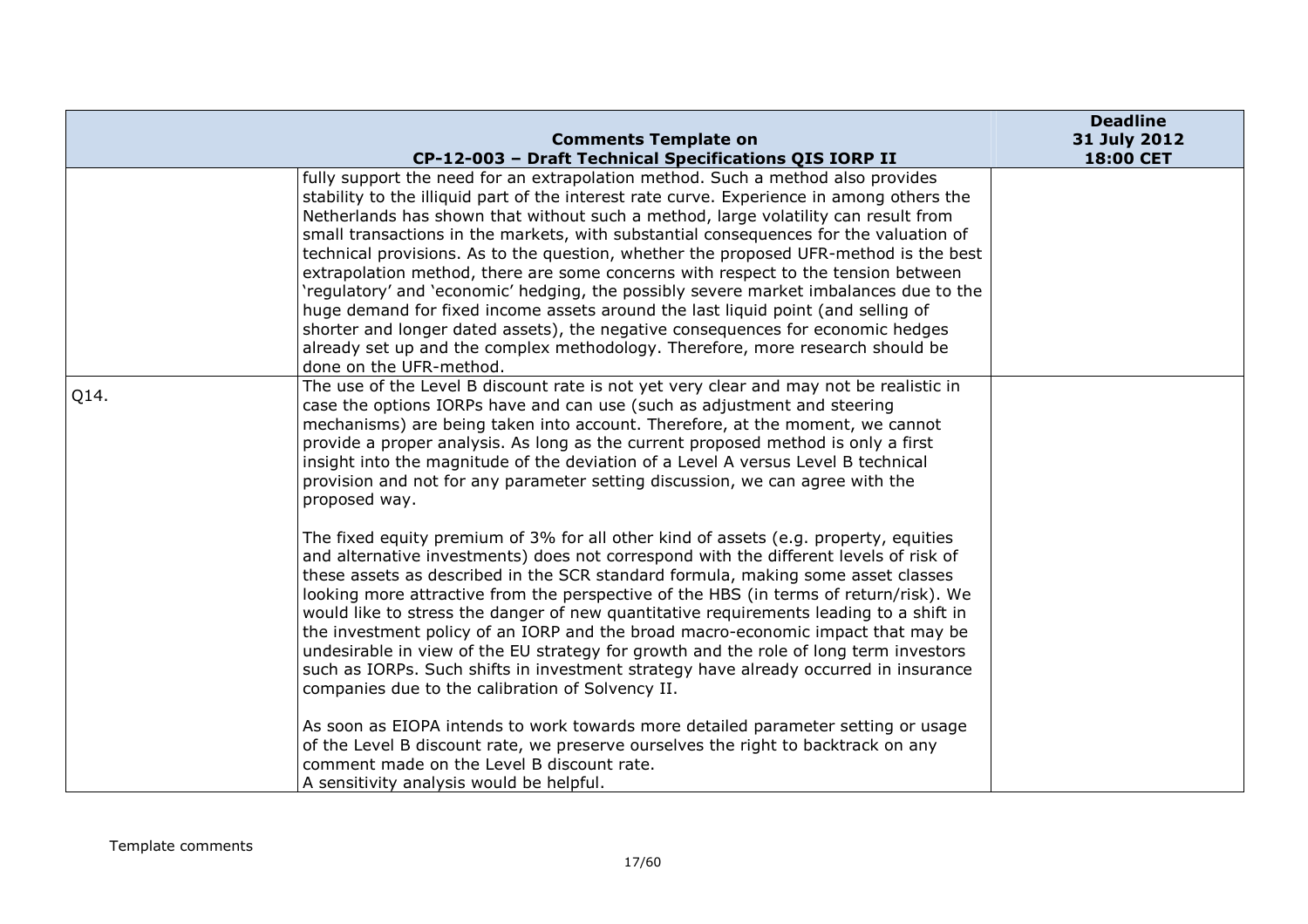|      |                                                                                                                                                                                                                                                                                                                                                                                                                                                                                                                                                                                                                                                                                                                                                                                                                                                                                                                                                                                                                                                                                                                                                                                                                                                                                                                                                                                                                                                                                                                                                                                                       | <b>Deadline</b> |
|------|-------------------------------------------------------------------------------------------------------------------------------------------------------------------------------------------------------------------------------------------------------------------------------------------------------------------------------------------------------------------------------------------------------------------------------------------------------------------------------------------------------------------------------------------------------------------------------------------------------------------------------------------------------------------------------------------------------------------------------------------------------------------------------------------------------------------------------------------------------------------------------------------------------------------------------------------------------------------------------------------------------------------------------------------------------------------------------------------------------------------------------------------------------------------------------------------------------------------------------------------------------------------------------------------------------------------------------------------------------------------------------------------------------------------------------------------------------------------------------------------------------------------------------------------------------------------------------------------------------|-----------------|
|      | <b>Comments Template on</b>                                                                                                                                                                                                                                                                                                                                                                                                                                                                                                                                                                                                                                                                                                                                                                                                                                                                                                                                                                                                                                                                                                                                                                                                                                                                                                                                                                                                                                                                                                                                                                           | 31 July 2012    |
| Q15. | CP-12-003 - Draft Technical Specifications QIS IORP II<br>We suggest to use break-even inflations implied by financial markets. These will lead<br>to valuations consistent with financial markets (we were surprised to see EIOPA<br>proposing valuation methods inconsistent with financial market prices). If and when<br>financial markets discount for rising/declining inflations (they will be more responsive<br>to actual events), these will be reflected in the HBS. If assumptions are applied that<br>deviate from the market value (inflation or UFR) and the HBS is evaluated based on<br>market valuation, this may all in all lead to discrepancies. If some balance sheet items<br>are inconsistent with market prices, other items have to be inconsistent as well in<br>order to compensate for that (by definition the balance sheet has to balance). Since<br>there is no market for wage inflation, we would suggest using break-even inflation for<br>price inflation plus x% (where the value of x is decided per country). Furthermore,<br>EIOPA has to recognise that prices and wages are a national matter, potentially<br>deviating substantially between countries, but even between companies/sectors. Since<br>the wages in the company/sector are most relevant, IORPs should be allowed to<br>deviate from local assumptions in case their situation/exposure is different.<br>However, we understand that using break-even inflation may lead to valuation issues<br>as there is not always a liquid market available for all inflation rates, as is the case for | 18:00 CET       |
|      | Dutch price inflation.<br>As an alternative we would suggest EIOPA to prescribe a procedure (like the Smith-<br>Wilson used for the yield curve) for break-even inflation rates by using an UFR, as is<br>also used for interest rates.<br>If this is not feasible within the given time frame, we would suggest using any last<br>liquid point per currency as the break-even inflation rate for higher maturities.<br>More research on the impact of using these assumptions will be needed before the<br>first QIS (and also later QISs). A study should be done to establish whether this really<br>can be applied across Europe, without running the risk of market distortions. The<br>market for inflation-linked products is at present limited in Europe.<br>In our opinion. EIOPA has not enough time to make the necessary calculations given<br>the short timeframe. We think that inflation (both price and wage) is an important<br>aspect that influences the financial healthiness of an IORP and therefore sufficient                                                                                                                                                                                                                                                                                                                                                                                                                                                                                                                                                                |                 |
|      | time for calibration is required. Given the nature of the liabilities, this aspect has less<br>impact for insurance undertakings.                                                                                                                                                                                                                                                                                                                                                                                                                                                                                                                                                                                                                                                                                                                                                                                                                                                                                                                                                                                                                                                                                                                                                                                                                                                                                                                                                                                                                                                                     |                 |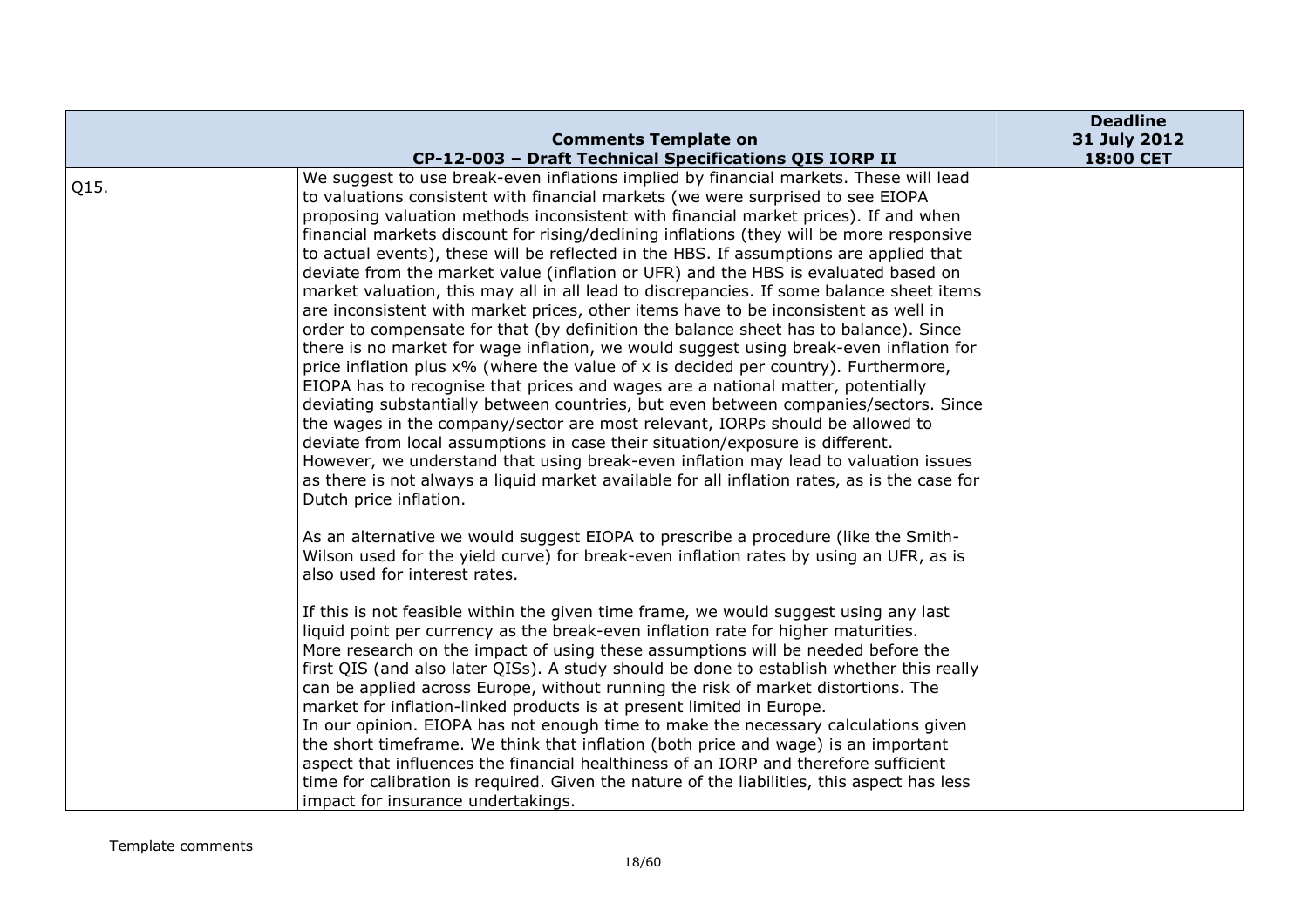|      |                                                                                                                                                                                  | <b>Deadline</b> |
|------|----------------------------------------------------------------------------------------------------------------------------------------------------------------------------------|-----------------|
|      | <b>Comments Template on</b>                                                                                                                                                      | 31 July 2012    |
|      | CP-12-003 - Draft Technical Specifications QIS IORP II                                                                                                                           | 18:00 CET       |
| Q16. | For IORPs, it seems to be possible to perform the necessary calculations. A significant<br>part of the calculation will be done using the spread sheet that is to be supplied by |                 |
|      | EIOPA. Thus, understanding all the formulas may not be necessary (these will be in<br>the spread sheet), as the correct answer should emerge if the right data are input.        |                 |
|      | This implies that the QIS can be performed by IORPs.                                                                                                                             |                 |
|      | However, it is questionable whether the outcome of the calculation is also good and<br>understandable for IORPs and could be interpreted in the right way (completing a          |                 |
|      | spread sheet does not mean that the calculation is understood).                                                                                                                  |                 |
|      | Especially the way the loss-absorbing capacity of adjustment mechanisms and security                                                                                             |                 |
|      | mechanisms in the calculation of the SCR should be interpreted needs more guidance                                                                                               |                 |
|      | in the technical specifications. Furthermore, some elements are still insufficient: it is<br>unclear how the sponsor default risk should be calculated for multi-employer plans. |                 |
| Q17. | As we consider the security level to be part of the specific pension contract we do not<br>think that the risks IORPs are facing are adequately reflected in the proposed        |                 |
|      | calculations.                                                                                                                                                                    |                 |
|      | Market risk & European economy                                                                                                                                                   |                 |
|      | The market risk module provides an incentive for IORPs to invest in (risk-free) bonds                                                                                            |                 |
|      | instead of alternative investments or in equity. As the crisis has taught us,<br>government bonds are no longer secure. In addition, especially investments in                   |                 |
|      | alternative investments, such as infrastructure, will result in a higher required                                                                                                |                 |
|      | solvency margin. Investments in listed companies, direct investment in SME<br>companies and investments in infrastructure by IORPs contribute to the Europe 2020                 |                 |
|      | agenda and the growth of the entire European economy. This might be hampered due                                                                                                 |                 |
|      | to the proposed higher risk buffers. In order to mitigate this non desirable incentive,<br>we support the duration-based approach. However, we plead to decrease the             |                 |
|      | prescribed stress level not only for equity investments, but also for other asset                                                                                                |                 |
|      | categories (alternative investments, property).                                                                                                                                  |                 |
|      | <b>Different risk categories</b>                                                                                                                                                 |                 |
|      | Furthermore, we believe that - especially for the purpose of this QIS -some risks                                                                                                |                 |
|      | should not be included in the calculation of the SCR as they are not likely to be                                                                                                |                 |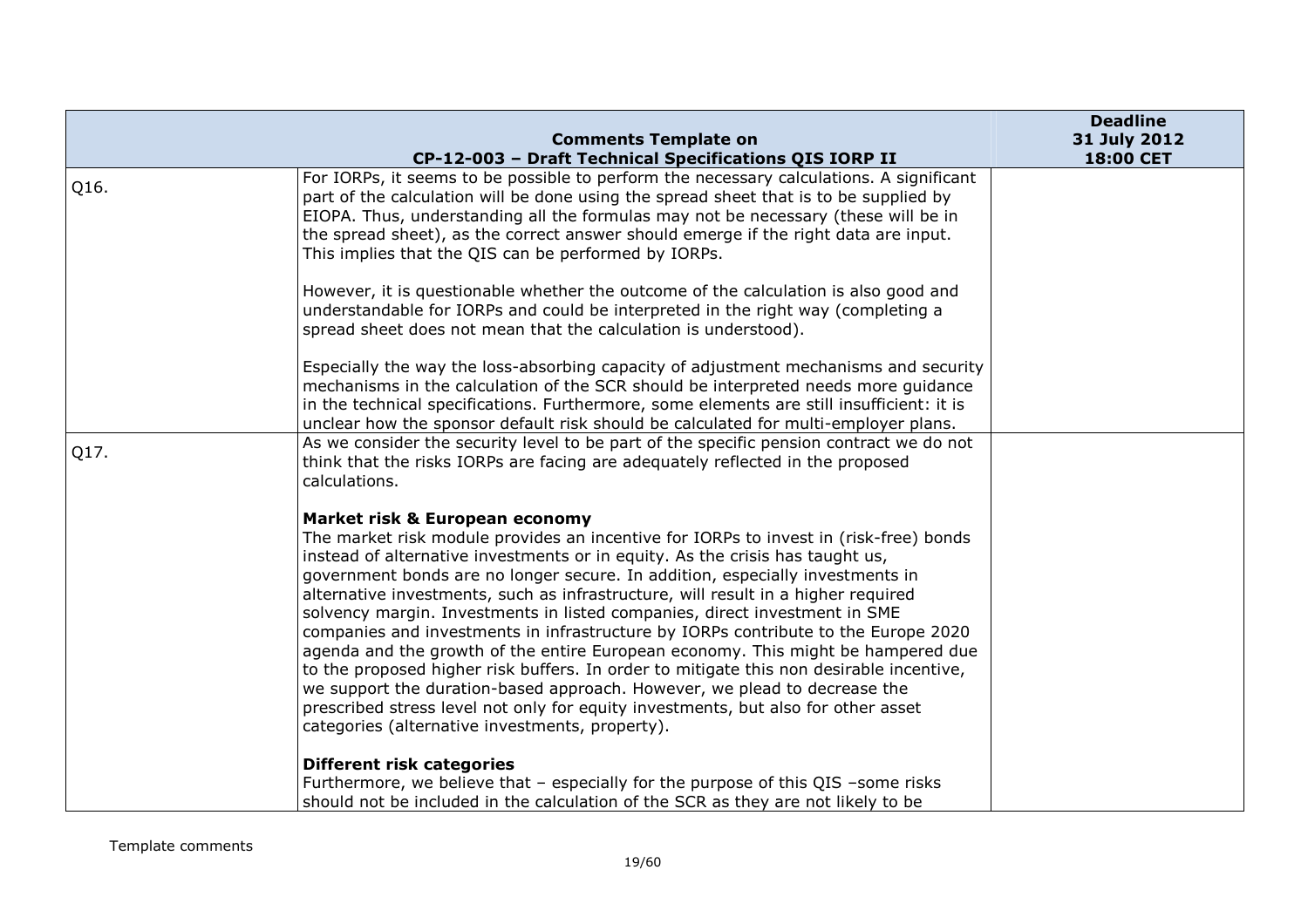|                                                                                                                                                                                                                                                                                                                                                                                                                                                                                                                                                                                                                                                                                                                                                                                                                                                                                                                                                                                                                                                                                                                                                                                                                                                                                                                                                                                                                                                                                                                                                                                                                                                                                                                                                         | <b>Deadline</b>           |
|---------------------------------------------------------------------------------------------------------------------------------------------------------------------------------------------------------------------------------------------------------------------------------------------------------------------------------------------------------------------------------------------------------------------------------------------------------------------------------------------------------------------------------------------------------------------------------------------------------------------------------------------------------------------------------------------------------------------------------------------------------------------------------------------------------------------------------------------------------------------------------------------------------------------------------------------------------------------------------------------------------------------------------------------------------------------------------------------------------------------------------------------------------------------------------------------------------------------------------------------------------------------------------------------------------------------------------------------------------------------------------------------------------------------------------------------------------------------------------------------------------------------------------------------------------------------------------------------------------------------------------------------------------------------------------------------------------------------------------------------------------|---------------------------|
| <b>Comments Template on</b><br>CP-12-003 - Draft Technical Specifications QIS IORP II                                                                                                                                                                                                                                                                                                                                                                                                                                                                                                                                                                                                                                                                                                                                                                                                                                                                                                                                                                                                                                                                                                                                                                                                                                                                                                                                                                                                                                                                                                                                                                                                                                                                   | 31 July 2012<br>18:00 CET |
| material for IORPs: health risk, operational risk, intangible asset risk module, pension<br>disability-morbidity risk, pension revision risk, pension catastrophe risk, sub-module<br>and counterparty default risk module. Inflation risk should be considered in the<br>calculation of the SCR, especially for unconditional inflation linked pension benefits<br>and final salary DB plans.<br>The strong reliance on the rating of assets and the capital requirements (for spread<br>risk and (sponsor) default risk is remarkable, since a lot of European policy makers are<br>aiming to reduce over reliance on ratings. According to a recent ECON statement, no<br>EU law will be permitted to refer to credit rating for regulatory purposes. Furthermore,<br>it is remarkable that no capital requirement should apply to borrowings by or<br>demonstrably guaranteed by national government of an EEA state. The risk of<br>sovereign debt seems to be underestimated according to us.<br>The longevity risk on the contrary, seems to be overestimated. With respect to<br>pension liability risks within the SCR, this risk would be counted double if IORPs should<br>incorporate a risk margin into their technical provisions for adverse assumptions. Also<br>risks with respect to pension liabilities will be counted double. In the technical<br>specifications, no attention is paid to this possible double counting. However, we reject<br>the proposal to include a risk margin to the technical provisions in order to create a<br>safety net for wrong assumptions. This should be done at the SCR. Including<br>uncertainty to the technical provisions themselves leads to the risk of piling up<br>prudence on prudence. |                           |
| <b>Confidence interval</b><br>We would like EIOPA to share the common method to be developed in order to derive<br>results at a 97.5% and 95% security level from results based on a 99.5% security<br>level. In our opinion, this is not possible without recalculating all modules, as the<br>effects of the different steering and adjustment mechanisms will not be linear. Given<br>that EIOPA intends to perform only one QIS before the EC presents a draft IORP<br>Directive, we think that explicit calculation of at least the 97.5% and 95% security<br>levels should be included in this QIS and asked to be calculated by the IORPs<br>themselves. Without this information, we fear that in any decision of the EC regarding<br>the security level the EC will be biased because only one set of results will be<br>available at the time. We want to reiterate, however, that we are of the opinion that<br>the E C should not choose any harmonised security level, but leave this up to                                                                                                                                                                                                                                                                                                                                                                                                                                                                                                                                                                                                                                                                                                                                                |                           |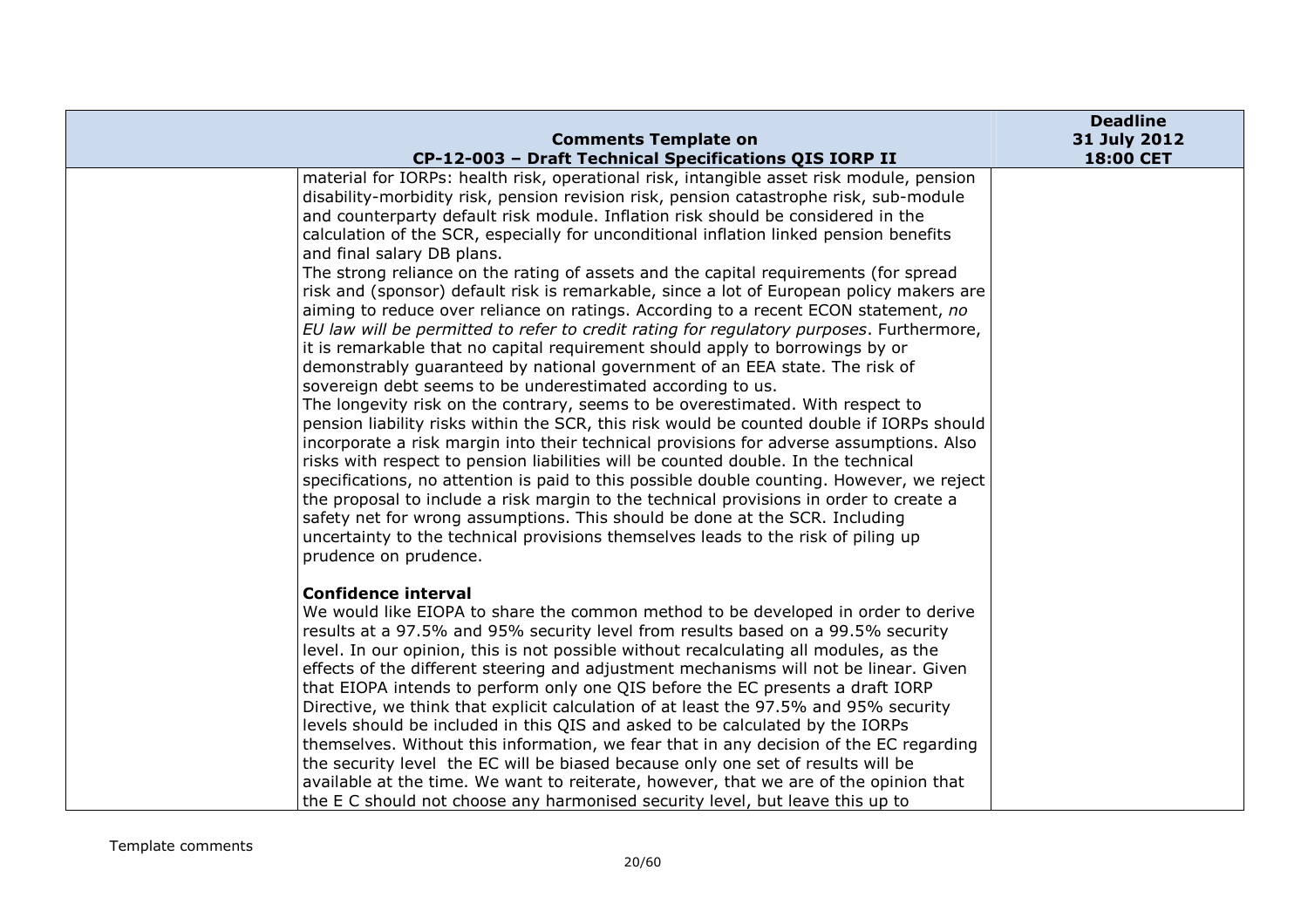|      | <b>Comments Template on</b>                                                                                                                                                                                                                                                                                                                                                                                                                                                                                                                                                                                                                                                                         | <b>Deadline</b><br>31 July 2012 |
|------|-----------------------------------------------------------------------------------------------------------------------------------------------------------------------------------------------------------------------------------------------------------------------------------------------------------------------------------------------------------------------------------------------------------------------------------------------------------------------------------------------------------------------------------------------------------------------------------------------------------------------------------------------------------------------------------------------------|---------------------------------|
|      | CP-12-003 - Draft Technical Specifications QIS IORP II                                                                                                                                                                                                                                                                                                                                                                                                                                                                                                                                                                                                                                              | 18:00 CET                       |
|      | individual IORPs/Social Partners/Member States. Of course, we are aware that<br>inclusion of two additional confidence levels will put even greater stress upon IORPs to<br>finish the QIS within the given timeframe and, this naturally adds to our remark that<br>we feel that the timeframe is too tight for IORPs to properly complete the QIS.                                                                                                                                                                                                                                                                                                                                                |                                 |
|      | <b>MCR</b><br>The use of the MCR under a prudential framework is not clear yet and is not part of<br>the current IORP Directive. Therefore, we cannot answer the questions if the<br>prescribed calculation of a MCR is appropriate. However, the proposed MCR calculation<br>could lead to an increase of the MCR (compared to the current level from IORP I and<br>FTK in the Netherlands). We do not see any valid/ good reason for increasing the<br>current MCR.                                                                                                                                                                                                                               |                                 |
| Q18. | First of all, we would like to note that under full loss absorbing capacity in case of a<br>complete contract, the Holistic Balance Sheet funding ratio will always be 100% (like<br>the funding ratio of an individual DC scheme). This is so, because changes in (market)<br>conditions will have impact on value of HBS items, but not on (holistic) funding ratio<br>(and therefore this will lead to a SCR of 0). This implies that the SCR in the Holistic<br>Balance Sheet context is not a useful instrument in assessing the solvency position of<br>IORPs.                                                                                                                                |                                 |
|      | In the draft technical specifications, the loss-absorbing capacity of adjustment<br>mechanisms and security mechanisms is not adequately taken into account in the<br>calculation of the SCR. Specific details on how to calculate the net SCR parts are<br>missing, especially the nBSCR(TP) and nBSCR(SM). Furthermore the simplification of<br>separating the effects of the loss absorbing capacity of the technical provisions and of<br>the steering mechanisms is inappropriate for most IORPs where both depend on a<br>funding ratio. This separation is no simplification as it requires a doubling of the<br>calculations and will imply an unclear treatment of interdependent effects. |                                 |
|      | Moreover, it is not possible to calculate the net SCR relating to benefit and steering<br>mechanisms by assuming that the value of technical provisions has not changed as a<br>result of the scenario: when it comes to the interest rate scenario, if one assumes that<br>the value of the technical provisions does not change, there would be no effect on the<br>funding ratio, and thus no effect on the value of the security mechanisms. This seems                                                                                                                                                                                                                                         |                                 |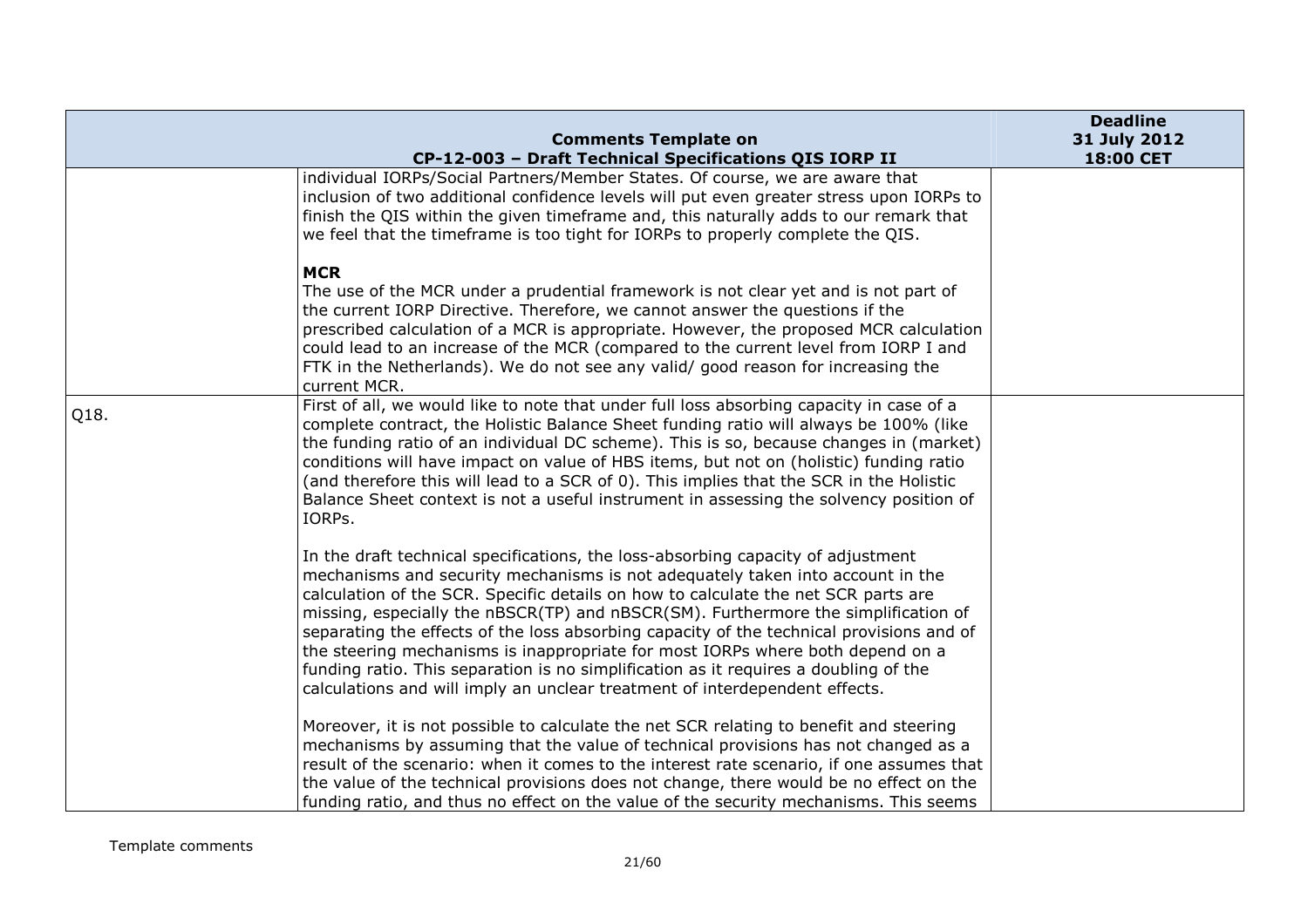|      | <b>Comments Template on</b>                                                                                                                                                                                                                                                                                                                                                                                                                                                                                                                                                                                                      | <b>Deadline</b><br>31 July 2012 |
|------|----------------------------------------------------------------------------------------------------------------------------------------------------------------------------------------------------------------------------------------------------------------------------------------------------------------------------------------------------------------------------------------------------------------------------------------------------------------------------------------------------------------------------------------------------------------------------------------------------------------------------------|---------------------------------|
|      | CP-12-003 - Draft Technical Specifications QIS IORP II                                                                                                                                                                                                                                                                                                                                                                                                                                                                                                                                                                           | 18:00 CET                       |
|      | to imply that security mechanisms would only be counted in the equity or property<br>scenario and not in the interest rate scenario.                                                                                                                                                                                                                                                                                                                                                                                                                                                                                             |                                 |
|      | We propose a method in which not an adjustment (Adj) for the loss absorbing capacity<br>is calculated, but directly a gross and a net SCR. The detour of any adjustment<br>calculation is considered unnecessary and complex for the purpose of this QIS.                                                                                                                                                                                                                                                                                                                                                                        |                                 |
| Q19. | Given some of the simplifications proposed by EIOPA (e.g. inflation rate, risk margin,<br>level B discount rate), we propose to refrain from operational risk, at least for the<br>purpose of this QIS. Another alternative could be to allow for a single number for the<br>operational risk component. Operational risk is certainly not the most important<br>component of the SCR, - DNB did not include operational risk in the solvency<br>calculations of the FTK- and the reference to the size of past contributions is not<br>expected to yield material differences between IORPs (relative to the size of the fund). |                                 |
| Q20. | First of all, we believe that some of the basic calculations are too complex, given the<br>expected materiality of the risk and the purpose of this QIS. More guidance is needed<br>according to us. The proposed simplifications should be the basis formula. This is also<br>the case because the requirements for proportionality are complex themselves. The<br>proposed process on when to apply proportionality seems to be more labour-intensive<br>than doing actual calculations and for this QIS the level of detail for proportionality<br>seem superfluous.                                                          |                                 |
|      | In respect of simplification, health risk, operational risk, intangible asset risk module,<br>pension disability-morbidity risk, pension revision risk, pension catastrophe risk sub-<br>module and counterparty default risk module are not (very) material for IORPs and<br>should be excluded from this first QIS. At the same time, we suggest to include<br>(wage) inflation risk. In the Dutch FTK framework, we work with the following risks:<br>interest rate risk, market risk, currency risk, commodity risk, credit risk and insurance<br>risk.                                                                      |                                 |
|      | The simplifications provided for the calculation of the spread risk and collateral are<br>adequate. The simplifications for mortality, longevity and catastrophe risk are<br>adequate from a technical point of view, but the assumed stress scenarios are<br>overestimated in our view.                                                                                                                                                                                                                                                                                                                                         |                                 |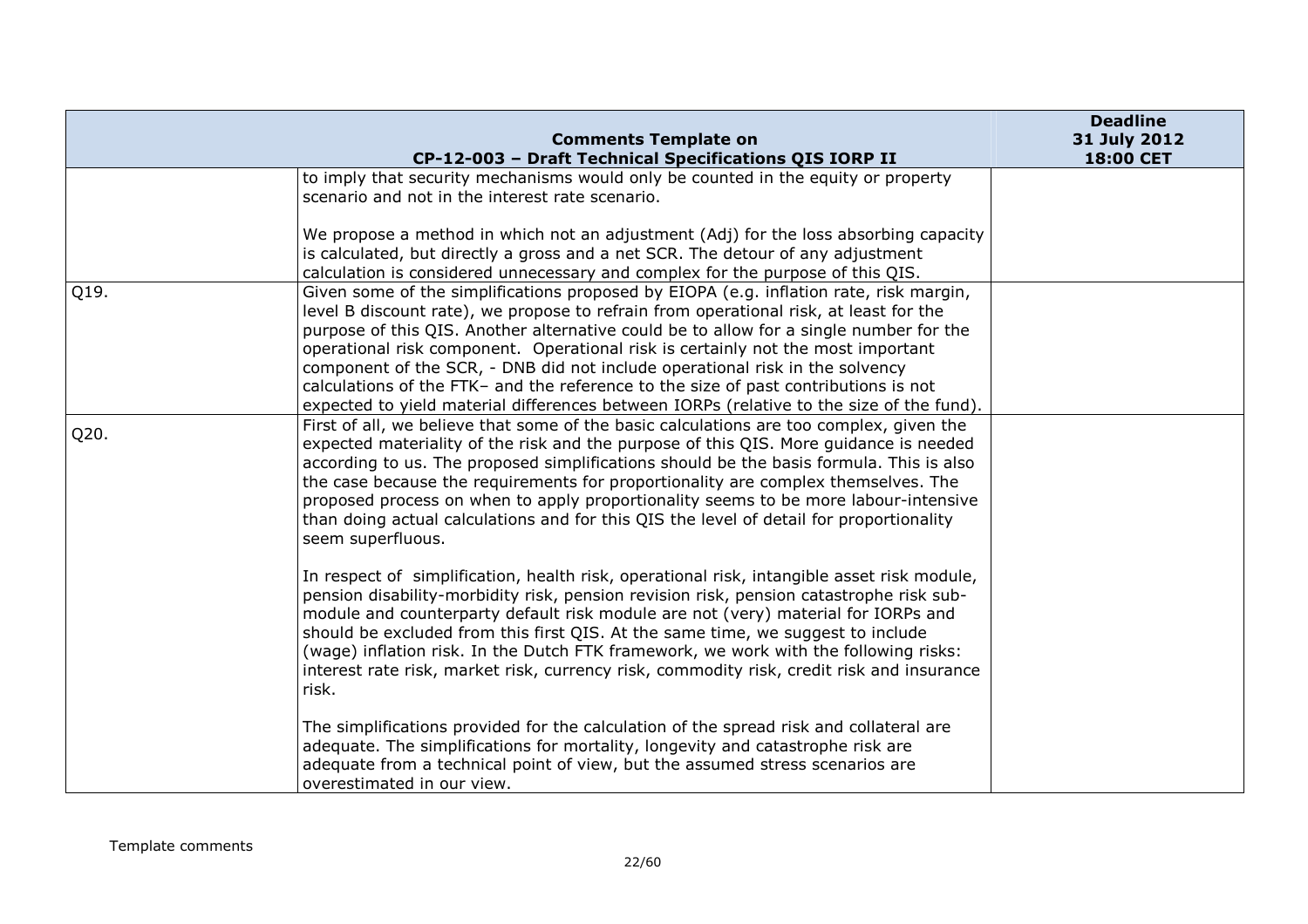|        |                                                                                                                                                                                                                                                                                                                                                                                                                                                                                                                                                                                                                                                                                                                                                                                                                                                                                                              | <b>Deadline</b> |
|--------|--------------------------------------------------------------------------------------------------------------------------------------------------------------------------------------------------------------------------------------------------------------------------------------------------------------------------------------------------------------------------------------------------------------------------------------------------------------------------------------------------------------------------------------------------------------------------------------------------------------------------------------------------------------------------------------------------------------------------------------------------------------------------------------------------------------------------------------------------------------------------------------------------------------|-----------------|
|        | <b>Comments Template on</b>                                                                                                                                                                                                                                                                                                                                                                                                                                                                                                                                                                                                                                                                                                                                                                                                                                                                                  | 31 July 2012    |
|        | CP-12-003 - Draft Technical Specifications QIS IORP II                                                                                                                                                                                                                                                                                                                                                                                                                                                                                                                                                                                                                                                                                                                                                                                                                                                       | 18:00 CET       |
| Q21.   | In general, most of the proposed counterparty default risks are very difficult. Most of<br>the text is copied from Solvency II where experience in this type of calculation has<br>been built up over years. For IORPs, currently no capital requirement for counterparty<br>default risk is calculated in such a detailed way as under Solvency II. Given the<br>purpose of this QIS, it is advisable to simplify substantially or remove this entire<br>section. More simplification is needed as stated above. The treatment of sponsor<br>default risk is not appropriate and should according to us not been taken into account<br>in the SCR. It is unclear how the sponsor default risk should be valued in multi-<br>employer plans. The counterparty default risk module of the SCR calculation is very<br>detailed and may not be that material.                                                   |                 |
| Q22.   | We believe that $-$ especially for the purpose of this QIS $-$ the benefit option risk<br>should not be included in the calculation of the SCR as it is not likely to be material,<br>while it requires a lot of time and effort to determine the benefit option SCR. The main<br>aim of this QIS is to answer the question whether a Holistic Balance Sheet will be<br>appropriate as supervisory tool. For achieving this goal, calculation of the benefit<br>option SCR will be superfluous.                                                                                                                                                                                                                                                                                                                                                                                                              |                 |
| Q23.   | We do not think that the criteria and the descriptions of financial and insurance risk<br>mitigation are sufficiently clear and understandable for IORPs. More guidance on how<br>the different risk mitigating instruments will influence the SCR (numerical examples)<br>would be helpful for IORPs. Furthermore, especially the paragraph on rolling and<br>dynamic hedging needs more attention. The definitions relating to when an IORP is<br>allowed to use a rolling hedge program as full risk mitigation technique could be<br>further explained. For example it has not been not determined how IORPs should (i)<br>judge the risk that the hedge cannot be rolled over due to an absence of liquidity in<br>the markets, (ii) how to calculate the costs of renewing the same hedge and (iii) how<br>determine how the additional counterparty risk which arises from rolling over the<br>hedge. |                 |
| I.1.1. |                                                                                                                                                                                                                                                                                                                                                                                                                                                                                                                                                                                                                                                                                                                                                                                                                                                                                                              |                 |
| I.1.2. |                                                                                                                                                                                                                                                                                                                                                                                                                                                                                                                                                                                                                                                                                                                                                                                                                                                                                                              |                 |
| I.1.3. |                                                                                                                                                                                                                                                                                                                                                                                                                                                                                                                                                                                                                                                                                                                                                                                                                                                                                                              |                 |
| I.1.4. |                                                                                                                                                                                                                                                                                                                                                                                                                                                                                                                                                                                                                                                                                                                                                                                                                                                                                                              |                 |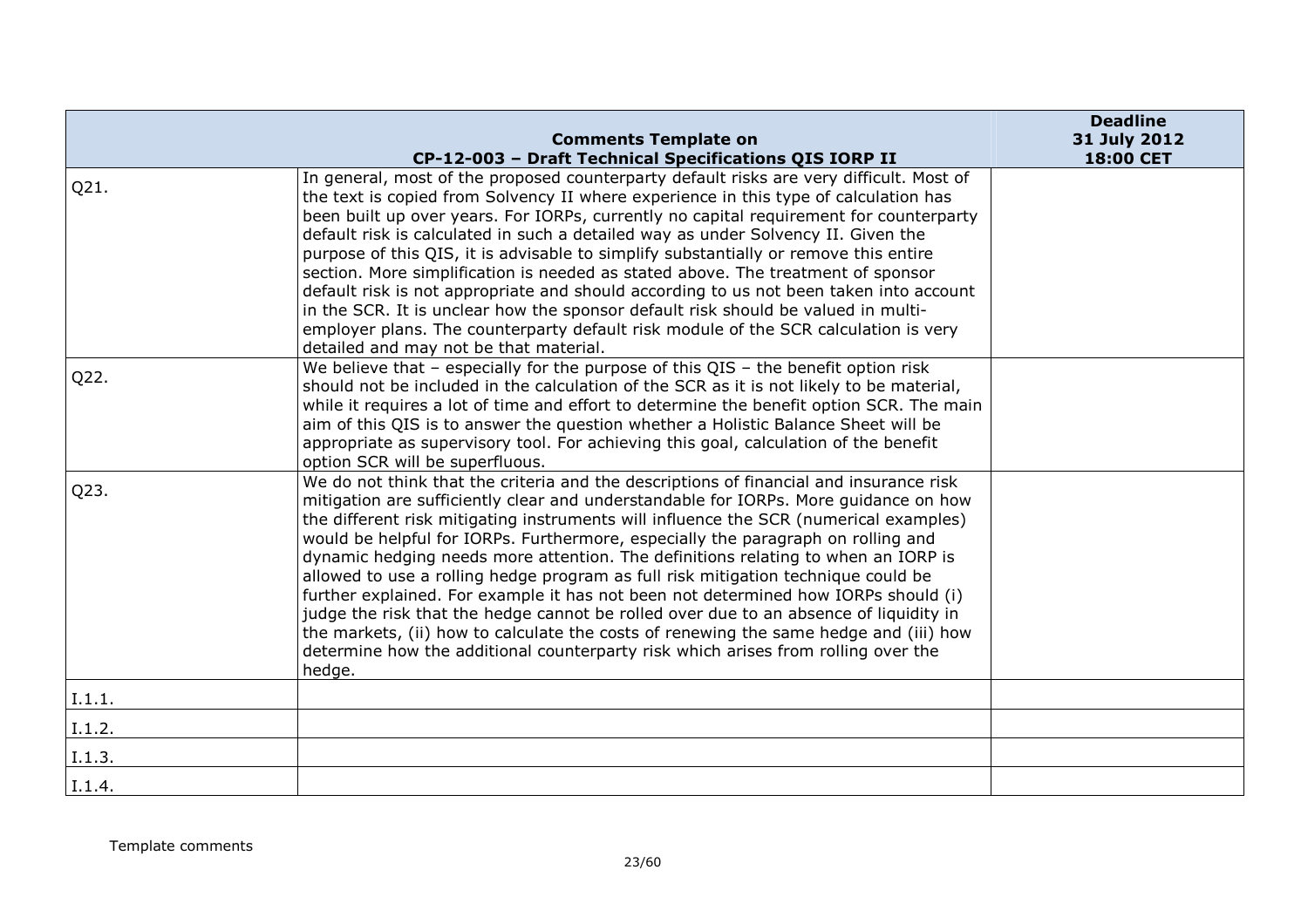|         | <b>Comments Template on</b>                            | <b>Deadline</b><br>31 July 2012 |
|---------|--------------------------------------------------------|---------------------------------|
|         | CP-12-003 - Draft Technical Specifications QIS IORP II | 18:00 CET                       |
| I.1.5.  |                                                        |                                 |
| I.2.1.  |                                                        |                                 |
| I.2.2.  |                                                        |                                 |
| I.2.3.  |                                                        |                                 |
| I.2.4.  |                                                        |                                 |
| I.2.5.  |                                                        |                                 |
| I.2.6.  |                                                        |                                 |
| 1.3.1.  |                                                        |                                 |
| I.3.2.  |                                                        |                                 |
| I.4.1.  |                                                        |                                 |
| I.4.2.  |                                                        |                                 |
| I.4.3.  |                                                        |                                 |
| I.4.4.  |                                                        |                                 |
| I.4.5.  |                                                        |                                 |
| I.4.6.  |                                                        |                                 |
| I.4.7.  |                                                        |                                 |
| I.4.8.  |                                                        |                                 |
| I.4.9.  |                                                        |                                 |
| I.4.10. |                                                        |                                 |
| I.4.11. |                                                        |                                 |
| I.4.12. |                                                        |                                 |
| I.4.13. |                                                        |                                 |
| I.4.14. |                                                        |                                 |
| I.4.15. |                                                        |                                 |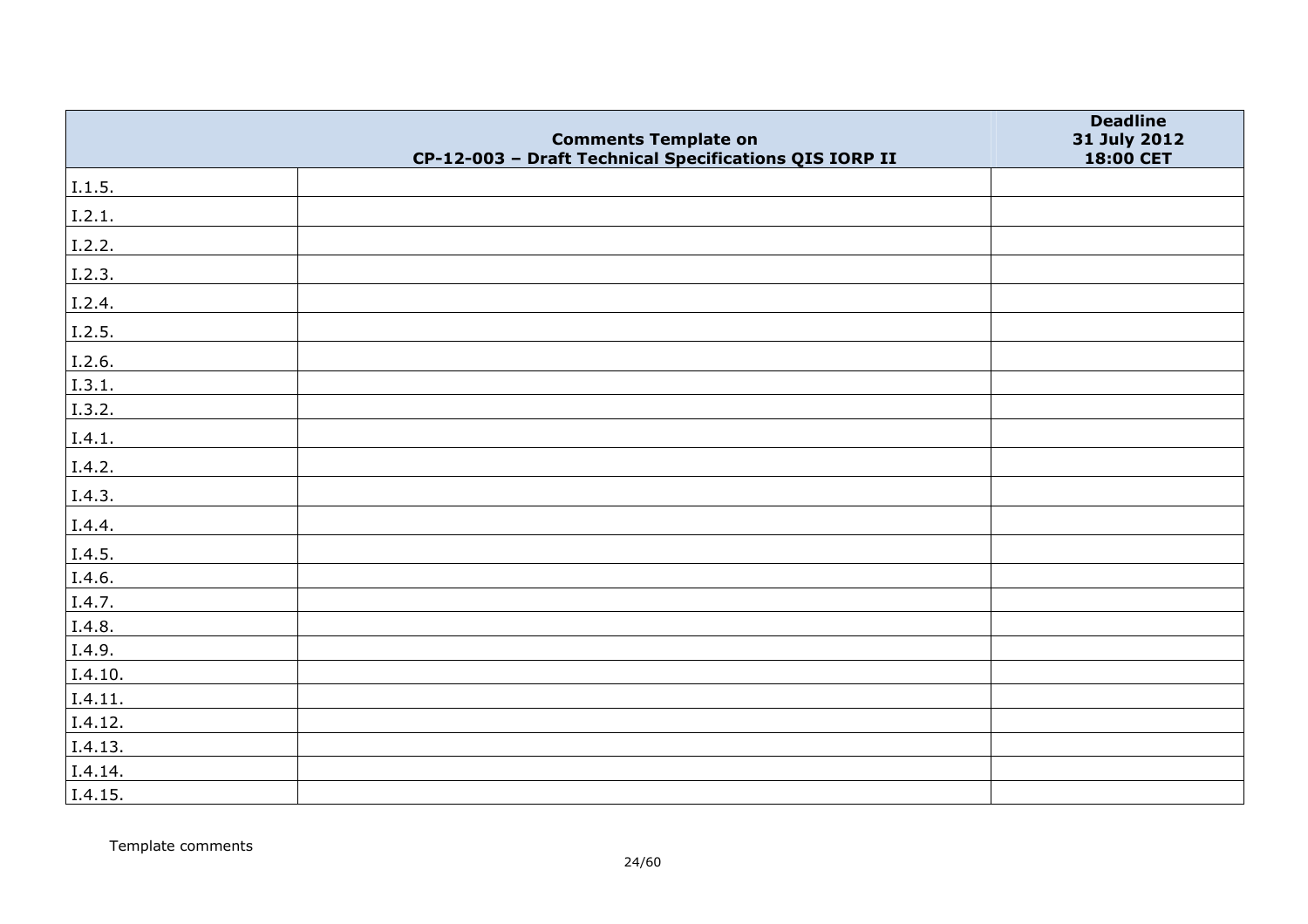|         |                                                                                       | <b>Deadline</b>           |
|---------|---------------------------------------------------------------------------------------|---------------------------|
|         | <b>Comments Template on</b><br>CP-12-003 - Draft Technical Specifications QIS IORP II | 31 July 2012<br>18:00 CET |
| I.4.16. |                                                                                       |                           |
| I.4.17. |                                                                                       |                           |
| I.4.18. |                                                                                       |                           |
| I.4.19. |                                                                                       |                           |
| I.4.20. |                                                                                       |                           |
| I.4.21. |                                                                                       |                           |
| I.4.22. |                                                                                       |                           |
| I.5.1.  |                                                                                       |                           |
| I.5.2.  |                                                                                       |                           |
| I.5.3.  |                                                                                       |                           |
| I.5.4.  |                                                                                       |                           |
| I.5.5.  |                                                                                       |                           |
| I.5.6.  |                                                                                       |                           |
| I.5.7.  |                                                                                       |                           |
| I.5.8.  |                                                                                       |                           |
| I.6.1.  |                                                                                       |                           |
| I.6.2.  |                                                                                       |                           |
| I.6.3.  |                                                                                       |                           |
| I.7.1.  |                                                                                       |                           |
| I.7.2.  |                                                                                       |                           |
| I.7.3.  |                                                                                       |                           |
| I.7.4.  |                                                                                       |                           |
| I.7.5.  |                                                                                       |                           |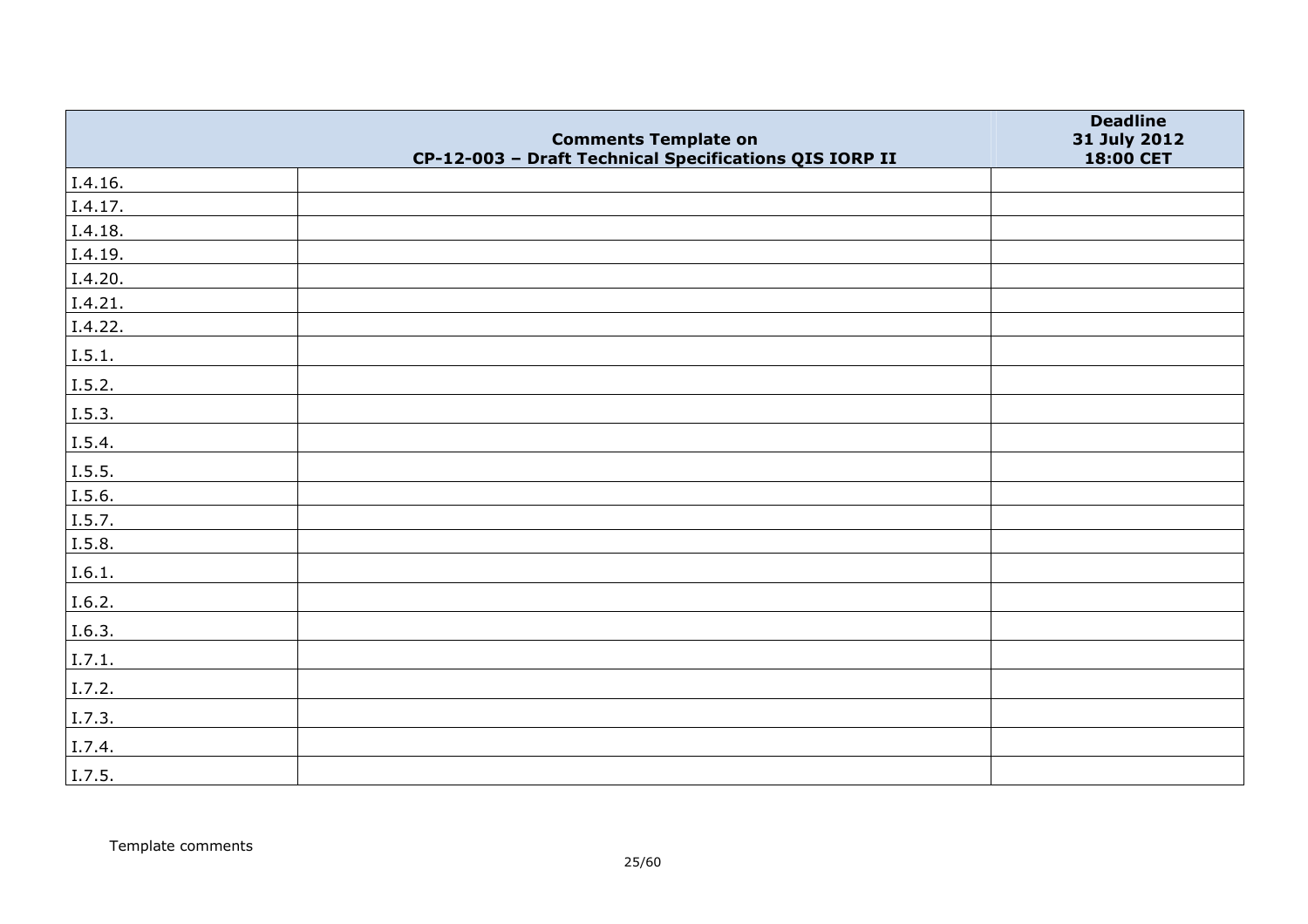|          |                                                                                       | <b>Deadline</b>           |
|----------|---------------------------------------------------------------------------------------|---------------------------|
|          | <b>Comments Template on</b><br>CP-12-003 - Draft Technical Specifications QIS IORP II | 31 July 2012<br>18:00 CET |
| I.8.1.   |                                                                                       |                           |
| I.8.2.   |                                                                                       |                           |
| I.8.3.   |                                                                                       |                           |
| I.8.4.   |                                                                                       |                           |
| I.8.5.   |                                                                                       |                           |
| I.8.6.   |                                                                                       |                           |
| I.9.1.   |                                                                                       |                           |
| I.9.2.   |                                                                                       |                           |
| I.9.3.   |                                                                                       |                           |
| I.10.1.  |                                                                                       |                           |
| I.10.2.  |                                                                                       |                           |
| I.10.3.  |                                                                                       |                           |
| I.10.4   |                                                                                       |                           |
| I.11.1   |                                                                                       |                           |
| HBS.1.1. |                                                                                       |                           |
| HBS.2.1. |                                                                                       |                           |
| HBS.2.2. |                                                                                       |                           |
| HBS.2.3. |                                                                                       |                           |
| HBS.2.4. |                                                                                       |                           |
| HBS.2.5. |                                                                                       |                           |
| HBS.2.6. |                                                                                       |                           |
| HBS.2.7. |                                                                                       |                           |
| HBS.2.8. |                                                                                       |                           |
| HBS.3.1. |                                                                                       |                           |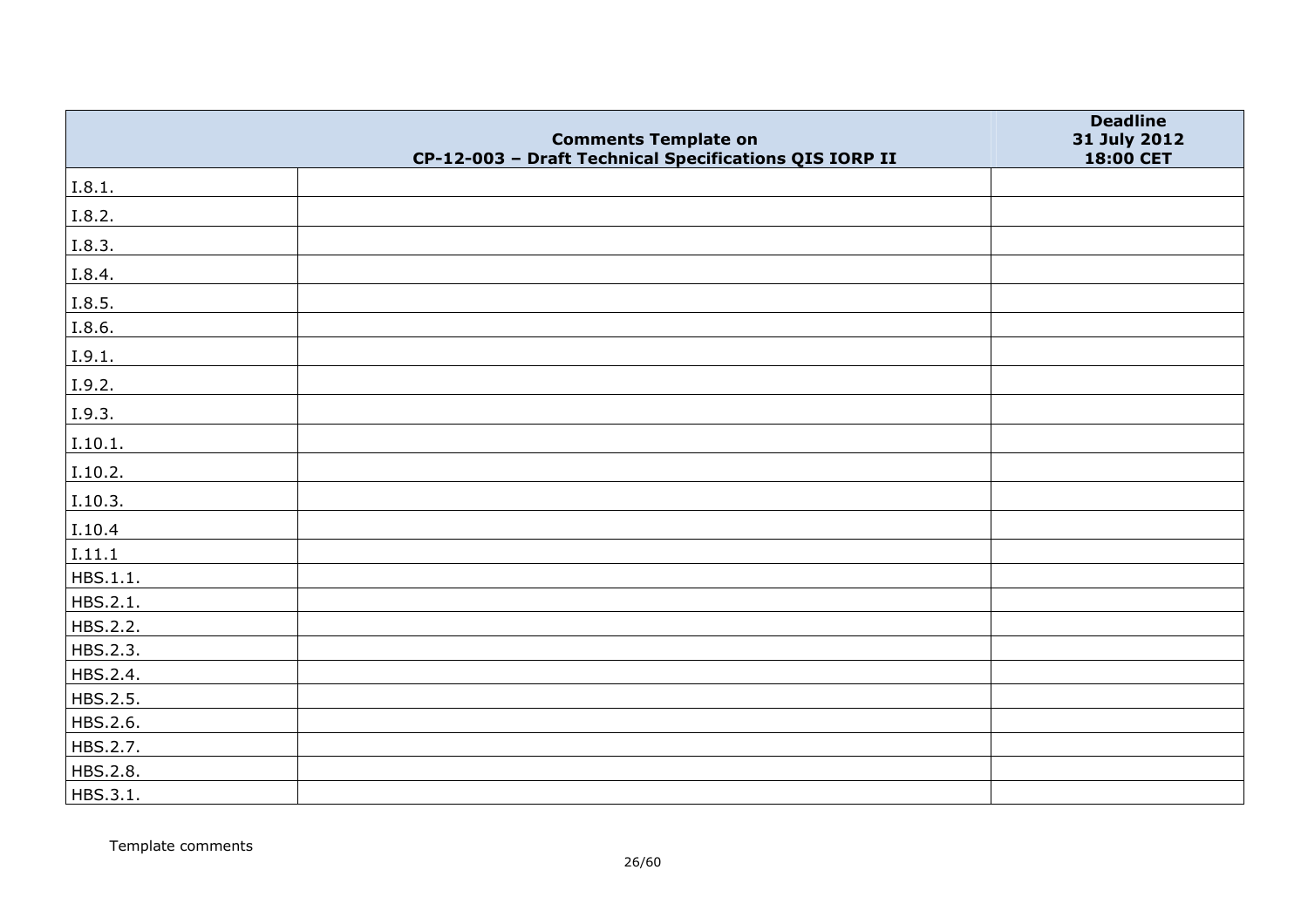|           | <b>Comments Template on</b><br>CP-12-003 - Draft Technical Specifications QIS IORP II                                                                                                                                                                                                                                                                                                                                                                                                                                                                                                                                                                                                                                                 | <b>Deadline</b><br>31 July 2012<br>18:00 CET |
|-----------|---------------------------------------------------------------------------------------------------------------------------------------------------------------------------------------------------------------------------------------------------------------------------------------------------------------------------------------------------------------------------------------------------------------------------------------------------------------------------------------------------------------------------------------------------------------------------------------------------------------------------------------------------------------------------------------------------------------------------------------|----------------------------------------------|
| HBS.3.2.  |                                                                                                                                                                                                                                                                                                                                                                                                                                                                                                                                                                                                                                                                                                                                       |                                              |
| HBS.3.3.  |                                                                                                                                                                                                                                                                                                                                                                                                                                                                                                                                                                                                                                                                                                                                       |                                              |
| HBS.3.4.  |                                                                                                                                                                                                                                                                                                                                                                                                                                                                                                                                                                                                                                                                                                                                       |                                              |
| HBS.3.5.  |                                                                                                                                                                                                                                                                                                                                                                                                                                                                                                                                                                                                                                                                                                                                       |                                              |
| HBS.3.6.  |                                                                                                                                                                                                                                                                                                                                                                                                                                                                                                                                                                                                                                                                                                                                       |                                              |
| HBS.3.7.  |                                                                                                                                                                                                                                                                                                                                                                                                                                                                                                                                                                                                                                                                                                                                       |                                              |
| HBS.3.8.  |                                                                                                                                                                                                                                                                                                                                                                                                                                                                                                                                                                                                                                                                                                                                       |                                              |
| HBS.3.9.  |                                                                                                                                                                                                                                                                                                                                                                                                                                                                                                                                                                                                                                                                                                                                       |                                              |
| HBS.3.10. | There is no guidance on the calculation of balance sheet items if there is not a relevant<br>market price.                                                                                                                                                                                                                                                                                                                                                                                                                                                                                                                                                                                                                            |                                              |
| HBS.3.11. | If the IORP has contingent, non-linear cash flows, these assumptions require using a<br>complex option model (risk-neutral valuation) to do the calculations. Not many IORPs<br>will have these models and even not many pension consultants do seem to have the<br>required models and expertise (and therefore possibly local supervisors neither).<br>Experience in the Netherlands has demonstrated that various models can give<br>different results, even if the models are all market consistent and calibrated to market<br>prices. The assumptions required for missing markets - like wage inflation, long dated<br>volatility, the long end of curves - requires many assumptions, leading to (substantial)<br>model risk. |                                              |
| HBS.3.12. |                                                                                                                                                                                                                                                                                                                                                                                                                                                                                                                                                                                                                                                                                                                                       |                                              |
| HBS.3.13. |                                                                                                                                                                                                                                                                                                                                                                                                                                                                                                                                                                                                                                                                                                                                       |                                              |
| HBS.3.14. |                                                                                                                                                                                                                                                                                                                                                                                                                                                                                                                                                                                                                                                                                                                                       |                                              |
| HBS.3.15. |                                                                                                                                                                                                                                                                                                                                                                                                                                                                                                                                                                                                                                                                                                                                       |                                              |
| HBS.3.16. |                                                                                                                                                                                                                                                                                                                                                                                                                                                                                                                                                                                                                                                                                                                                       |                                              |
| HBS.3.17. |                                                                                                                                                                                                                                                                                                                                                                                                                                                                                                                                                                                                                                                                                                                                       |                                              |
| HBS.3.18. |                                                                                                                                                                                                                                                                                                                                                                                                                                                                                                                                                                                                                                                                                                                                       |                                              |
| HBS.3.19. |                                                                                                                                                                                                                                                                                                                                                                                                                                                                                                                                                                                                                                                                                                                                       |                                              |
| HBS.3.20. |                                                                                                                                                                                                                                                                                                                                                                                                                                                                                                                                                                                                                                                                                                                                       |                                              |
| HBS.3.21. |                                                                                                                                                                                                                                                                                                                                                                                                                                                                                                                                                                                                                                                                                                                                       |                                              |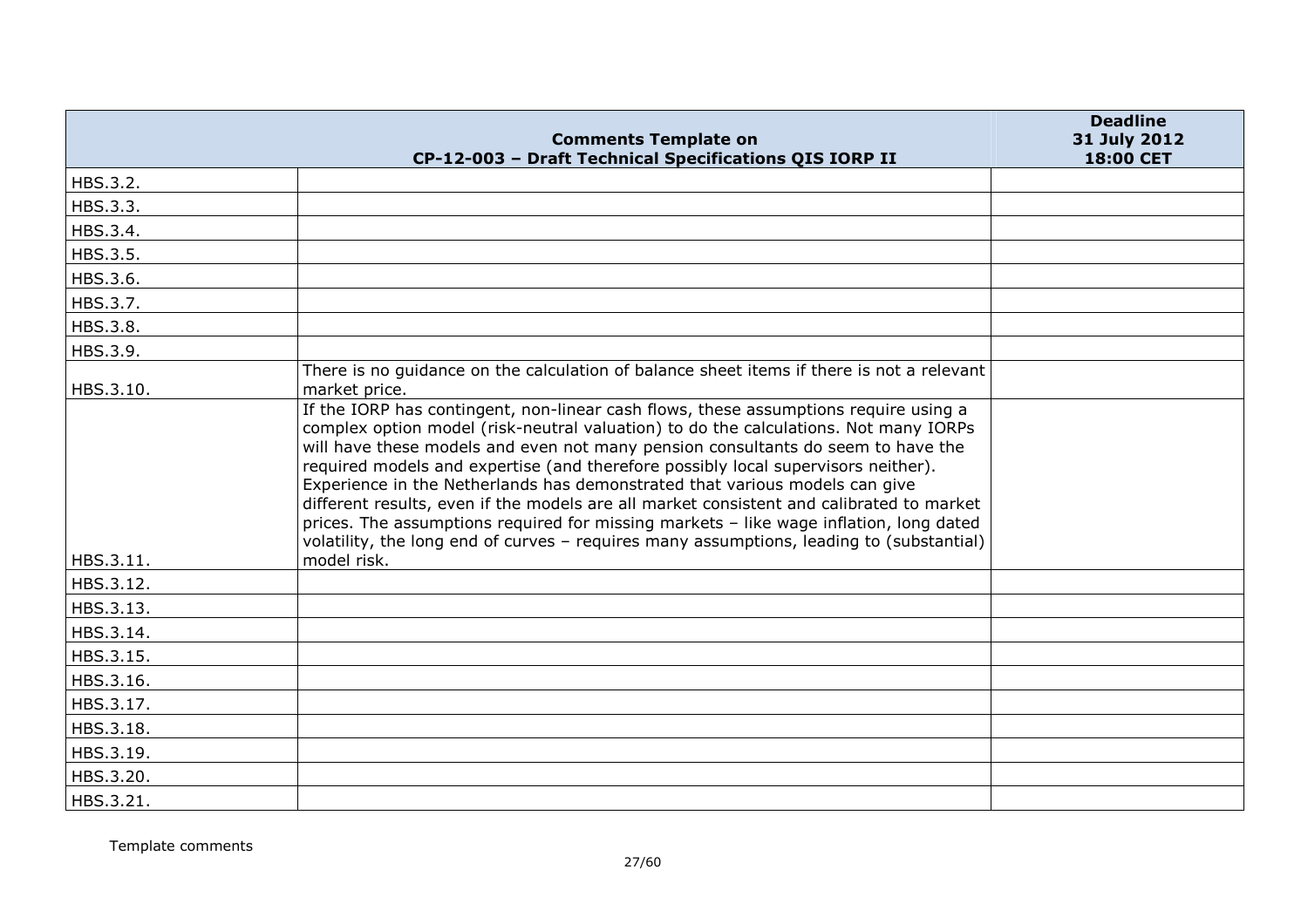| CP-12-003 - Draft Technical Specifications QIS IORP II<br>18:00 CET<br>HBS.3.22.<br>Is this only applicable for conditional elements or also for discretionary elements?<br>HBS.3.23.<br>HBS.3.24.<br>HBS.3.25.<br>HBS.3.26.<br>HBS.3.27.                                                                                                                                                                                       |
|---------------------------------------------------------------------------------------------------------------------------------------------------------------------------------------------------------------------------------------------------------------------------------------------------------------------------------------------------------------------------------------------------------------------------------|
|                                                                                                                                                                                                                                                                                                                                                                                                                                 |
|                                                                                                                                                                                                                                                                                                                                                                                                                                 |
|                                                                                                                                                                                                                                                                                                                                                                                                                                 |
|                                                                                                                                                                                                                                                                                                                                                                                                                                 |
|                                                                                                                                                                                                                                                                                                                                                                                                                                 |
|                                                                                                                                                                                                                                                                                                                                                                                                                                 |
| HBS.3.28.                                                                                                                                                                                                                                                                                                                                                                                                                       |
| HBS.3.29.                                                                                                                                                                                                                                                                                                                                                                                                                       |
| HBS.4.1.                                                                                                                                                                                                                                                                                                                                                                                                                        |
| HBS.4.2.                                                                                                                                                                                                                                                                                                                                                                                                                        |
| HBS.4.3.                                                                                                                                                                                                                                                                                                                                                                                                                        |
| HBS.4.4.                                                                                                                                                                                                                                                                                                                                                                                                                        |
| HBS.4.5.                                                                                                                                                                                                                                                                                                                                                                                                                        |
| HBS.4.6.                                                                                                                                                                                                                                                                                                                                                                                                                        |
| HBS.4.7.                                                                                                                                                                                                                                                                                                                                                                                                                        |
| HBS.4.8.                                                                                                                                                                                                                                                                                                                                                                                                                        |
| HBS.4.9.                                                                                                                                                                                                                                                                                                                                                                                                                        |
| HBS.4.10.                                                                                                                                                                                                                                                                                                                                                                                                                       |
| HBS.4.11.                                                                                                                                                                                                                                                                                                                                                                                                                       |
| HBS.4.12.                                                                                                                                                                                                                                                                                                                                                                                                                       |
| Questions arising:<br>How should unconditional increases of accrued rights (DB final pay or<br>$\bullet$<br>unconditionally indexed average career pay) be valued?<br>To what extent do these unconditional rights belong to the accrued rights as<br>$\bullet$<br>quoted in HBS 4.13?<br>And if these are to be taken into account, should the related corresponding<br>HBS.4.13.<br>contributions also be valued as an asset? |
| HBS.4.14.                                                                                                                                                                                                                                                                                                                                                                                                                       |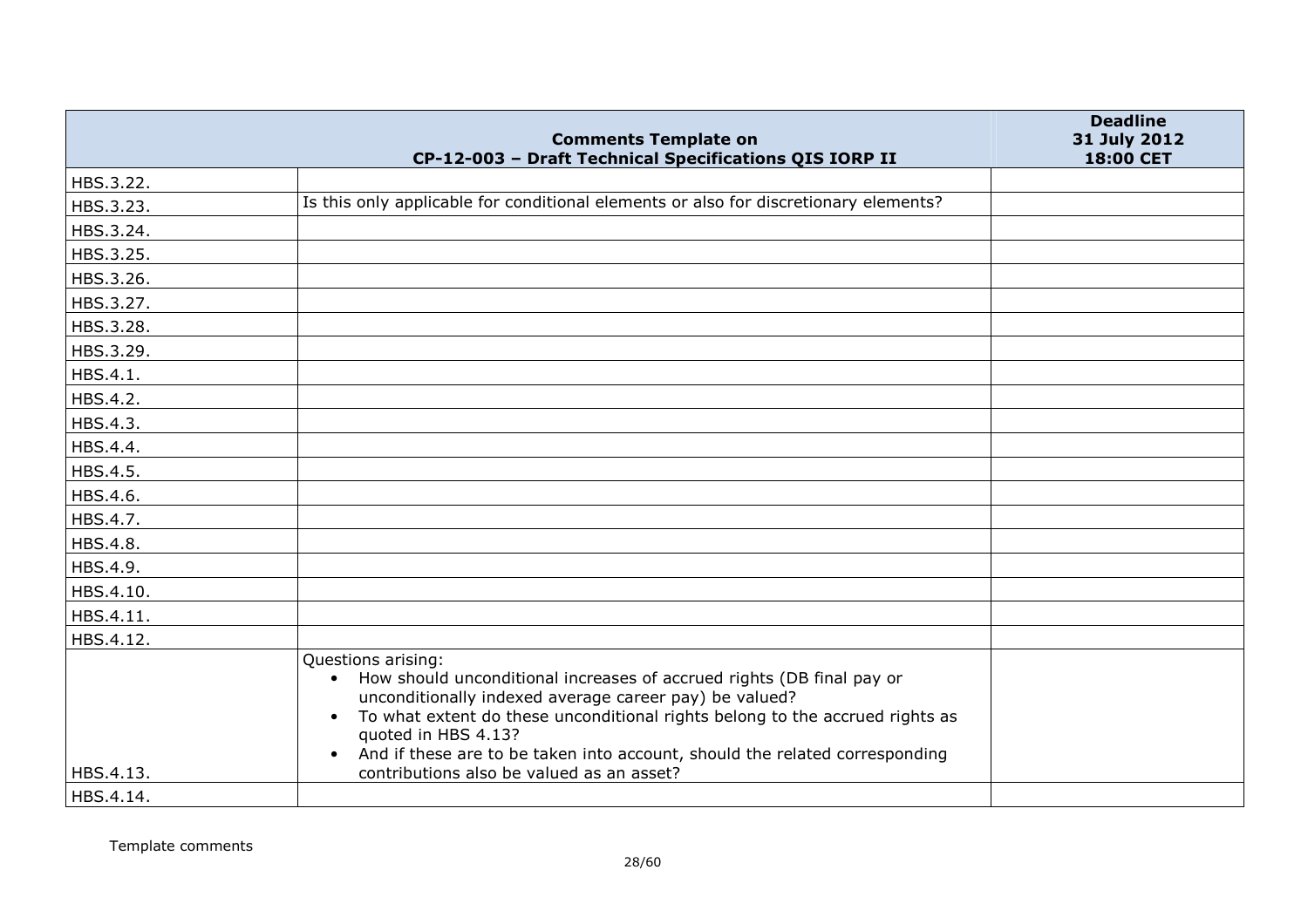|           | <b>Comments Template on</b>                                                                                                                                                                                                                                               | <b>Deadline</b><br>31 July 2012 |
|-----------|---------------------------------------------------------------------------------------------------------------------------------------------------------------------------------------------------------------------------------------------------------------------------|---------------------------------|
|           | CP-12-003 - Draft Technical Specifications QIS IORP II                                                                                                                                                                                                                    | 18:00 CET                       |
| HBS.4.15. |                                                                                                                                                                                                                                                                           |                                 |
| HBS.4.16. |                                                                                                                                                                                                                                                                           |                                 |
| HBS.4.17. |                                                                                                                                                                                                                                                                           |                                 |
| HBS.4.18. |                                                                                                                                                                                                                                                                           |                                 |
| HBS.4.19. |                                                                                                                                                                                                                                                                           |                                 |
| HBS.4.20. |                                                                                                                                                                                                                                                                           |                                 |
| HBS.4.21. |                                                                                                                                                                                                                                                                           |                                 |
| HBS.4.22. |                                                                                                                                                                                                                                                                           |                                 |
| HBS.4.23. | It is not clear what EIOPA perceives as the difference between conditional benefits<br>(HBS 4.23 and further) and contractual options (HBS 4.51 and further).                                                                                                             |                                 |
| HBS.4.24. |                                                                                                                                                                                                                                                                           |                                 |
| HBS.4.25. |                                                                                                                                                                                                                                                                           |                                 |
| HBS.4.26. |                                                                                                                                                                                                                                                                           |                                 |
| HBS.4.27. |                                                                                                                                                                                                                                                                           |                                 |
|           | It is clear that EIOPA members have different views. This makes it possibly difficult for<br>IORPs to have enough guidance. Next to that, it is possible or even likely that various<br>IORPs will use different interpretations, making comparisons between IORPs and/or |                                 |
| HBS.4.28. | countries less reliable and useful.                                                                                                                                                                                                                                       |                                 |
| HBS.4.29. |                                                                                                                                                                                                                                                                           |                                 |
| HBS.4.30. |                                                                                                                                                                                                                                                                           |                                 |
| HBS.4.31. |                                                                                                                                                                                                                                                                           |                                 |
| HBS.4.32. |                                                                                                                                                                                                                                                                           |                                 |
| HBS.4.33. |                                                                                                                                                                                                                                                                           |                                 |
| HBS.4.34. |                                                                                                                                                                                                                                                                           |                                 |
| HBS.4.35. |                                                                                                                                                                                                                                                                           |                                 |
| HBS.4.36. | Next to calculating an upper limit, it is also sensible to calculate a lower limit,<br>assuming that the non-unconditional benefit is not there.                                                                                                                          |                                 |
| HBS.4.37. | EIOPA is not asking for an indication of the difference between the options in HBS                                                                                                                                                                                        |                                 |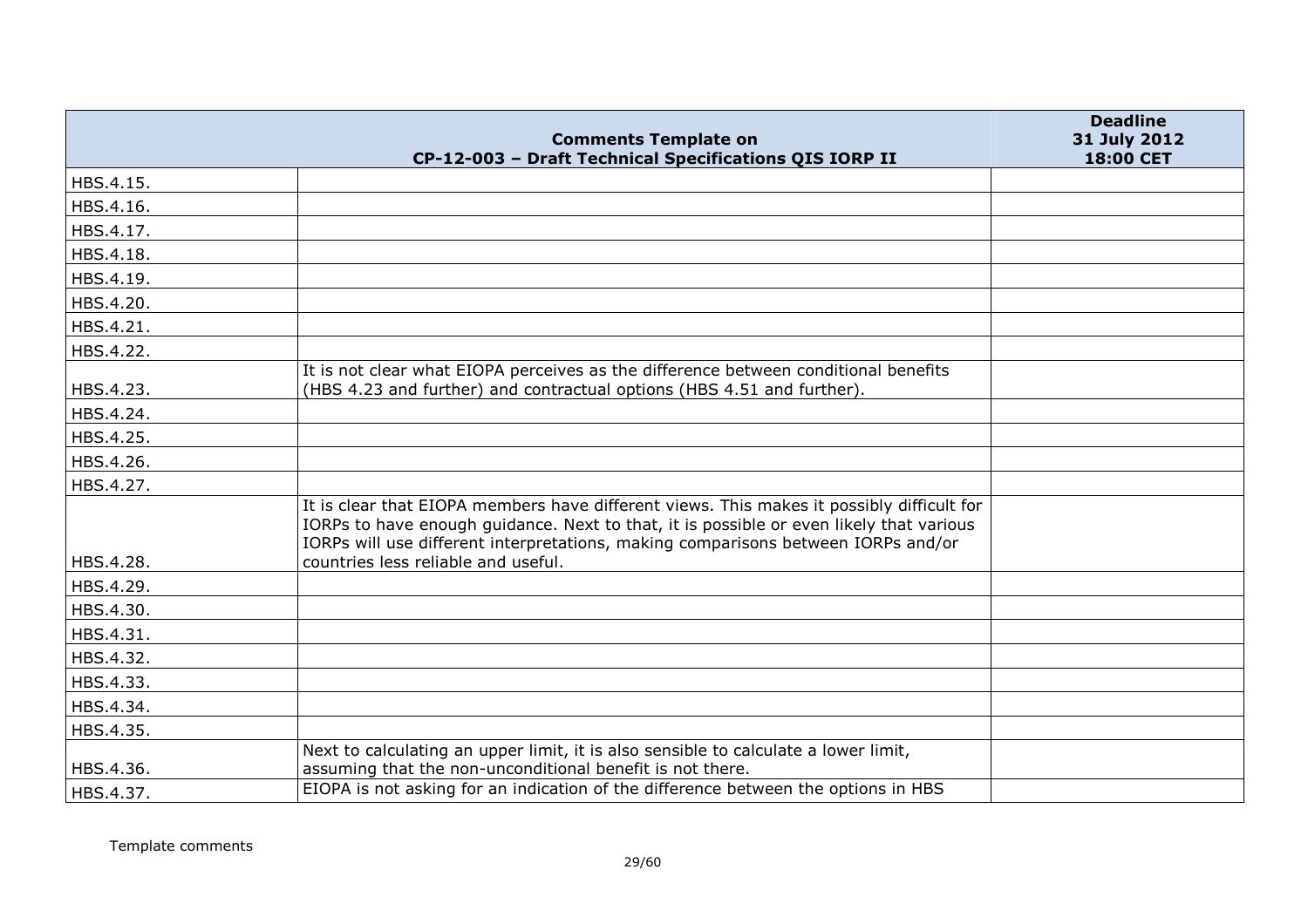|           | <b>Comments Template on</b>                                                                                                                                             | <b>Deadline</b><br>31 July 2012 |
|-----------|-------------------------------------------------------------------------------------------------------------------------------------------------------------------------|---------------------------------|
|           | CP-12-003 - Draft Technical Specifications QIS IORP II                                                                                                                  | 18:00 CET                       |
|           | 4.37, i.e. stochastic, deterministic, deterministic + guarantees.                                                                                                       |                                 |
| HBS.4.38. |                                                                                                                                                                         |                                 |
| HBS.4.39. |                                                                                                                                                                         |                                 |
| HBS.4.40. |                                                                                                                                                                         |                                 |
| HBS.4.41. |                                                                                                                                                                         |                                 |
| HBS.4.42. |                                                                                                                                                                         |                                 |
| HBS.4.43. |                                                                                                                                                                         |                                 |
| HBS.4.44. |                                                                                                                                                                         |                                 |
| HBS.4.45. |                                                                                                                                                                         |                                 |
| HBS.4.46. |                                                                                                                                                                         |                                 |
| HBS.4.47. |                                                                                                                                                                         |                                 |
| HBS.4.48. |                                                                                                                                                                         |                                 |
| HBS.4.49. |                                                                                                                                                                         |                                 |
|           | It is not very clear what EIOPA perceives as the difference between ex-ante and ex-<br>post benefit reductions. Although there is the option to exclude ex-post benefit |                                 |
| HBS.4.50. | reductions from the TP (HBS 4.50), what is the difference if these are to be included?                                                                                  |                                 |
| HBS.4.51. | It is not clear what EIOPA perceives as the difference between conditional benefits<br>(HBS 4.23 and further) and contractual options (HBS 4.51 and further).           |                                 |
| HBS.4.52. |                                                                                                                                                                         |                                 |
| HBS.4.53. |                                                                                                                                                                         |                                 |
| HBS.4.54. |                                                                                                                                                                         |                                 |
| HBS.4.55. |                                                                                                                                                                         |                                 |
| HBS.4.56. |                                                                                                                                                                         |                                 |
| HBS.4.57. |                                                                                                                                                                         |                                 |
| HBS.4.58. |                                                                                                                                                                         |                                 |
| HBS.4.59. |                                                                                                                                                                         |                                 |
| HBS.4.60. |                                                                                                                                                                         |                                 |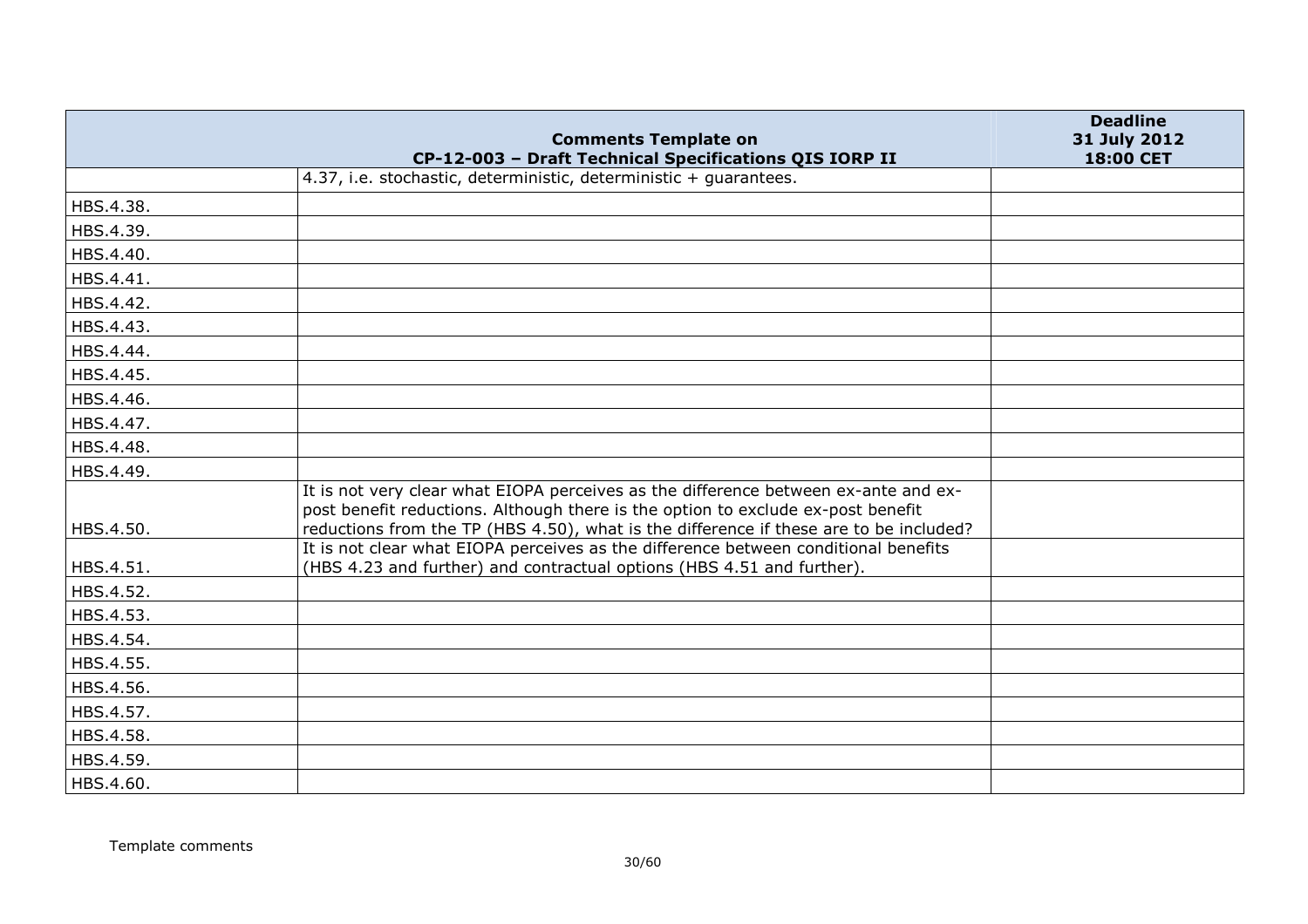|           | <b>Comments Template on</b>                                                                                                                                                                                                                                                                                                                                                                                                                       | <b>Deadline</b><br>31 July 2012 |
|-----------|---------------------------------------------------------------------------------------------------------------------------------------------------------------------------------------------------------------------------------------------------------------------------------------------------------------------------------------------------------------------------------------------------------------------------------------------------|---------------------------------|
|           | CP-12-003 - Draft Technical Specifications QIS IORP II                                                                                                                                                                                                                                                                                                                                                                                            | 18:00 CET                       |
| HBS.4.61. |                                                                                                                                                                                                                                                                                                                                                                                                                                                   |                                 |
| HBS.5.1.  | Cost of capital is not a useful concept for IORPs.                                                                                                                                                                                                                                                                                                                                                                                                |                                 |
| HBS.5.2.  | It is unclear what the basis for the assumed parameter of 8% is and whether this is<br>applicable / adequate for IORPs (also see HBS 5.1).                                                                                                                                                                                                                                                                                                        |                                 |
| HBS.5.3.  |                                                                                                                                                                                                                                                                                                                                                                                                                                                   |                                 |
| HBS.5.4.  |                                                                                                                                                                                                                                                                                                                                                                                                                                                   |                                 |
| HBS.5.5.  |                                                                                                                                                                                                                                                                                                                                                                                                                                                   |                                 |
| HBS.6.1.  |                                                                                                                                                                                                                                                                                                                                                                                                                                                   |                                 |
| HBS.6.2.  |                                                                                                                                                                                                                                                                                                                                                                                                                                                   |                                 |
| HBS.6.3.  |                                                                                                                                                                                                                                                                                                                                                                                                                                                   |                                 |
| HBS.6.4.  |                                                                                                                                                                                                                                                                                                                                                                                                                                                   |                                 |
| HBS.6.5.  |                                                                                                                                                                                                                                                                                                                                                                                                                                                   |                                 |
| HBS.6.6.  |                                                                                                                                                                                                                                                                                                                                                                                                                                                   |                                 |
| HBS.6.7.  |                                                                                                                                                                                                                                                                                                                                                                                                                                                   |                                 |
| HBS.6.8.  |                                                                                                                                                                                                                                                                                                                                                                                                                                                   |                                 |
| HBS.6.9.  |                                                                                                                                                                                                                                                                                                                                                                                                                                                   |                                 |
| HBS.6.10. | In some circumstances it is not always clear which part of the sponsor contribution is<br>defined for normal accrual and which part is 'sponsor support' in respect of security<br>mechanisms. More guidance is required in order to get good indication of sponsor<br>support; the reference to 'excess of its regular contribution' in HBS 6.10 is not<br>sufficient as there may be many different definitions in the different Member States. |                                 |
| HBS.6.11. |                                                                                                                                                                                                                                                                                                                                                                                                                                                   |                                 |
| HBS.6.12. |                                                                                                                                                                                                                                                                                                                                                                                                                                                   |                                 |
| HBS.6.13. |                                                                                                                                                                                                                                                                                                                                                                                                                                                   |                                 |
| HBS.6.14. |                                                                                                                                                                                                                                                                                                                                                                                                                                                   |                                 |
| HBS.6.15. | It is unclear what to use in case of a multi-employer IORP (in the Netherlands, there<br>are many industry wide schemes with over 10.000 non-rated employers).                                                                                                                                                                                                                                                                                    |                                 |
| HBS.6.16. | It is unclear what to use in case of a multi-employer IORP (in the Netherlands, there<br>are many industry wide schemes with over 10.000 non-rated employers). With many                                                                                                                                                                                                                                                                          |                                 |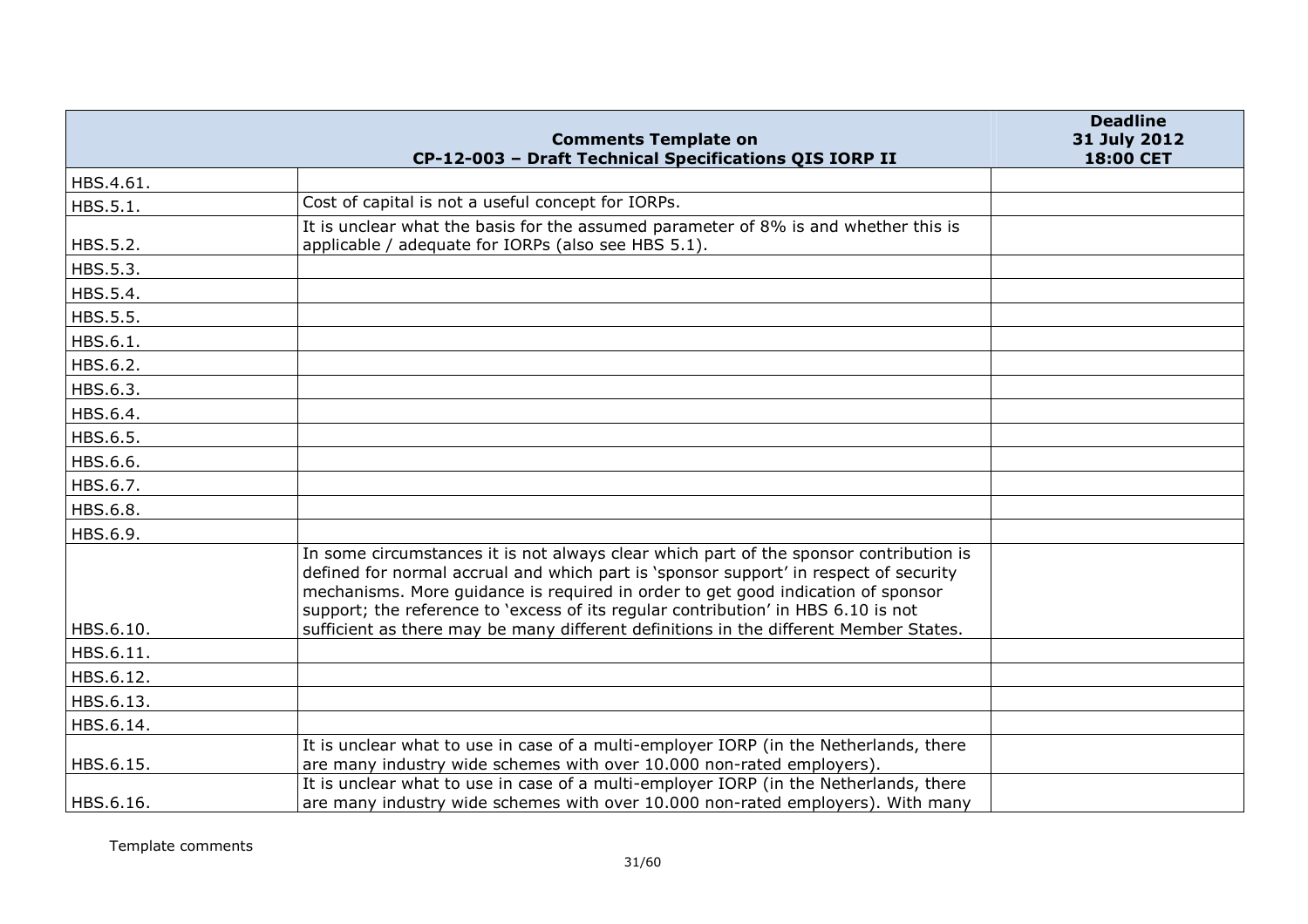|           | <b>Comments Template on</b>                                                                       | <b>Deadline</b><br>31 July 2012 |
|-----------|---------------------------------------------------------------------------------------------------|---------------------------------|
|           | CP-12-003 - Draft Technical Specifications QIS IORP II                                            | 18:00 CET                       |
|           | employers, the sponsor risk is better diversified and should therefore be lower (than<br>4.175%). |                                 |
| HBS.6.17. | There is no justification of the 50% presented.                                                   |                                 |
| HBS.6.18. |                                                                                                   |                                 |
| HBS.6.19. |                                                                                                   |                                 |
| HBS.6.20. |                                                                                                   |                                 |
| HBS.6.21. |                                                                                                   |                                 |
| HBS.6.22. |                                                                                                   |                                 |
| HBS.6.23. |                                                                                                   |                                 |
| HBS.6.24. |                                                                                                   |                                 |
| HBS.6.25. |                                                                                                   |                                 |
| HBS.6.26. |                                                                                                   |                                 |
| HBS.6.27. |                                                                                                   |                                 |
| HBS.6.28. |                                                                                                   |                                 |
| HBS.6.29. |                                                                                                   |                                 |
| HBS.6.30. |                                                                                                   |                                 |
| HBS.6.31. |                                                                                                   |                                 |
| HBS.6.32. |                                                                                                   |                                 |
| HBS.6.33. |                                                                                                   |                                 |
| HBS.6.34. |                                                                                                   |                                 |
| HBS.6.35. |                                                                                                   |                                 |
| HBS.6.36. |                                                                                                   |                                 |
| HBS.6.37. |                                                                                                   |                                 |
| HBS.6.38. |                                                                                                   |                                 |
| HBS.6.39. |                                                                                                   |                                 |
| HBS.6.40. |                                                                                                   |                                 |
| HBS.6.41. | The simplification is already asking for four steps (and a lot of calculations).                  |                                 |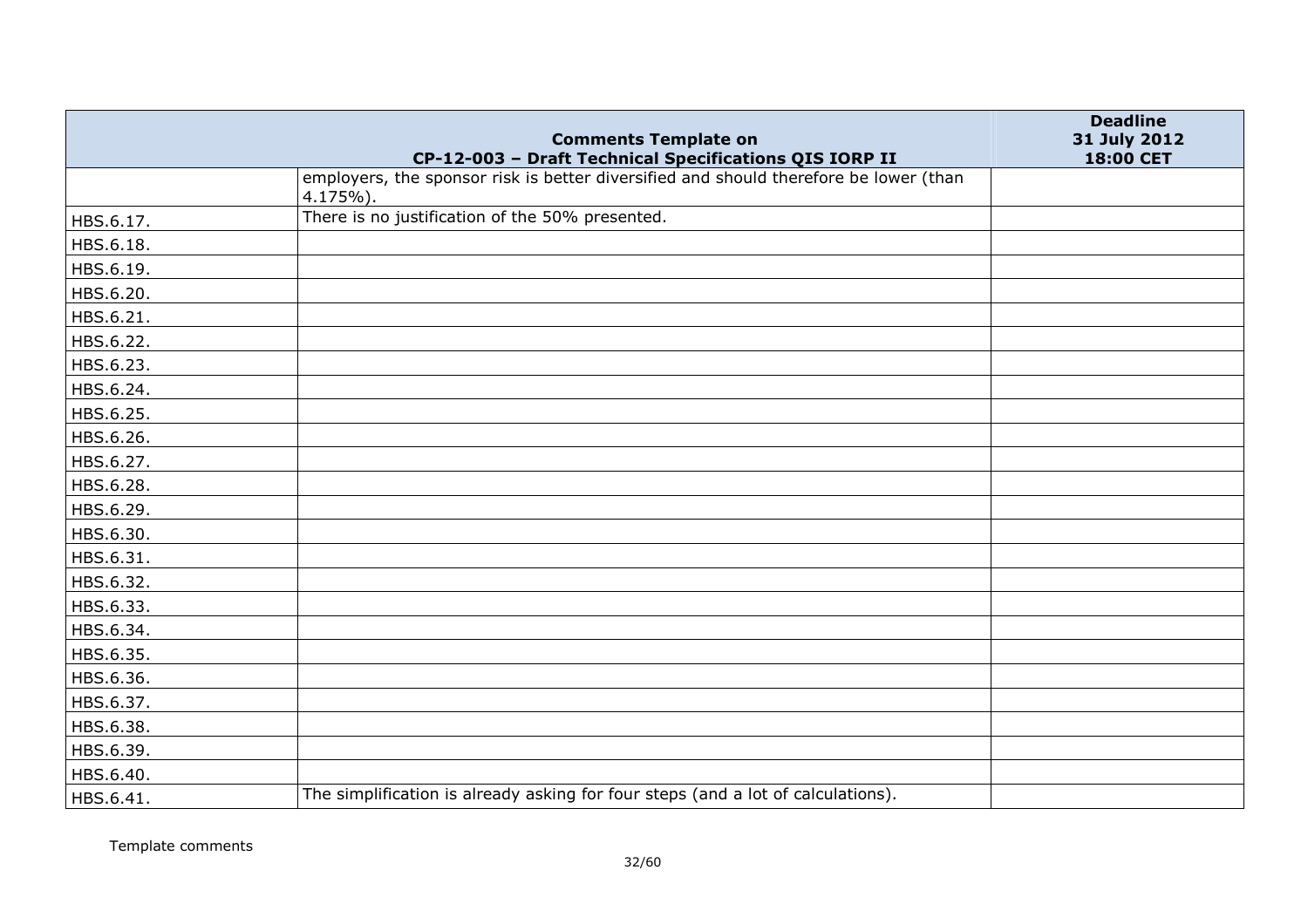|           | <b>Comments Template on</b>                                                                        | <b>Deadline</b><br>31 July 2012 |
|-----------|----------------------------------------------------------------------------------------------------|---------------------------------|
|           | CP-12-003 - Draft Technical Specifications QIS IORP II                                             | 18:00 CET                       |
| HBS.6.42. |                                                                                                    |                                 |
| HBS.6.43. |                                                                                                    |                                 |
| HBS.6.44. |                                                                                                    |                                 |
| HBS.6.45. |                                                                                                    |                                 |
| HBS.6.46. |                                                                                                    |                                 |
| HBS.6.47. |                                                                                                    |                                 |
| HBS.6.48. |                                                                                                    |                                 |
| HBS.6.49. |                                                                                                    |                                 |
| HBS.6.50. |                                                                                                    |                                 |
| HBS.6.51. |                                                                                                    |                                 |
| HBS.6.52. |                                                                                                    |                                 |
| HBS.6.53. |                                                                                                    |                                 |
| HBS.6.54. |                                                                                                    |                                 |
| HBS.6.55. |                                                                                                    |                                 |
| HBS.6.56. |                                                                                                    |                                 |
| HBS.6.57. |                                                                                                    |                                 |
| HBS.6.58. |                                                                                                    |                                 |
| HBS.6.59. |                                                                                                    |                                 |
| HBS.6.60. | The section on PPS is not relevant for the Netherlands. We leave commenting to other<br>countries. |                                 |
| HBS.6.61. |                                                                                                    |                                 |
| HBS.6.62. |                                                                                                    |                                 |
| HBS.6.63. |                                                                                                    |                                 |
| HBS.6.64. |                                                                                                    |                                 |
| HBS.6.65. |                                                                                                    |                                 |
| HBS.6.66. |                                                                                                    |                                 |
| HBS.6.67. |                                                                                                    |                                 |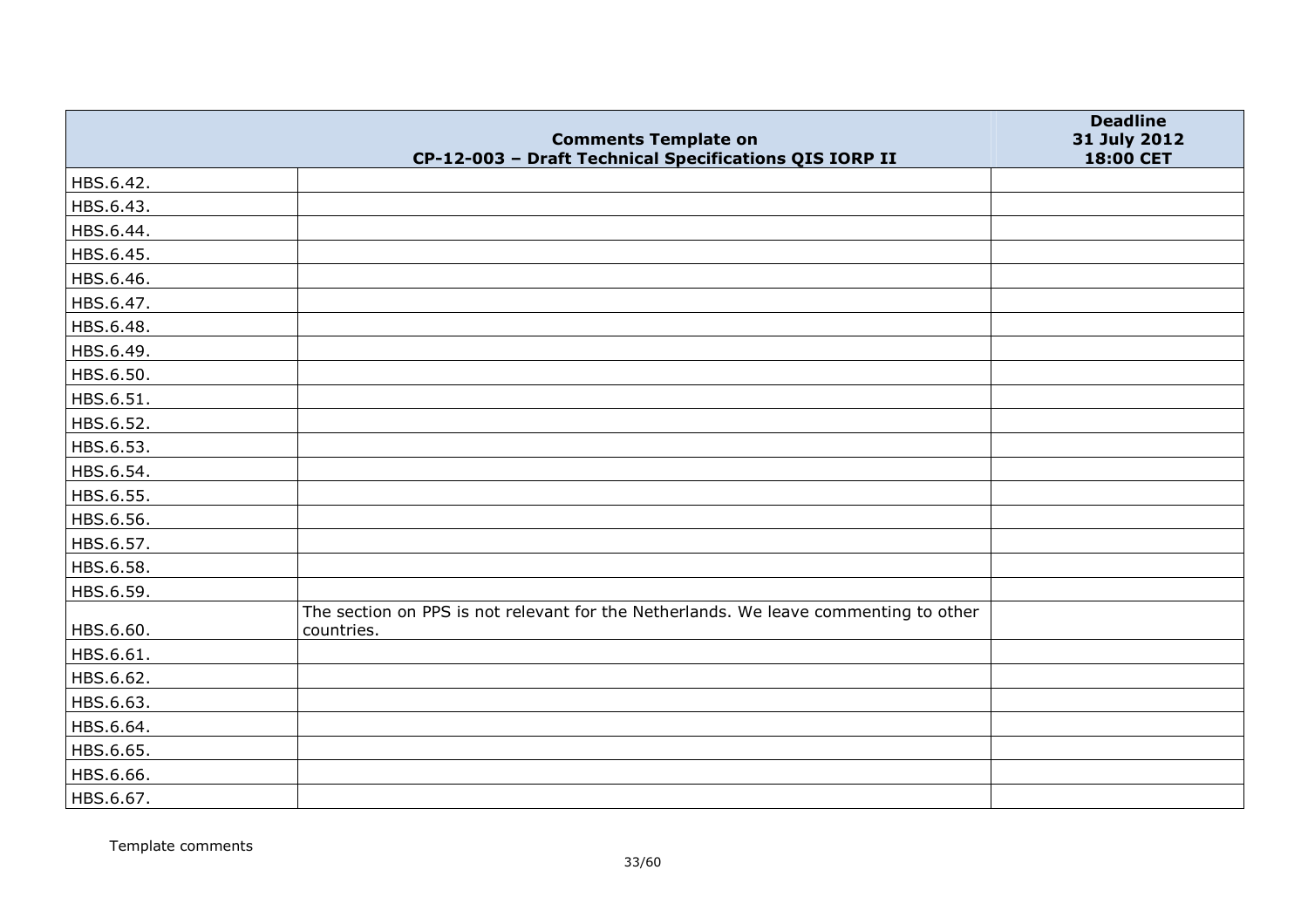|           | <b>Comments Template on</b>                            | <b>Deadline</b><br>31 July 2012 |
|-----------|--------------------------------------------------------|---------------------------------|
|           | CP-12-003 - Draft Technical Specifications QIS IORP II | 18:00 CET                       |
| HBS.6.68. |                                                        |                                 |
| HBS.6.69. |                                                        |                                 |
| HBS.6.70. |                                                        |                                 |
| HBS.6.71. |                                                        |                                 |
| HBS.6.72. |                                                        |                                 |
| HBS.6.73. |                                                        |                                 |
| HBS.6.74. |                                                        |                                 |
| HBS.6.75. |                                                        |                                 |
| HBS.6.76. |                                                        |                                 |
| HBS.6.77. |                                                        |                                 |
| HBS.6.78. |                                                        |                                 |
| HBS.6.79. |                                                        |                                 |
| HBS.6.80. |                                                        |                                 |
| HBS.6.81. |                                                        |                                 |
| HBS.6.82. |                                                        |                                 |
| HBS.6.83. |                                                        |                                 |
| HBS.6.84. |                                                        |                                 |
| HBS.6.85. |                                                        |                                 |
| HBS.6.86. |                                                        |                                 |
| HBS.6.87. |                                                        |                                 |
| HBS.6.88. |                                                        |                                 |
| HBS.6.89. |                                                        |                                 |
| HBS.6.90. |                                                        |                                 |
| HBS.7.1.  |                                                        |                                 |
| HBS.7.2.  |                                                        |                                 |
| HBS.7.3.  |                                                        |                                 |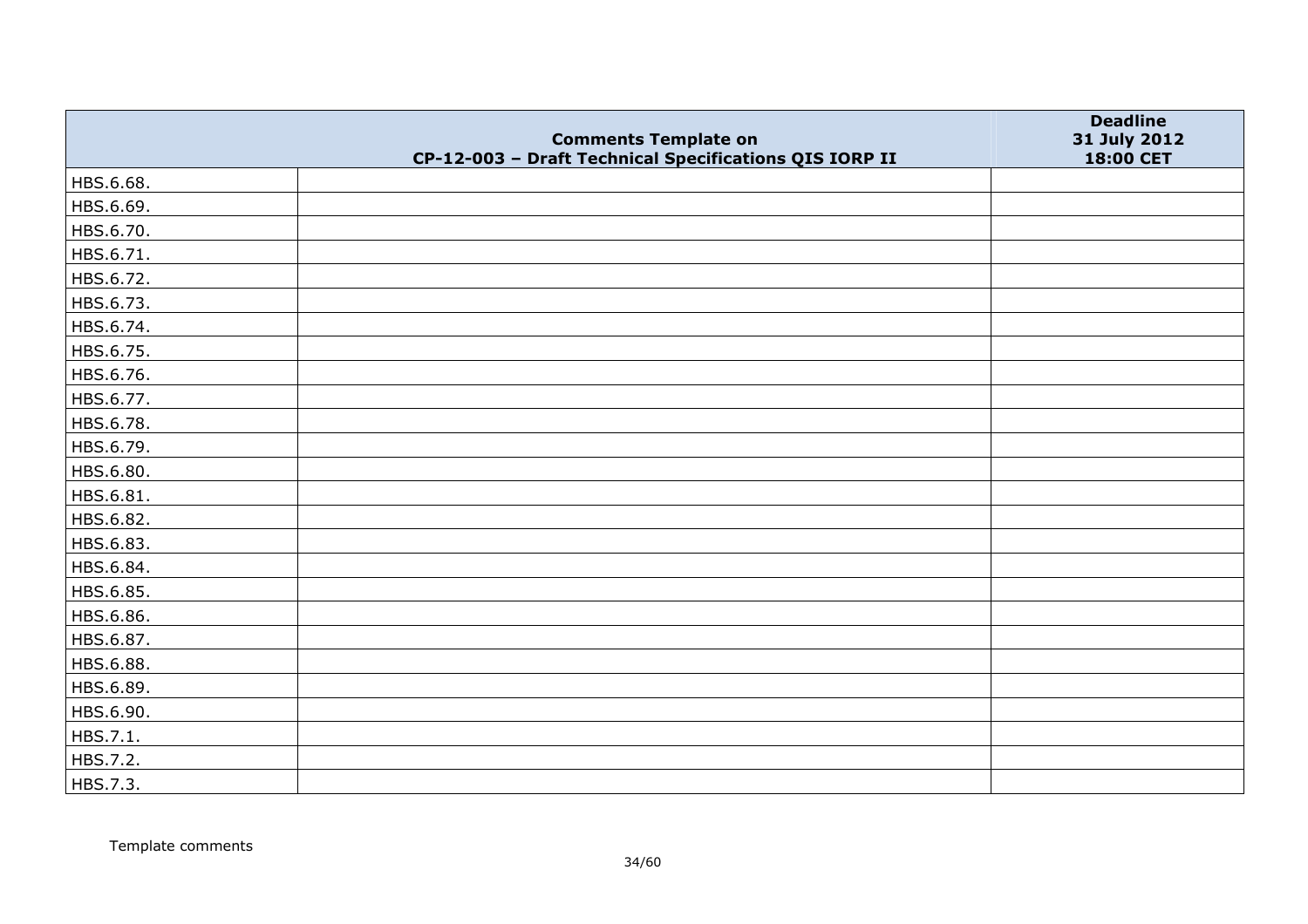|           | <b>Comments Template on</b>                            | <b>Deadline</b><br>31 July 2012 |
|-----------|--------------------------------------------------------|---------------------------------|
|           | CP-12-003 - Draft Technical Specifications QIS IORP II | 18:00 CET                       |
| HBS.7.4.  |                                                        |                                 |
| HBS.7.5.  |                                                        |                                 |
| HBS.7.6.  |                                                        |                                 |
| HBS.7.7.  |                                                        |                                 |
| HBS.7.8.  |                                                        |                                 |
| HBS.7.9.  |                                                        |                                 |
| HBS.7.10. |                                                        |                                 |
| HBS.7.11. |                                                        |                                 |
| HBS.7.12. |                                                        |                                 |
| HBS.7.13. |                                                        |                                 |
| HBS.7.14. |                                                        |                                 |
| HBS.7.15. |                                                        |                                 |
| HBS.7.16. |                                                        |                                 |
| HBS.7.17. |                                                        |                                 |
| HBS.7.18. |                                                        |                                 |
| HBS.7.19. |                                                        |                                 |
| HBS.7.20. |                                                        |                                 |
| HBS.7.21. |                                                        |                                 |
| HBS.7.22. |                                                        |                                 |
| HBS.7.23. |                                                        |                                 |
| HBS.7.24. |                                                        |                                 |
| HBS.7.25. |                                                        |                                 |
| HBS.7.26. |                                                        |                                 |
| HBS.7.27. |                                                        |                                 |
| HBS.7.28. |                                                        |                                 |
| HBS.7.29. |                                                        |                                 |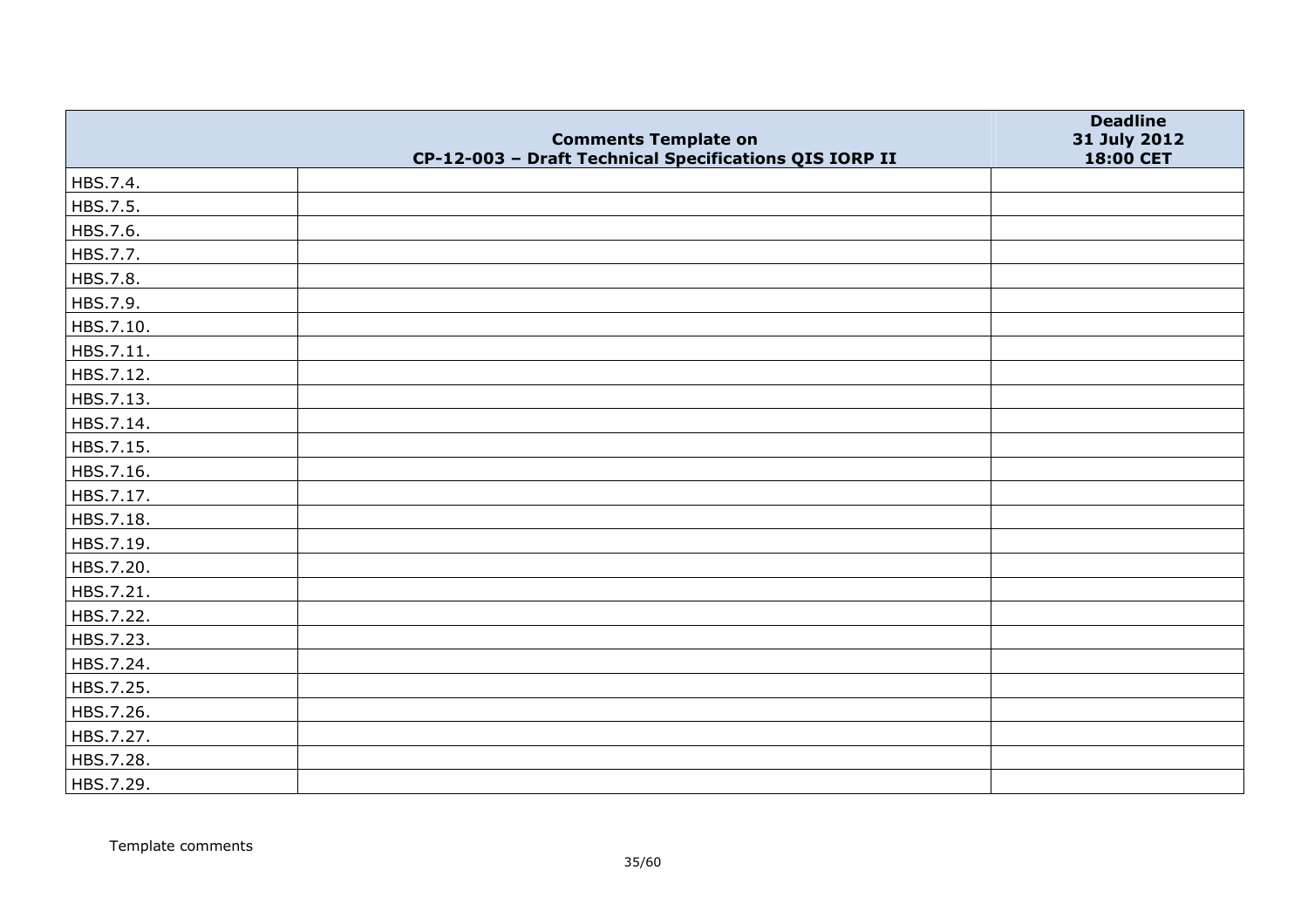|           | <b>Comments Template on</b>                                                                                                                                               | <b>Deadline</b><br>31 July 2012 |
|-----------|---------------------------------------------------------------------------------------------------------------------------------------------------------------------------|---------------------------------|
|           | CP-12-003 - Draft Technical Specifications QIS IORP II                                                                                                                    | 18:00 CET                       |
| HBS.7.30. |                                                                                                                                                                           |                                 |
| HBS.7.31. |                                                                                                                                                                           |                                 |
| HBS.7.32. |                                                                                                                                                                           |                                 |
| HBS.7.33. |                                                                                                                                                                           |                                 |
| HBS.7.34. |                                                                                                                                                                           |                                 |
| HBS.7.35. |                                                                                                                                                                           |                                 |
| HBS.7.36. |                                                                                                                                                                           |                                 |
| HBS.7.37. |                                                                                                                                                                           |                                 |
| HBS.7.38. |                                                                                                                                                                           |                                 |
| HBS.7.39. |                                                                                                                                                                           |                                 |
| HBS.7.40. |                                                                                                                                                                           |                                 |
| HBS.7.41. |                                                                                                                                                                           |                                 |
| HBS.7.42. |                                                                                                                                                                           |                                 |
| HBS.8.1.  |                                                                                                                                                                           |                                 |
| HBS.8.2.  |                                                                                                                                                                           |                                 |
| HBS.8.3.  |                                                                                                                                                                           |                                 |
|           | This is even more stringent than the curve Solvency II will apply to insurance                                                                                            |                                 |
| HBS.8.4.  | companies.                                                                                                                                                                |                                 |
| HBS.8.5.  |                                                                                                                                                                           |                                 |
| HBS.8.6.  | Next to the approximation of the so-called matching premium and countercyclical                                                                                           |                                 |
|           | premium, we would also like to draw attention to the third measure that is suggested<br>to account for the long-term nature of pension liabilities, the use of the UFR as |                                 |
|           | extrapolation method where the interest rate markets are less liquid and distorted. We<br>fully support the need for an extrapolation method. Such a method also provides |                                 |
|           | stability to the illiquid part of the interest rate curve. Experience in among others the                                                                                 |                                 |
|           | Netherlands has shown that without such a method, large volatility can result from                                                                                        |                                 |
|           | small transactions in the markets, with substantial consequences for the valuation of                                                                                     |                                 |
| HBS.8.7.  | technical provisions. As to the question, whether the proposed UFR-method is the best                                                                                     |                                 |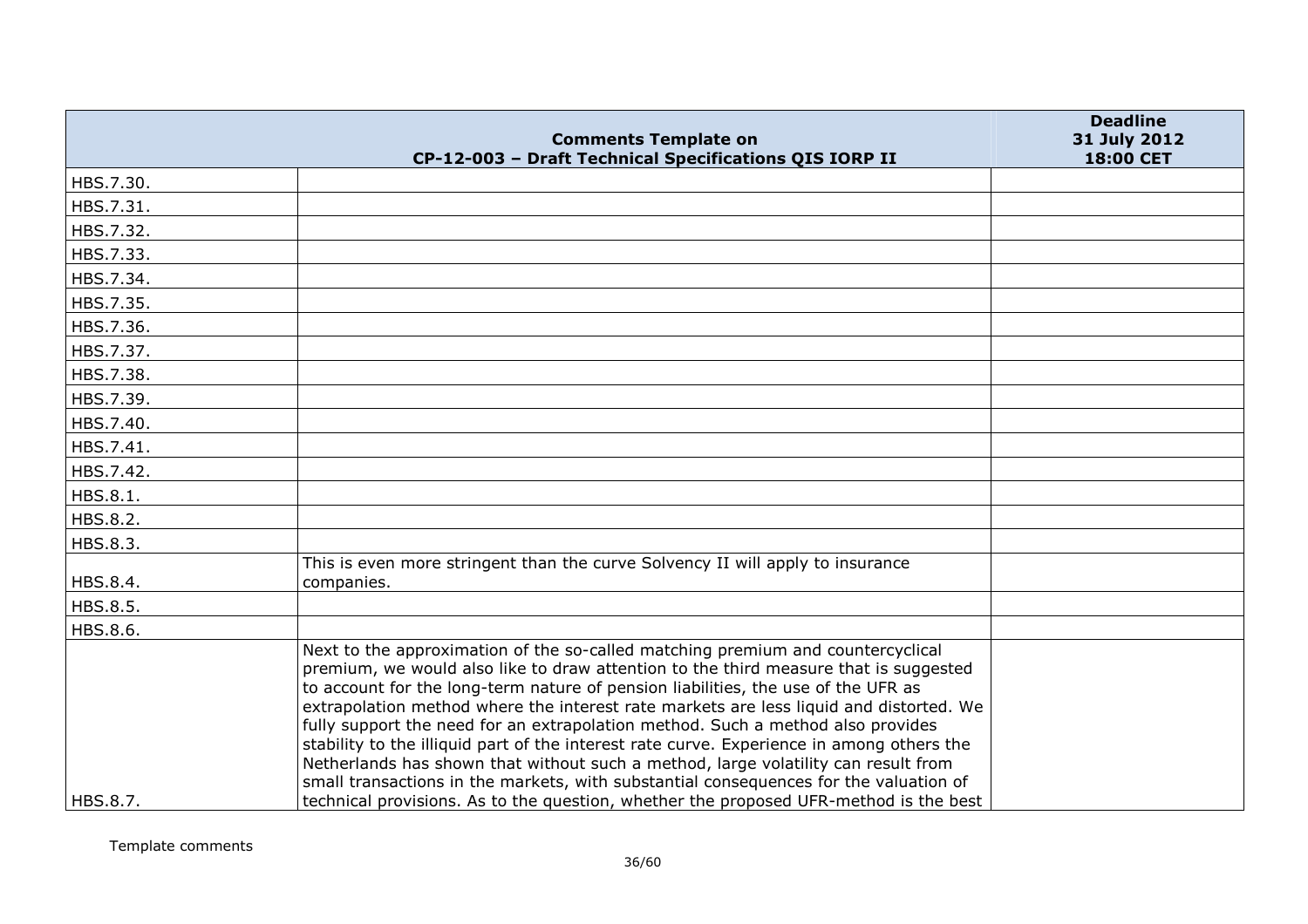|           |                                                                                                                                                                                                                                                              | <b>Deadline</b> |
|-----------|--------------------------------------------------------------------------------------------------------------------------------------------------------------------------------------------------------------------------------------------------------------|-----------------|
|           | <b>Comments Template on</b>                                                                                                                                                                                                                                  | 31 July 2012    |
|           | CP-12-003 - Draft Technical Specifications QIS IORP II<br>extrapolation method, there are some concerns with respect to the tension between                                                                                                                  | 18:00 CET       |
|           | 'regulatory' and 'economic' hedging, the possibly severe market imbalances due to the<br>huge demand for fixed income assets around the last liquid point (and selling of<br>shorter and longer dated assets), the negative consequences for economic hedges |                 |
|           | already set up and the complex methodology. Therefore, more research should be<br>done on the UFR-method.                                                                                                                                                    |                 |
| HBS.8.8.  |                                                                                                                                                                                                                                                              |                 |
| HBS.8.9.  |                                                                                                                                                                                                                                                              |                 |
| HBS.8.10. |                                                                                                                                                                                                                                                              |                 |
| HBS.8.11. |                                                                                                                                                                                                                                                              |                 |
| HBS.8.12. | We suggest to define this as default option.                                                                                                                                                                                                                 |                 |
| HBS.8.13. |                                                                                                                                                                                                                                                              |                 |
| HBS.8.14. |                                                                                                                                                                                                                                                              |                 |
| HBS.8.15. |                                                                                                                                                                                                                                                              |                 |
| HBS.8.16. |                                                                                                                                                                                                                                                              |                 |
| HBS.8.17. |                                                                                                                                                                                                                                                              |                 |
| HBS.8.18. |                                                                                                                                                                                                                                                              |                 |
| HBS.8.19. |                                                                                                                                                                                                                                                              |                 |
| HBS.8.20. |                                                                                                                                                                                                                                                              |                 |
| HBS.8.21. |                                                                                                                                                                                                                                                              |                 |
| HBS.8.22. |                                                                                                                                                                                                                                                              |                 |
| HBS.8.23. | We suggest using break-even inflation.                                                                                                                                                                                                                       |                 |
|           | We suggest using break-even inflation for prices, adjusted with e.g. x% ( where the<br>value of x is decided per country) to compensate for the difference between wage and                                                                                  |                 |
| HBS.8.24. | price inflation.                                                                                                                                                                                                                                             |                 |
| HBS.9.1.  |                                                                                                                                                                                                                                                              |                 |
| HBS.9.2.  |                                                                                                                                                                                                                                                              |                 |
| HBS.9.3.  |                                                                                                                                                                                                                                                              |                 |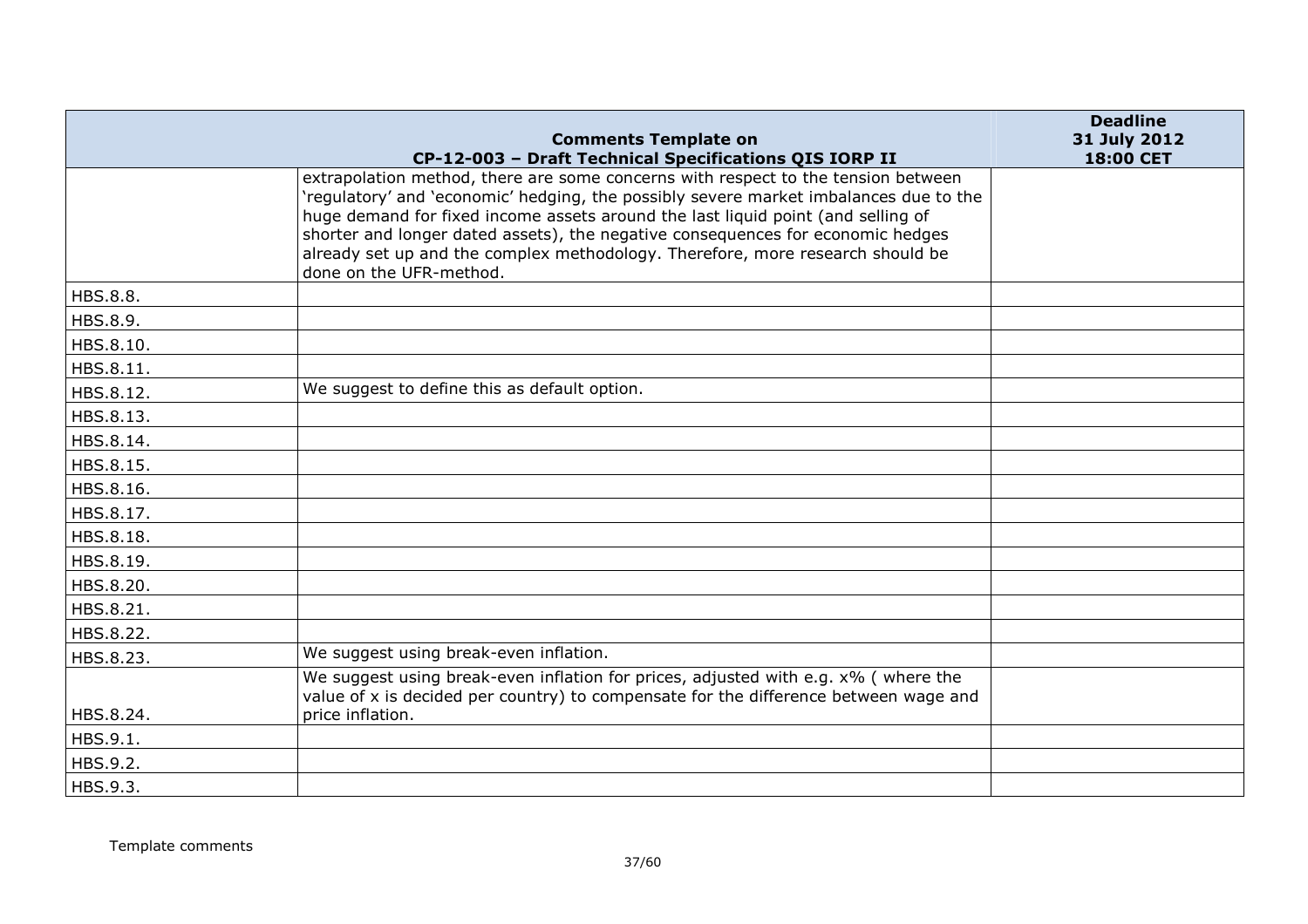|                      | <b>Comments Template on</b>                                                                                                                                                                                                                                                                                                                                                                                                                                                                                                                                                                                                                                                                                             | <b>Deadline</b><br>31 July 2012 |
|----------------------|-------------------------------------------------------------------------------------------------------------------------------------------------------------------------------------------------------------------------------------------------------------------------------------------------------------------------------------------------------------------------------------------------------------------------------------------------------------------------------------------------------------------------------------------------------------------------------------------------------------------------------------------------------------------------------------------------------------------------|---------------------------------|
|                      | CP-12-003 - Draft Technical Specifications QIS IORP II                                                                                                                                                                                                                                                                                                                                                                                                                                                                                                                                                                                                                                                                  | 18:00 CET                       |
| HBS.9.4.             |                                                                                                                                                                                                                                                                                                                                                                                                                                                                                                                                                                                                                                                                                                                         |                                 |
| HBS.9.5.             |                                                                                                                                                                                                                                                                                                                                                                                                                                                                                                                                                                                                                                                                                                                         |                                 |
| HBS.9.6.             |                                                                                                                                                                                                                                                                                                                                                                                                                                                                                                                                                                                                                                                                                                                         |                                 |
| HBS.9.7.             |                                                                                                                                                                                                                                                                                                                                                                                                                                                                                                                                                                                                                                                                                                                         |                                 |
| HBS.9.8.             |                                                                                                                                                                                                                                                                                                                                                                                                                                                                                                                                                                                                                                                                                                                         |                                 |
| HBS.9.9.             |                                                                                                                                                                                                                                                                                                                                                                                                                                                                                                                                                                                                                                                                                                                         |                                 |
|                      | We believe that $-$ especially for the purpose of this QIS $-$ some risks should not be<br>included in the calculation of the SCR as they are not likely to be material, while it<br>takes a lot of time and effort to determine the SCR's. The main aim of this QIS is to<br>answer the question whether a Holistic Balance Sheet will be appropriate as<br>supervisory tool. For achieving this goal, calculation of the SCR of the following risks<br>will be superfluous:<br>Health risk<br>Operational risk<br>Intangible asset risk module<br>Market risk concentrations<br>Pension disability-morbidity risk<br>Pension revision risk<br>Pension catastrophe risk sub-module<br>Counterparty default risk module |                                 |
| SCR.1.1.<br>SCR.1.2. |                                                                                                                                                                                                                                                                                                                                                                                                                                                                                                                                                                                                                                                                                                                         |                                 |
|                      | Any circularity in the calculations would only occur if the risk margin is calculated                                                                                                                                                                                                                                                                                                                                                                                                                                                                                                                                                                                                                                   |                                 |
|                      | according to the Solvency II method. However, the simplification of a fixed risk margin<br>is presented as the standard method for the purpose of this QIS. So, in general, does<br>EIOPA consider to calculate the SCR without inclusion of the risk margin for the<br>technical provisions? We would support this, and in this case advise to remove the                                                                                                                                                                                                                                                                                                                                                              |                                 |
| SCR.1.3.             | words « to avoid circularity in the calculation».<br>Please insert a specific reference to the appropriate section.                                                                                                                                                                                                                                                                                                                                                                                                                                                                                                                                                                                                     |                                 |
| SCR.1.4.             |                                                                                                                                                                                                                                                                                                                                                                                                                                                                                                                                                                                                                                                                                                                         |                                 |
| SCR.1.5.             |                                                                                                                                                                                                                                                                                                                                                                                                                                                                                                                                                                                                                                                                                                                         |                                 |
| SCR.1.6.             | For the purpose of this QIS, this risk category should not be taken into account. This                                                                                                                                                                                                                                                                                                                                                                                                                                                                                                                                                                                                                                  |                                 |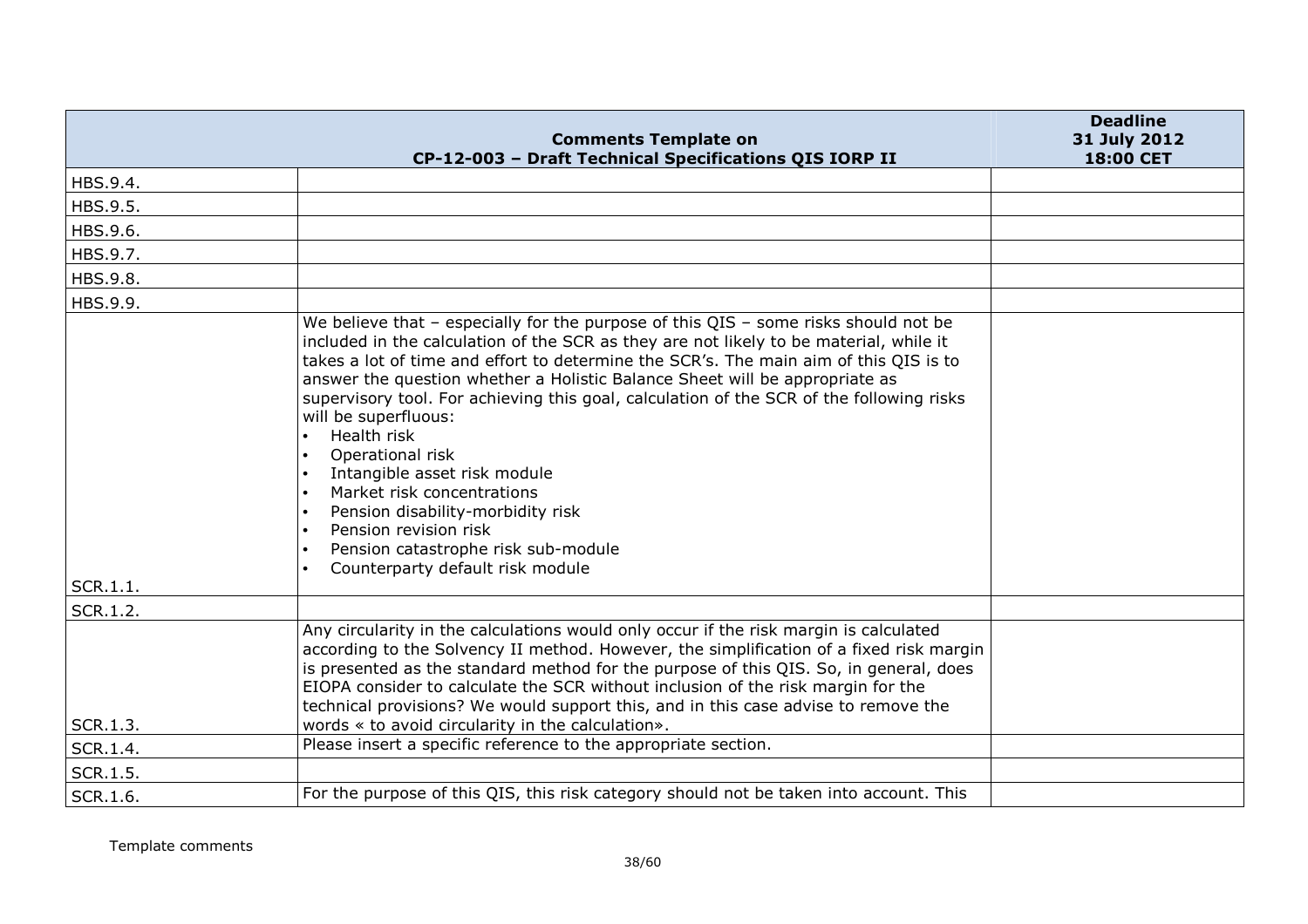|           | <b>Comments Template on</b>                                                                                                                                                                                                                                                                                                                                                                                                                                                                                                                                                                                                                                                                                                                                                                                                                                                                                                                                                                                                                                                                                                                                                                                                                                              | <b>Deadline</b><br>31 July 2012 |
|-----------|--------------------------------------------------------------------------------------------------------------------------------------------------------------------------------------------------------------------------------------------------------------------------------------------------------------------------------------------------------------------------------------------------------------------------------------------------------------------------------------------------------------------------------------------------------------------------------------------------------------------------------------------------------------------------------------------------------------------------------------------------------------------------------------------------------------------------------------------------------------------------------------------------------------------------------------------------------------------------------------------------------------------------------------------------------------------------------------------------------------------------------------------------------------------------------------------------------------------------------------------------------------------------|---------------------------------|
|           | CP-12-003 - Draft Technical Specifications QIS IORP II                                                                                                                                                                                                                                                                                                                                                                                                                                                                                                                                                                                                                                                                                                                                                                                                                                                                                                                                                                                                                                                                                                                                                                                                                   | 18:00 CET                       |
|           | risk will not be material for IORPs, while it takes a lot of time and effort to determine<br>the SCR's.                                                                                                                                                                                                                                                                                                                                                                                                                                                                                                                                                                                                                                                                                                                                                                                                                                                                                                                                                                                                                                                                                                                                                                  |                                 |
| SCR.1.7.  |                                                                                                                                                                                                                                                                                                                                                                                                                                                                                                                                                                                                                                                                                                                                                                                                                                                                                                                                                                                                                                                                                                                                                                                                                                                                          |                                 |
| SCR.1.8.  | « Furthermore, the liabilities should not include subordinated liabilities ». It is not<br>clear what is meant with subordinated liabilities, as this term has not been introduced<br>before, nor is it defined within this section.                                                                                                                                                                                                                                                                                                                                                                                                                                                                                                                                                                                                                                                                                                                                                                                                                                                                                                                                                                                                                                     |                                 |
| SCR.1.9.  |                                                                                                                                                                                                                                                                                                                                                                                                                                                                                                                                                                                                                                                                                                                                                                                                                                                                                                                                                                                                                                                                                                                                                                                                                                                                          |                                 |
| SCR.1.10. | This description needs more clarification. Future management actions could also be<br>dependent on the prudential framework, which is still unknown.                                                                                                                                                                                                                                                                                                                                                                                                                                                                                                                                                                                                                                                                                                                                                                                                                                                                                                                                                                                                                                                                                                                     |                                 |
| SCR.1.11. |                                                                                                                                                                                                                                                                                                                                                                                                                                                                                                                                                                                                                                                                                                                                                                                                                                                                                                                                                                                                                                                                                                                                                                                                                                                                          |                                 |
| SCR.1.12. | We would like EIOPA to share the common method to be developed in order to derive<br>results on a 97.5% and 95% security level from results based on a 99.5% security<br>level. In our opinion, this is not possible without recalculating all modules, as the<br>effects of the different steering mechanisms may not be linear. Given that EIOPA<br>intends to perform only one QIS before the EC presents a draft guideline, we think<br>that explicit calculation of at least the 97.5% and 95% security levels should be<br>included in this QIS and asked to be calculated by the IORPs themselves. Without this<br>information, we fear that in any decision of the EC regarding the security level<br>(although we want to stress that we are of the opinion that the EC should not choose<br>any harmonised security level but leave this up to individual IORPs /Member States)<br>the EC will be biased because only one set of results will be available at the time.<br>We are aware that inclusion of two additional confidence levels will put even greater<br>stress upon IORPs to finish the QIS within the given timeframe. This only adds to our<br>general remark that we feel the timeframe is too small for IORPs to properly complete<br>the QIS. |                                 |
| SCR.1.13. |                                                                                                                                                                                                                                                                                                                                                                                                                                                                                                                                                                                                                                                                                                                                                                                                                                                                                                                                                                                                                                                                                                                                                                                                                                                                          |                                 |
| SCR.1.14. |                                                                                                                                                                                                                                                                                                                                                                                                                                                                                                                                                                                                                                                                                                                                                                                                                                                                                                                                                                                                                                                                                                                                                                                                                                                                          |                                 |
| SCR.1.15. |                                                                                                                                                                                                                                                                                                                                                                                                                                                                                                                                                                                                                                                                                                                                                                                                                                                                                                                                                                                                                                                                                                                                                                                                                                                                          |                                 |
| SCR.1.16. | The requirements for proportionality are complex themselves. The proposed process<br>on when to apply proportionality seems to be more labour-intensive than doing actual<br>calculations and for this QIS level of details for proportionality seem superfluous.                                                                                                                                                                                                                                                                                                                                                                                                                                                                                                                                                                                                                                                                                                                                                                                                                                                                                                                                                                                                        |                                 |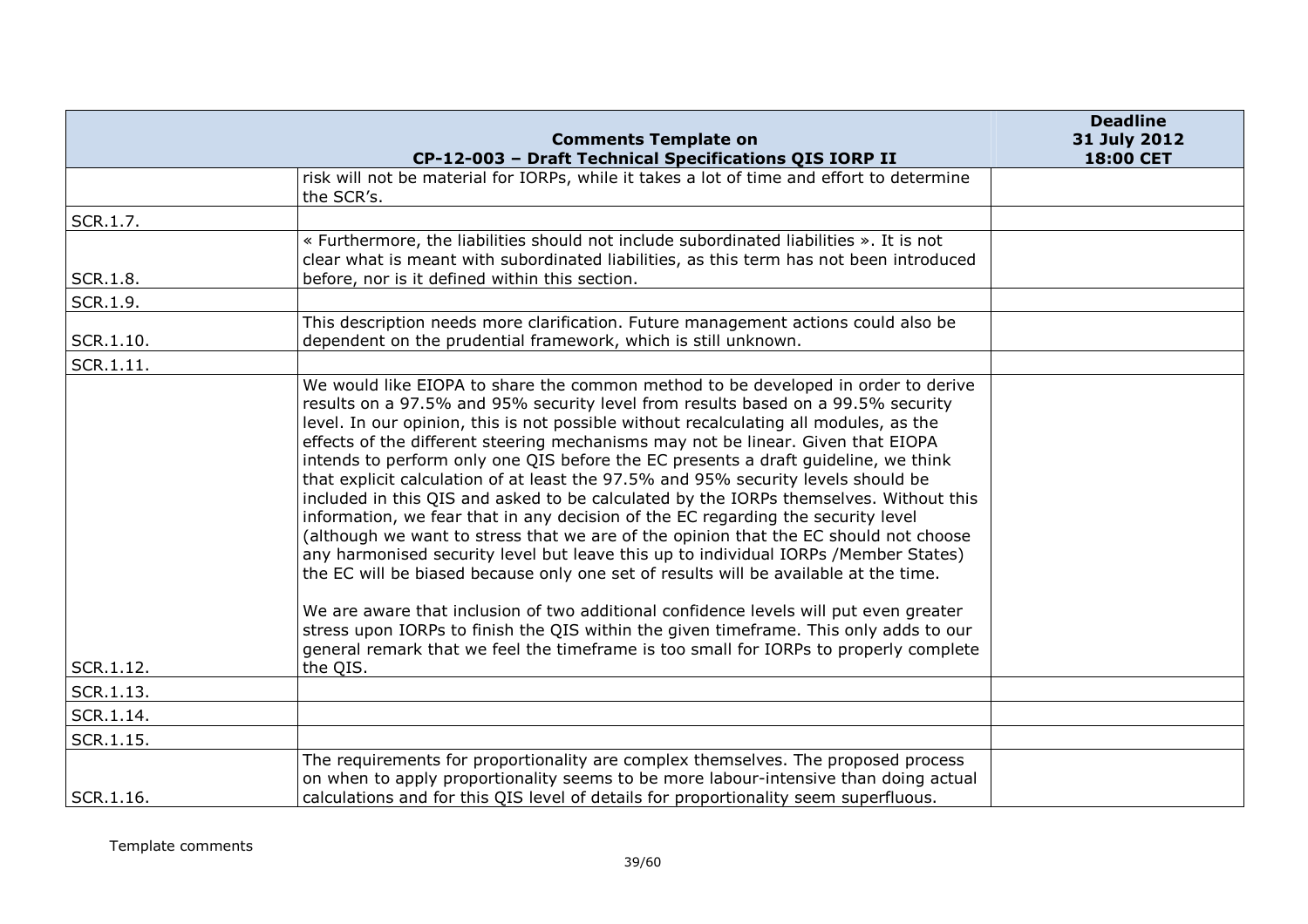|           | <b>Comments Template on</b><br>CP-12-003 - Draft Technical Specifications QIS IORP II                                                                                                                                                                                                                                                                                                                                                                          | <b>Deadline</b><br>31 July 2012<br>18:00 CET |
|-----------|----------------------------------------------------------------------------------------------------------------------------------------------------------------------------------------------------------------------------------------------------------------------------------------------------------------------------------------------------------------------------------------------------------------------------------------------------------------|----------------------------------------------|
| SCR.1.17. |                                                                                                                                                                                                                                                                                                                                                                                                                                                                |                                              |
| SCR.1.18. |                                                                                                                                                                                                                                                                                                                                                                                                                                                                |                                              |
| SCR.1.19. |                                                                                                                                                                                                                                                                                                                                                                                                                                                                |                                              |
|           | The individual components Adj1 and Adj2 are not defined. The formula should be<br>$SCR = BSCR + Adj + Op$                                                                                                                                                                                                                                                                                                                                                      |                                              |
| SCR.1.20. | It is only in SCR 2.25 that Adj2 is suddenly described.                                                                                                                                                                                                                                                                                                                                                                                                        |                                              |
| SCR.1.21. | Please insert a sub-title above this section reading « BSCR calculation » to improve<br>the structure of the document.                                                                                                                                                                                                                                                                                                                                         |                                              |
| SCR.1.22. |                                                                                                                                                                                                                                                                                                                                                                                                                                                                |                                              |
| SCR.1.23. |                                                                                                                                                                                                                                                                                                                                                                                                                                                                |                                              |
| SCR.1.24. |                                                                                                                                                                                                                                                                                                                                                                                                                                                                |                                              |
|           | The positive correlation between pension liability risk and market risk is surprising. We<br>propose a correlation of 0, like in the Dutch FTK. The most important determinant of<br>pension liability risk is the longevity risk. Another relevant risk is the expenses risk. A<br>positive correlation between longevity and market risk seems not logical (lower<br>market returns will imply higher longevity). For expenses risk, lower returns will lead |                                              |
| SCR.1.25. | to a pressure on expenses, so you should expect a negative correlation.                                                                                                                                                                                                                                                                                                                                                                                        |                                              |
| SCR.2.1.  |                                                                                                                                                                                                                                                                                                                                                                                                                                                                |                                              |
| SCR.2.2.  |                                                                                                                                                                                                                                                                                                                                                                                                                                                                |                                              |
| SCR.2.3.  |                                                                                                                                                                                                                                                                                                                                                                                                                                                                |                                              |
| SCR.2.4.  |                                                                                                                                                                                                                                                                                                                                                                                                                                                                |                                              |
| SCR.2.5.  | Also, increased employee contribution can be a form of security mechanism. This<br>should be included.                                                                                                                                                                                                                                                                                                                                                         |                                              |
| SCR.2.6.  |                                                                                                                                                                                                                                                                                                                                                                                                                                                                |                                              |
| SCR.2.7.  | Should there be a relation with sponsor support?                                                                                                                                                                                                                                                                                                                                                                                                               |                                              |
| SCR.2.8.  | We propose to also allow for only one net calculation for IORPs that cannot separate<br>between the loss absorbing capacity of security mechanisms and those of technical<br>provisions. See also our comment in section SCR 2.10                                                                                                                                                                                                                              |                                              |
| SCR.2.9.  |                                                                                                                                                                                                                                                                                                                                                                                                                                                                |                                              |
| SCR.2.10. | It is not clear what is meant by the phrase « Therefore, for each (sub-)module IORPs                                                                                                                                                                                                                                                                                                                                                                           |                                              |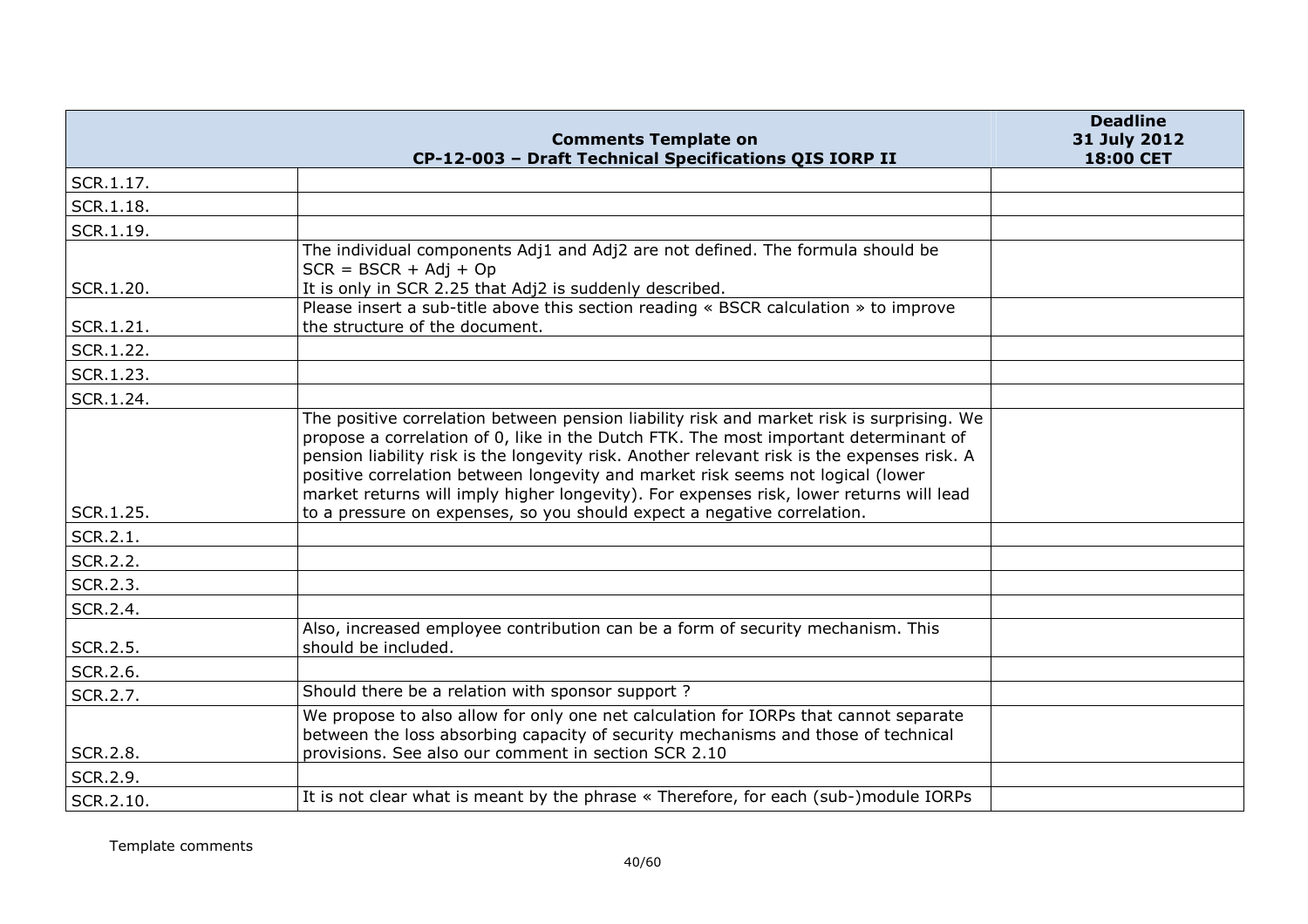|           |                                                                                                                                                                                                                                                                                                                                                                                                                                                                                                                                                                                                                                                                                                                                                                                                                                                                                                                                                                                                                                                                                                                                                                                                                                                                                                                                                                                                                                                                                                                                                                                                                                                                                                                                                                                                                      | <b>Deadline</b> |
|-----------|----------------------------------------------------------------------------------------------------------------------------------------------------------------------------------------------------------------------------------------------------------------------------------------------------------------------------------------------------------------------------------------------------------------------------------------------------------------------------------------------------------------------------------------------------------------------------------------------------------------------------------------------------------------------------------------------------------------------------------------------------------------------------------------------------------------------------------------------------------------------------------------------------------------------------------------------------------------------------------------------------------------------------------------------------------------------------------------------------------------------------------------------------------------------------------------------------------------------------------------------------------------------------------------------------------------------------------------------------------------------------------------------------------------------------------------------------------------------------------------------------------------------------------------------------------------------------------------------------------------------------------------------------------------------------------------------------------------------------------------------------------------------------------------------------------------------|-----------------|
|           | <b>Comments Template on</b>                                                                                                                                                                                                                                                                                                                                                                                                                                                                                                                                                                                                                                                                                                                                                                                                                                                                                                                                                                                                                                                                                                                                                                                                                                                                                                                                                                                                                                                                                                                                                                                                                                                                                                                                                                                          | 31 July 2012    |
|           | CP-12-003 - Draft Technical Specifications QIS IORP II<br>can derive the best estimate value of the technical provisions relating to pure<br>conditional, pure discretionary and mixed benefits and benefits subject to ex post<br>reductions as well as the value of sponsor support and pension protection schemes<br>from both balance sheets. »<br>Regarding the phrase « The net SCR relating to loss-absorbency of technical<br>provisions can then be established by assuming that the value of security mechanisms<br>has not changed. The net SCR relating to loss-absorbency of security mechanisms can<br>then be established by assuming that the value of technical provisions has not<br>changed as a result of the scenario. » this may result in an unfair representation of<br>the loss-absorbing capacity of both the security mechanisms and the technical<br>provisions, as both may be interrelated. We propose to also allow for only one net<br>calculation for IORPs that cannot separate between the loss absorbing capacity of<br>security mechanisms and those of technical provisions.<br>Also, it is not possible to calculate the net SCR relating to loss-absorbency of security<br>mechanisms by assuming the value of technical provisions has not changed as a result<br>of the scenario: when it comes to the interest rate scenario, if one assumes that the<br>value of the technical provisions does not change, there would be no effect on the<br>funding ratio, and thus no effect on the value of the security mechanisms. This seems<br>to imply that security mechanisms would only be counted in the equity or property<br>scenario and not in the interest rate scenario.<br>This proposal has consequences for most of the text in section SCR 2.15 until SCR<br>2.27 | 18:00 CET       |
| SCR.2.11. |                                                                                                                                                                                                                                                                                                                                                                                                                                                                                                                                                                                                                                                                                                                                                                                                                                                                                                                                                                                                                                                                                                                                                                                                                                                                                                                                                                                                                                                                                                                                                                                                                                                                                                                                                                                                                      |                 |
| SCR.2.12. |                                                                                                                                                                                                                                                                                                                                                                                                                                                                                                                                                                                                                                                                                                                                                                                                                                                                                                                                                                                                                                                                                                                                                                                                                                                                                                                                                                                                                                                                                                                                                                                                                                                                                                                                                                                                                      |                 |
|           | « Adj1 » should probably be « Adj », pending the changes to be made in the definition<br>in SCR1.20<br>We propose to also allow for one calculation of the adjustments for both security<br>mechanisms and technical provision. The calculation formula therefore will become:                                                                                                                                                                                                                                                                                                                                                                                                                                                                                                                                                                                                                                                                                                                                                                                                                                                                                                                                                                                                                                                                                                                                                                                                                                                                                                                                                                                                                                                                                                                                       |                 |
| SCR.2.13. | $Adj = Adj_{SM+TP} + Adj_{DT}$                                                                                                                                                                                                                                                                                                                                                                                                                                                                                                                                                                                                                                                                                                                                                                                                                                                                                                                                                                                                                                                                                                                                                                                                                                                                                                                                                                                                                                                                                                                                                                                                                                                                                                                                                                                       |                 |
| SCR.2.14. |                                                                                                                                                                                                                                                                                                                                                                                                                                                                                                                                                                                                                                                                                                                                                                                                                                                                                                                                                                                                                                                                                                                                                                                                                                                                                                                                                                                                                                                                                                                                                                                                                                                                                                                                                                                                                      |                 |
| SCR.2.15. | General comment regarding the sections SCR2.15 until SCR 2.27: these sections are<br>difficult to follow and the calculations are not very clear. Not all variables are properly<br>defined. It would be helpful if the same structure of description, input, output and                                                                                                                                                                                                                                                                                                                                                                                                                                                                                                                                                                                                                                                                                                                                                                                                                                                                                                                                                                                                                                                                                                                                                                                                                                                                                                                                                                                                                                                                                                                                             |                 |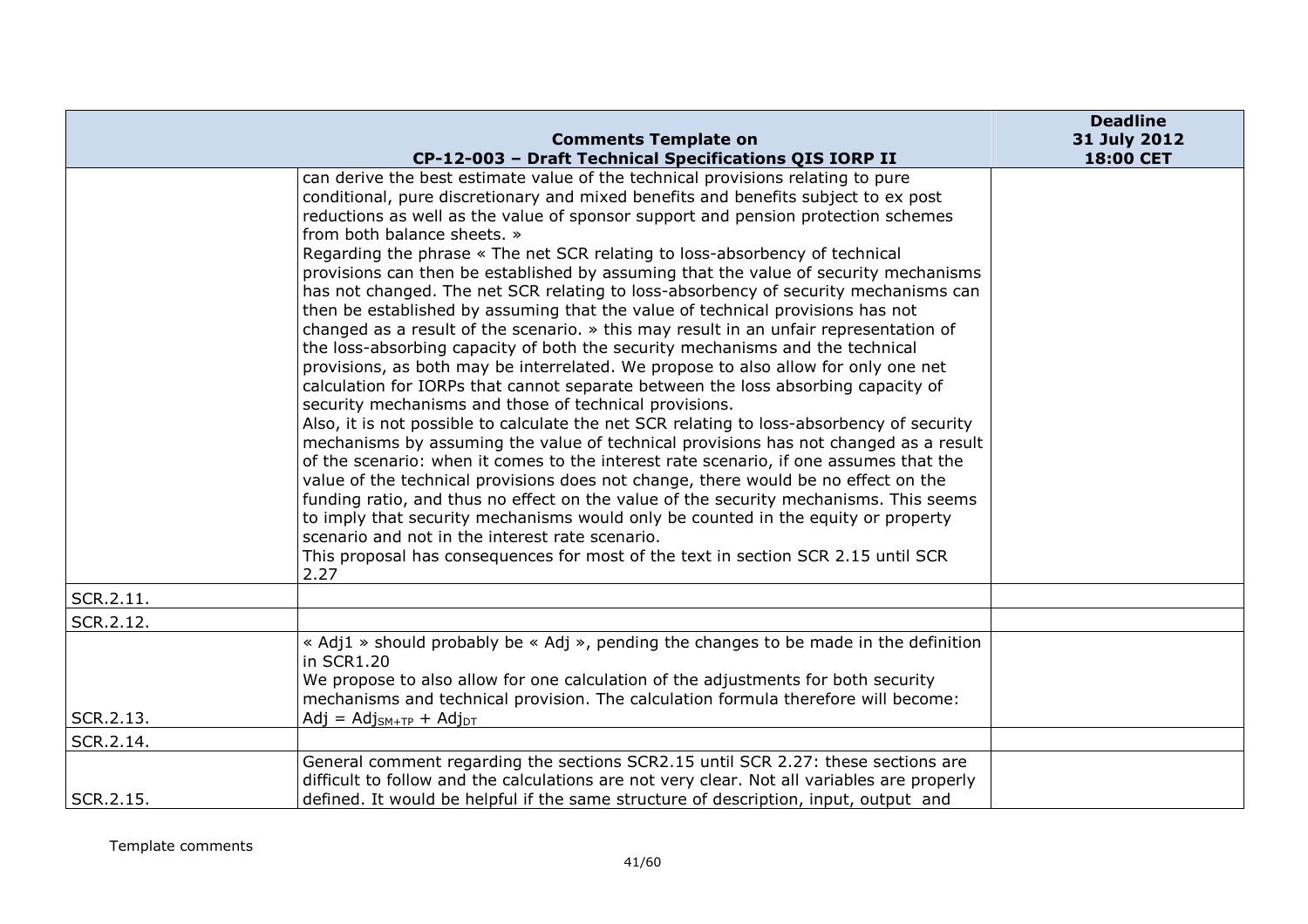|                        | <b>Comments Template on</b><br>CP-12-003 - Draft Technical Specifications QIS IORP II                                                                                                                                                                             | <b>Deadline</b><br>31 July 2012<br>18:00 CET |
|------------------------|-------------------------------------------------------------------------------------------------------------------------------------------------------------------------------------------------------------------------------------------------------------------|----------------------------------------------|
|                        | calculation would be followed.                                                                                                                                                                                                                                    |                                              |
| SCR.2.16.              |                                                                                                                                                                                                                                                                   |                                              |
| SCR.2.17.              |                                                                                                                                                                                                                                                                   |                                              |
| SCR.2.18.              |                                                                                                                                                                                                                                                                   |                                              |
| SCR.2.19.              | The term DCL is not properly defined.                                                                                                                                                                                                                             |                                              |
| SCR.2.20.              | MSS <sub>available</sub> does not always exist: in case there is no sponsor covenant, but there is<br>the possibility to increase employee contribution, this definition is not appropriate.                                                                      |                                              |
| SCR.2.21.              | See comment in SCR 2.20.                                                                                                                                                                                                                                          |                                              |
| SCR.2.22.              |                                                                                                                                                                                                                                                                   |                                              |
| SCR.2.23.              |                                                                                                                                                                                                                                                                   |                                              |
|                        | Net over all modules, this implies that IORPs are always allowed to take account of the<br>maximum value of sponsor support, pension protection scheme and DCL as loss<br>absorbing capacity, even if in the market risk, pension liability risk and counterparty |                                              |
| SCR.2.24.              | default risk these where not capped? Please clarify.                                                                                                                                                                                                              |                                              |
| SCR.2.25.              |                                                                                                                                                                                                                                                                   |                                              |
| SCR.2.26.              |                                                                                                                                                                                                                                                                   |                                              |
| SCR.2.27.              |                                                                                                                                                                                                                                                                   |                                              |
| SCR.2.28.              |                                                                                                                                                                                                                                                                   |                                              |
| SCR.2.29.              |                                                                                                                                                                                                                                                                   |                                              |
| SCR.2.30.<br>SCR.2.31. |                                                                                                                                                                                                                                                                   |                                              |
| SCR.2.32.              |                                                                                                                                                                                                                                                                   |                                              |
| SCR.2.33.              |                                                                                                                                                                                                                                                                   |                                              |
|                        |                                                                                                                                                                                                                                                                   |                                              |
| SCR.2.34.              |                                                                                                                                                                                                                                                                   |                                              |
| SCR.2.35.              | Given some of the earlier simplifications (i.e. for the risk margin) and the low                                                                                                                                                                                  |                                              |
| SCR.3.1.               | expected impact of operational risk for IORPs, the calculation proposed here is overly<br>complicated. In the current Dutch regulatory framework (FTK), operational risk is                                                                                       |                                              |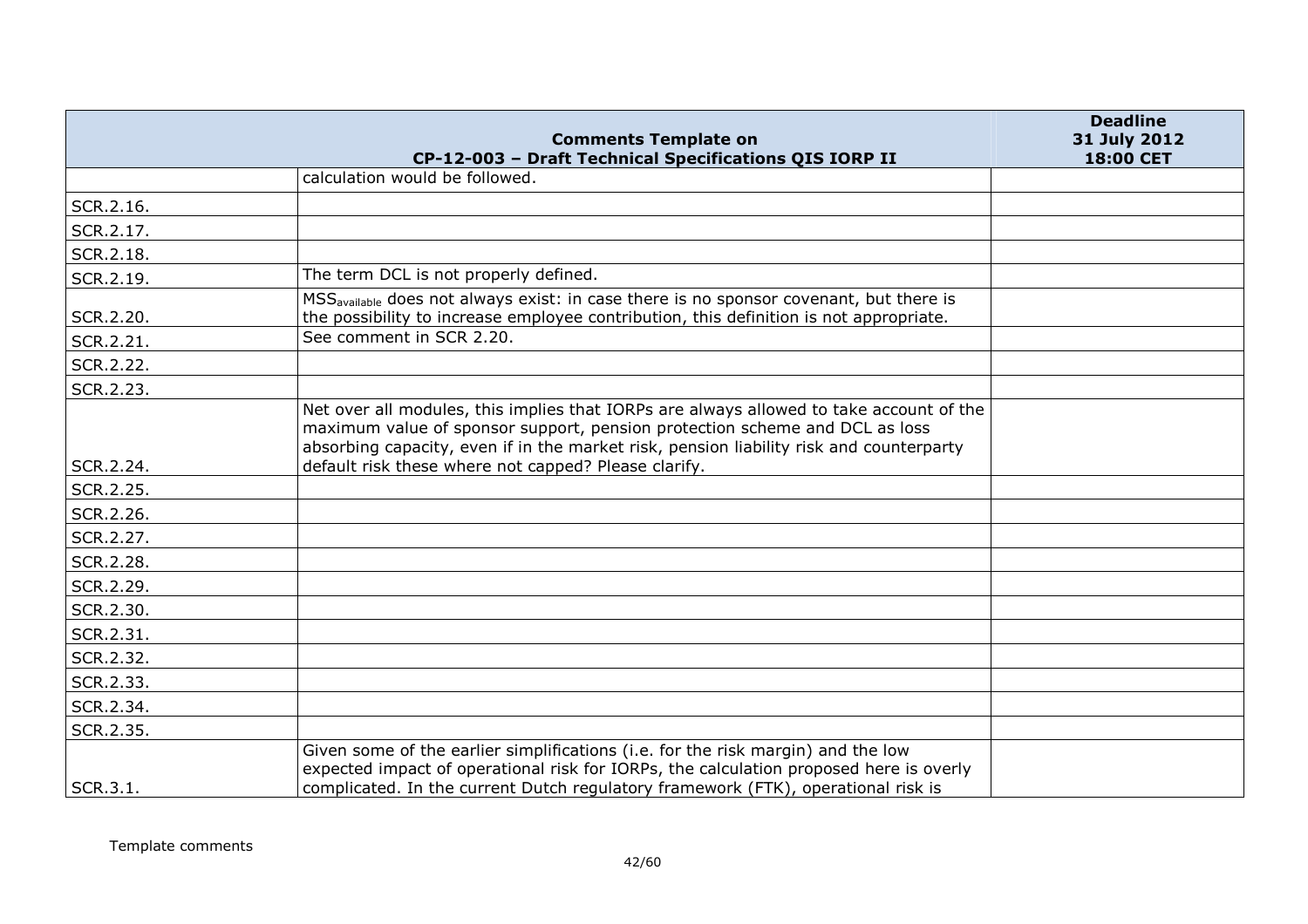|          |                                                                                                                                                                                  | <b>Deadline</b>           |
|----------|----------------------------------------------------------------------------------------------------------------------------------------------------------------------------------|---------------------------|
|          | <b>Comments Template on</b><br>CP-12-003 - Draft Technical Specifications QIS IORP II                                                                                            | 31 July 2012<br>18:00 CET |
|          | excluded from the capital requirements for DB schemes because of its insignificance.                                                                                             |                           |
|          | We propose to exclude operational risk, especially for the purpose of this QIS.                                                                                                  |                           |
|          | As stipulated in SCR1.3, the technical provisions are to be understood without risk                                                                                              |                           |
|          | margin. This section is superfluous, and only leads to doubt whether in other sections                                                                                           |                           |
|          | technical provisions are to be calculated including risk margin. We propose to delete,                                                                                           |                           |
| SCR.3.2. | or to amend text to reflect that this only stresses the same point made in SCR1.3.                                                                                               |                           |
|          | It is not clear what is to be considered pension obligations where the investment risk                                                                                           |                           |
|          | is borne by members and beneficiaries. In the Netherlands, for collective defined                                                                                                |                           |
|          | contribution schemes, the investment risk is partly borne by current members, partly                                                                                             |                           |
|          | by future members and partly by sponsor(s). Given the definition, we would consider<br>this as a pension obligation where the investment risk is borne by members and            |                           |
| SCR.3.3. | beneficiaries, so the resulting operational risk from this part would be 0.                                                                                                      |                           |
| SCR.3.4. |                                                                                                                                                                                  |                           |
|          |                                                                                                                                                                                  |                           |
| SCR.3.5. |                                                                                                                                                                                  |                           |
|          | It is not clear why EIOPA has chosen for the proposed formula to calculate capital                                                                                               |                           |
|          | requirement for operational risk. It is not clear why operational risk is increasing if the<br>amount of contributions has grown in excess of 20%. Also, it is not clear why the |                           |
| SCR.3.6. | parameter 4% has been chosen.                                                                                                                                                    |                           |
|          | We propose to delete the section on intangible asset risks for the purpose of this QIS.                                                                                          |                           |
|          | It is likely to be immaterial for most participating IORPS, as IORPs invest most of their                                                                                        |                           |
|          | assets in tangible assets. The purpose of this QIS is to gain more understanding about                                                                                           |                           |
|          | the working of the holistic balance sheet and the largest effects on SCR, not to                                                                                                 |                           |
|          | calculate minor details of the SCR. Especially, if IORPs do happen to invest in                                                                                                  |                           |
|          | intangible assets, for as far as they are exposed to market risks, these will be properly                                                                                        |                           |
| SCR.4.1. | taken into account in the relevant market risk sections.                                                                                                                         |                           |
| SCR.4.2. |                                                                                                                                                                                  |                           |
| SCR.4.3. |                                                                                                                                                                                  |                           |
|          | It is not clear why EIOPA assumes the value of 80% of the exposure to be relevant as                                                                                             |                           |
| SCR.4.4. | calculation of the capital requirement for intangible assets                                                                                                                     |                           |
| SCR.5.1. | As such, the level of market prices is not the cause for market risks.                                                                                                           |                           |
|          | As stated earlier in SCR2.10, allowing for the necessary simultaneous calculation of                                                                                             |                           |
| SCR.5.2. | the loss absorbing capacity of both security mechanisms and technical provisions, also                                                                                           |                           |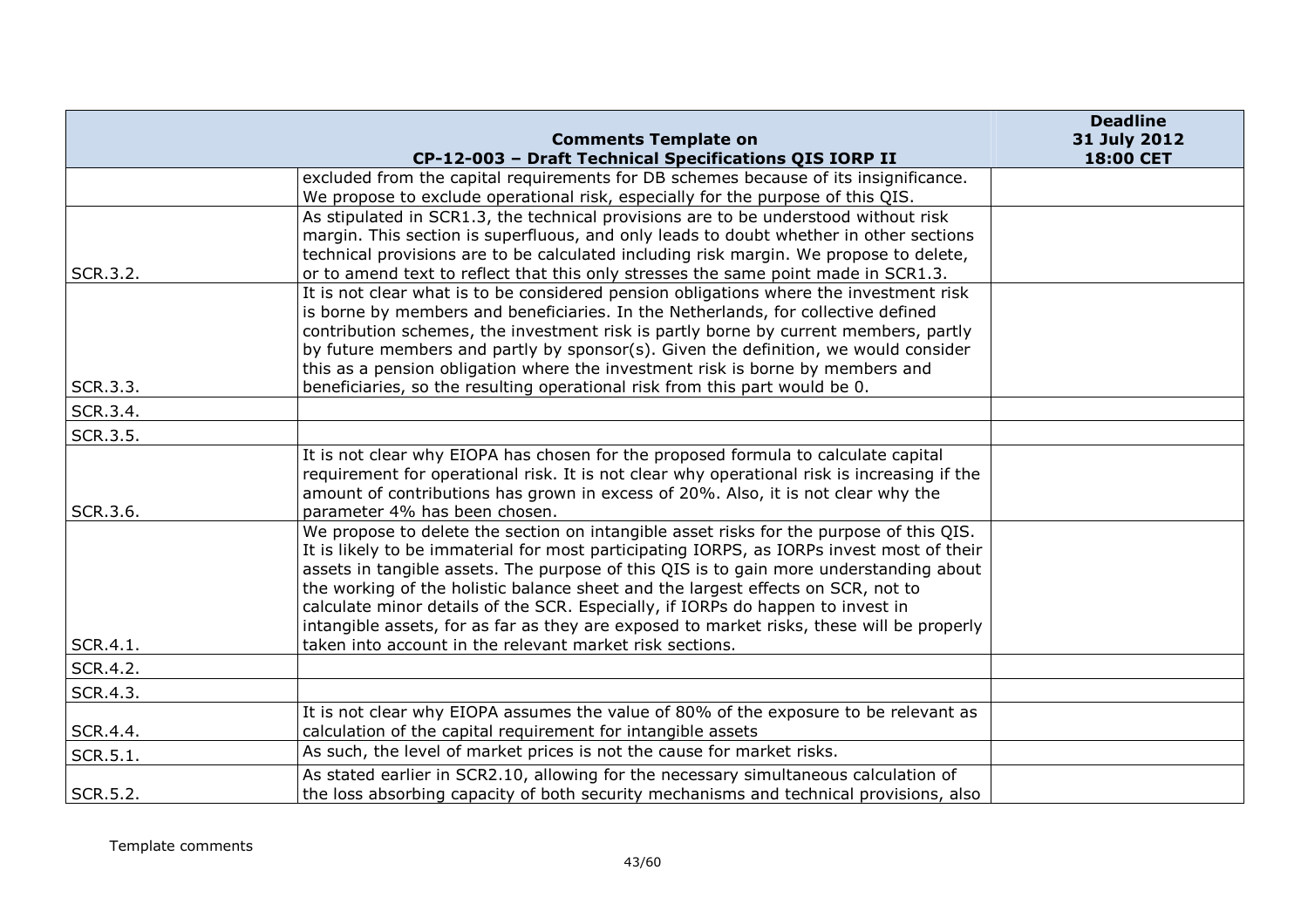|                 | <b>Comments Template on</b>                                                                                                                                                                                                                                                                                                                                                                                                                                               | <b>Deadline</b><br>31 July 2012 |
|-----------------|---------------------------------------------------------------------------------------------------------------------------------------------------------------------------------------------------------------------------------------------------------------------------------------------------------------------------------------------------------------------------------------------------------------------------------------------------------------------------|---------------------------------|
|                 | CP-12-003 - Draft Technical Specifications QIS IORP II                                                                                                                                                                                                                                                                                                                                                                                                                    | 18:00 CET                       |
|                 | requires changes to these and following sections.                                                                                                                                                                                                                                                                                                                                                                                                                         |                                 |
| SCR.5.3.        |                                                                                                                                                                                                                                                                                                                                                                                                                                                                           |                                 |
| SCR.5.4.        |                                                                                                                                                                                                                                                                                                                                                                                                                                                                           |                                 |
| <b>SCR.5.5.</b> |                                                                                                                                                                                                                                                                                                                                                                                                                                                                           |                                 |
| SCR.5.6.        |                                                                                                                                                                                                                                                                                                                                                                                                                                                                           |                                 |
| SCR.5.7.        |                                                                                                                                                                                                                                                                                                                                                                                                                                                                           |                                 |
| SCR.5.8.        |                                                                                                                                                                                                                                                                                                                                                                                                                                                                           |                                 |
| SCR.5.9.        |                                                                                                                                                                                                                                                                                                                                                                                                                                                                           |                                 |
| SCR.5.10.       |                                                                                                                                                                                                                                                                                                                                                                                                                                                                           |                                 |
| SCR.5.11.       |                                                                                                                                                                                                                                                                                                                                                                                                                                                                           |                                 |
| SCR.5.12.       |                                                                                                                                                                                                                                                                                                                                                                                                                                                                           |                                 |
| SCR.5.13.       |                                                                                                                                                                                                                                                                                                                                                                                                                                                                           |                                 |
| SCR.5.14.       |                                                                                                                                                                                                                                                                                                                                                                                                                                                                           |                                 |
|                 | In I.4.11, EIOPA states that it is still considering inserting an inflation risk module.<br>While this is currently still missing, we suggest to delete the sentence « This applies to<br>both real and nominal term structures. » As the real term structure can be considered<br>to be derived from the nominal and inflation term structure, without any inflation term<br>structure and inflation risk module, it is not possible for IORPs to consider real interest |                                 |
| SCR.5.15.       | term structure.                                                                                                                                                                                                                                                                                                                                                                                                                                                           |                                 |
| SCR.5.16.       |                                                                                                                                                                                                                                                                                                                                                                                                                                                                           |                                 |
| SCR.5.17.       |                                                                                                                                                                                                                                                                                                                                                                                                                                                                           |                                 |
| SCR.5.18.       |                                                                                                                                                                                                                                                                                                                                                                                                                                                                           |                                 |
| SCR.5.19.       |                                                                                                                                                                                                                                                                                                                                                                                                                                                                           |                                 |
| SCR.5.20.       |                                                                                                                                                                                                                                                                                                                                                                                                                                                                           |                                 |
| SCR.5.21.       |                                                                                                                                                                                                                                                                                                                                                                                                                                                                           |                                 |
| SCR.5.22.       | Are the shocks supposed to be multiplied on the market interest rate curve including<br>or excluding the Smith Wilson procedure for extrapolation?                                                                                                                                                                                                                                                                                                                        |                                 |
| SCR.5.23.       |                                                                                                                                                                                                                                                                                                                                                                                                                                                                           |                                 |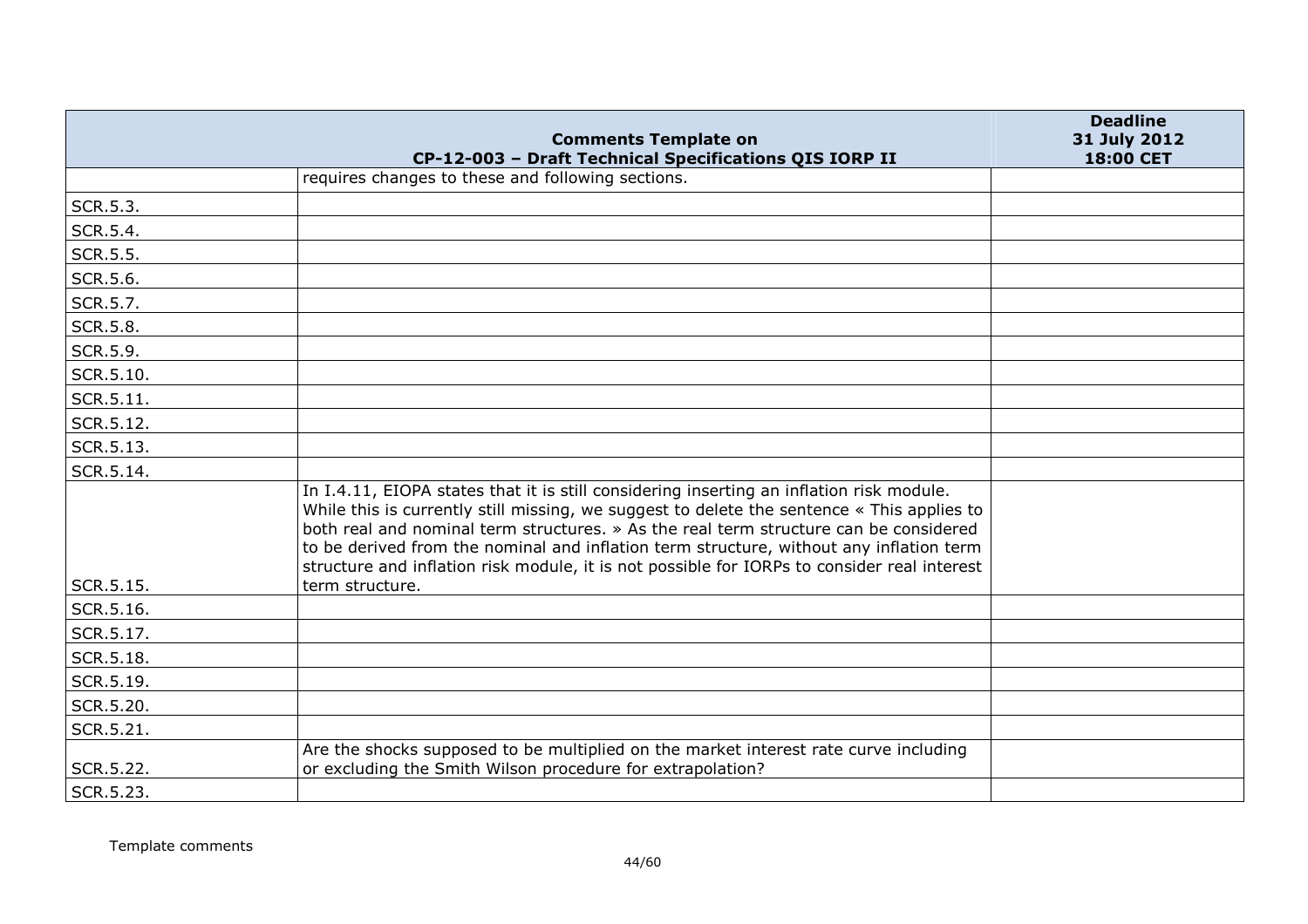|           | <b>Comments Template on</b>                                                                                                                                                                                                                                                                                                                           | <b>Deadline</b><br>31 July 2012 |
|-----------|-------------------------------------------------------------------------------------------------------------------------------------------------------------------------------------------------------------------------------------------------------------------------------------------------------------------------------------------------------|---------------------------------|
|           | CP-12-003 - Draft Technical Specifications QIS IORP II                                                                                                                                                                                                                                                                                                | 18:00 CET                       |
| SCR.5.24. |                                                                                                                                                                                                                                                                                                                                                       |                                 |
| SCR.5.25. |                                                                                                                                                                                                                                                                                                                                                       |                                 |
| SCR.5.26. |                                                                                                                                                                                                                                                                                                                                                       |                                 |
|           | « Where data regarding maturities is not available ». Does EIOPA refer here to data<br>regarding cash flows or regarding interest rate maturities? The latter is redundant<br>given the Smith-Wilson extrapolation procedure, pending the answer on our question                                                                                      |                                 |
| SCR.5.27. | under SCR5.22.<br>As such, the level of market prices of equity is not the cause for equity risks.                                                                                                                                                                                                                                                    |                                 |
| SCR.5.28. |                                                                                                                                                                                                                                                                                                                                                       |                                 |
| SCR.5.29. |                                                                                                                                                                                                                                                                                                                                                       |                                 |
| SCR.5.30. | The percentage of assets invested in each equity category is also needed as input.                                                                                                                                                                                                                                                                    |                                 |
| SCR.5.31. |                                                                                                                                                                                                                                                                                                                                                       |                                 |
| SCR.5.32. |                                                                                                                                                                                                                                                                                                                                                       |                                 |
| SCR.5.33. |                                                                                                                                                                                                                                                                                                                                                       |                                 |
| SCR.5.34. |                                                                                                                                                                                                                                                                                                                                                       |                                 |
| SCR.5.35. |                                                                                                                                                                                                                                                                                                                                                       |                                 |
| SCR.5.36. |                                                                                                                                                                                                                                                                                                                                                       |                                 |
| SCR.5.37. |                                                                                                                                                                                                                                                                                                                                                       |                                 |
| SCR.5.38. |                                                                                                                                                                                                                                                                                                                                                       |                                 |
|           | Investments in infrastructure by IORPs, which contribute to the EU 2020 agenda and<br>the growth of the entire European economy, will be categorised as alternative<br>investments. This results in a high required solvency charge, so a disincentive to<br>invest in infrastructure. An alternative could be to incorporate infrastructure into the |                                 |
| SCR.5.39. | property category.                                                                                                                                                                                                                                                                                                                                    |                                 |
| SCR.5.40. |                                                                                                                                                                                                                                                                                                                                                       |                                 |
| SCR.5.41. | The index 'x' is redundant and leads to confusion.                                                                                                                                                                                                                                                                                                    |                                 |
| SCR.5.42. |                                                                                                                                                                                                                                                                                                                                                       |                                 |
| SCR.5.43. |                                                                                                                                                                                                                                                                                                                                                       |                                 |
| SCR.5.44. |                                                                                                                                                                                                                                                                                                                                                       |                                 |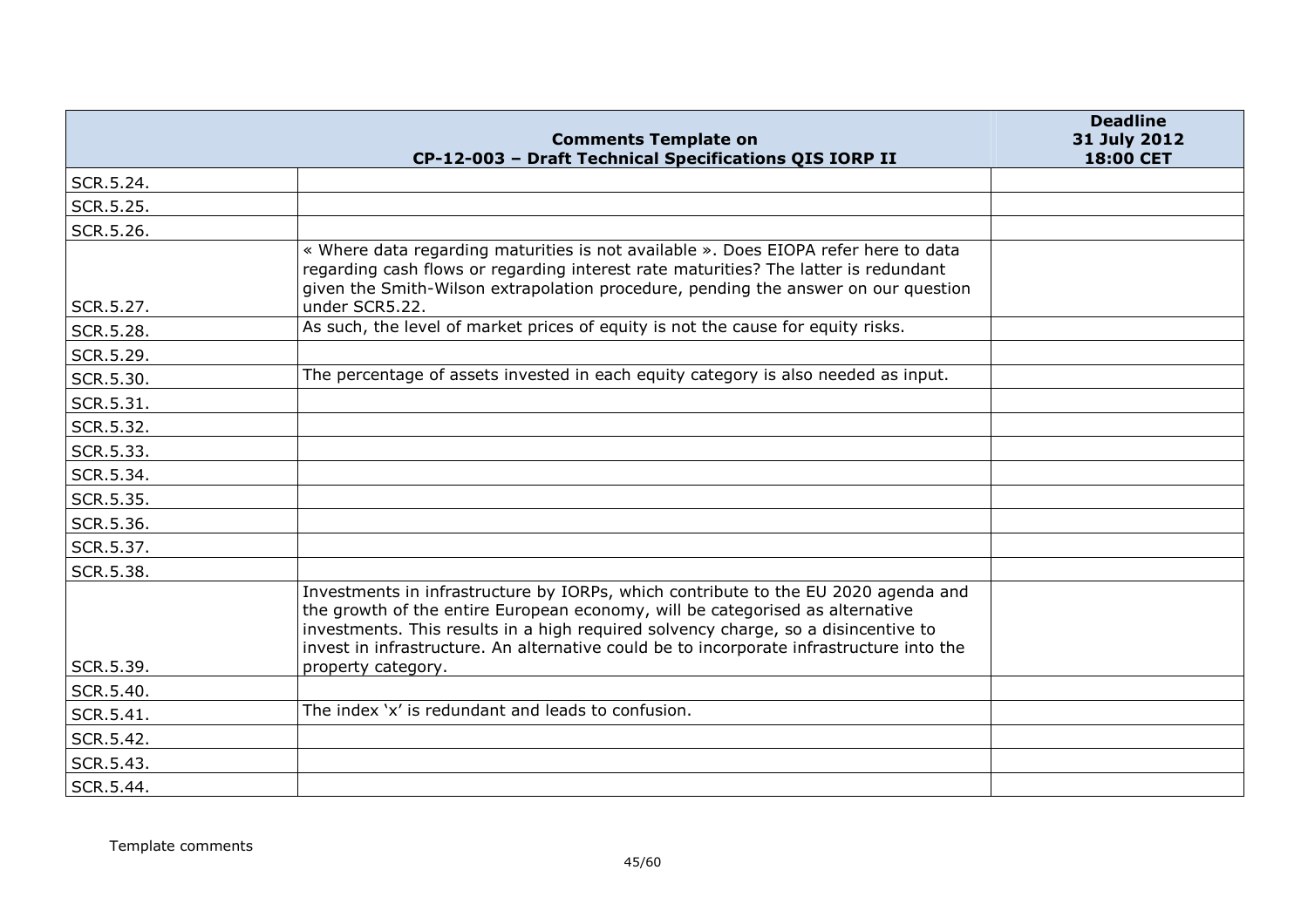|           |                                                                                                                                                                                                                                                                                                                                                                                                                                                                                                                                                                                    | <b>Deadline</b>           |
|-----------|------------------------------------------------------------------------------------------------------------------------------------------------------------------------------------------------------------------------------------------------------------------------------------------------------------------------------------------------------------------------------------------------------------------------------------------------------------------------------------------------------------------------------------------------------------------------------------|---------------------------|
|           | <b>Comments Template on</b><br>CP-12-003 - Draft Technical Specifications QIS IORP II                                                                                                                                                                                                                                                                                                                                                                                                                                                                                              | 31 July 2012<br>18:00 CET |
| SCR.5.45. |                                                                                                                                                                                                                                                                                                                                                                                                                                                                                                                                                                                    |                           |
|           | The idea of the duration-based approach can be supported. However, it is inconsistent<br>to decrease to stress only for equity investments and not for the other asset<br>categories (especially alternative investments).<br>Furthermore, it is debatable why there is a hard limit on the average duration of 12<br>years. More different levels of average durations with associated stress levels would<br>be more appropriate. For example an equity stress of 25% for an average duration<br>which exceeds 8 years, a stress of 22% for an average duration which exceeds 12 |                           |
| SCR.5.46. | years and an equity stress of 15 % for an average duration which exceeds 16 years.                                                                                                                                                                                                                                                                                                                                                                                                                                                                                                 |                           |
| SCR.5.47. | We suppose that EIOPA means that no ADDITIONAL calculation is required.                                                                                                                                                                                                                                                                                                                                                                                                                                                                                                            |                           |
| SCR.5.48. |                                                                                                                                                                                                                                                                                                                                                                                                                                                                                                                                                                                    |                           |
| SCR.5.49. |                                                                                                                                                                                                                                                                                                                                                                                                                                                                                                                                                                                    |                           |
| SCR.5.50. |                                                                                                                                                                                                                                                                                                                                                                                                                                                                                                                                                                                    |                           |
| SCR.5.51. |                                                                                                                                                                                                                                                                                                                                                                                                                                                                                                                                                                                    |                           |
| SCR.5.52. | The percentage of assets invested in property is also needed as input.                                                                                                                                                                                                                                                                                                                                                                                                                                                                                                             |                           |
| SCR.5.53. |                                                                                                                                                                                                                                                                                                                                                                                                                                                                                                                                                                                    |                           |
| SCR.5.54. |                                                                                                                                                                                                                                                                                                                                                                                                                                                                                                                                                                                    |                           |
| SCR.5.55. |                                                                                                                                                                                                                                                                                                                                                                                                                                                                                                                                                                                    |                           |
| SCR.5.56. |                                                                                                                                                                                                                                                                                                                                                                                                                                                                                                                                                                                    |                           |
| SCR.5.57. |                                                                                                                                                                                                                                                                                                                                                                                                                                                                                                                                                                                    |                           |
| SCR.5.58. |                                                                                                                                                                                                                                                                                                                                                                                                                                                                                                                                                                                    |                           |
| SCR.5.59. |                                                                                                                                                                                                                                                                                                                                                                                                                                                                                                                                                                                    |                           |
| SCR.5.60. |                                                                                                                                                                                                                                                                                                                                                                                                                                                                                                                                                                                    |                           |
| SCR.5.61. |                                                                                                                                                                                                                                                                                                                                                                                                                                                                                                                                                                                    |                           |
| SCR.5.62. | "Non-listed equity and property should be assumed to be sensitive to the currency of<br>the country where it is located or the currency of the country where the issuer of the<br>equity has its main operation, respectively."<br>Because of the use of the term 'respectively', the items non-listed equity and property<br>should be changed to avoid confusion.                                                                                                                                                                                                                |                           |
|           |                                                                                                                                                                                                                                                                                                                                                                                                                                                                                                                                                                                    |                           |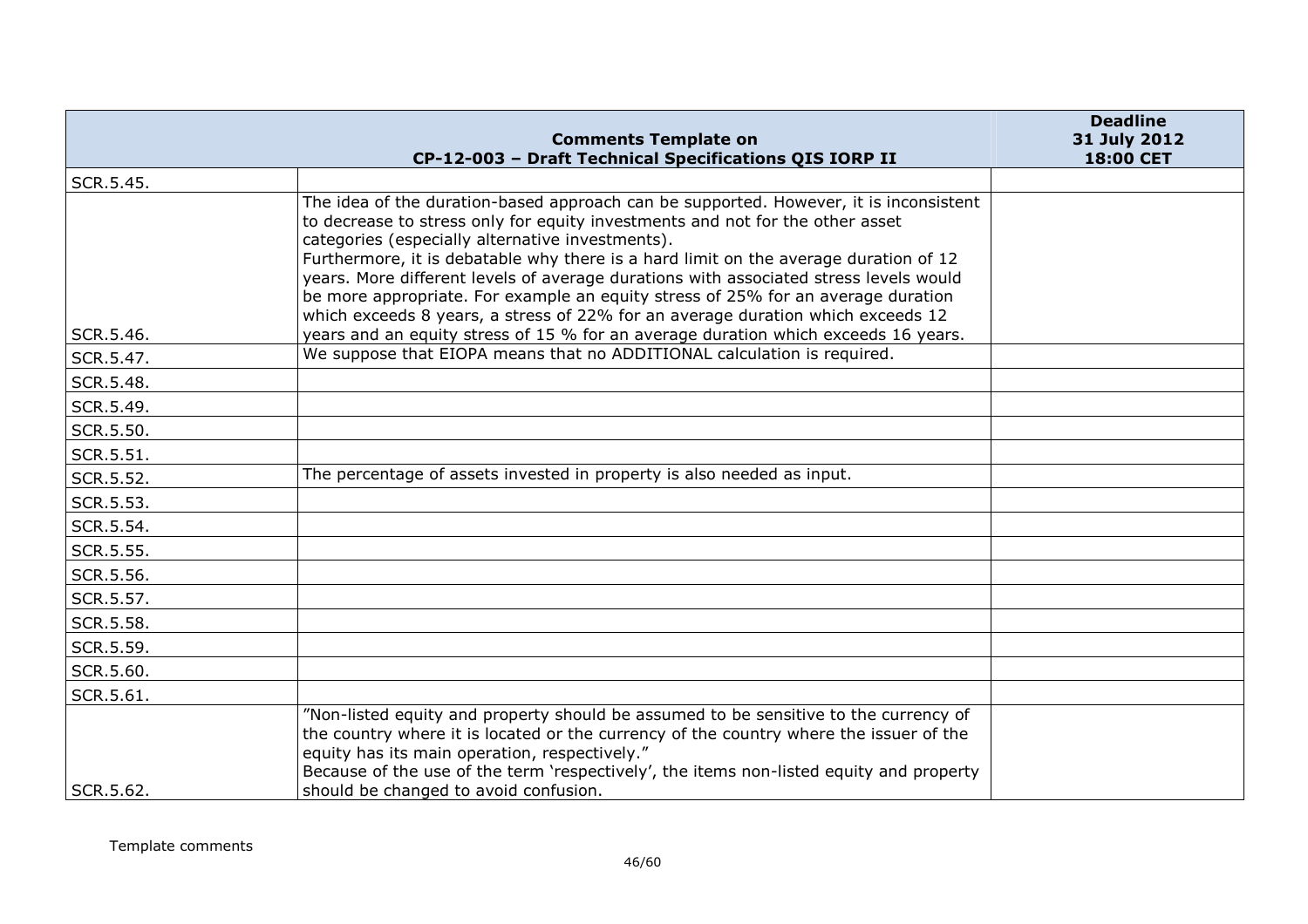|           | <b>Comments Template on</b>                                                                                                                                                                                                                                                                                                                                                                                                                                                                                                                                                                                                                                                                                      | <b>Deadline</b><br>31 July 2012 |
|-----------|------------------------------------------------------------------------------------------------------------------------------------------------------------------------------------------------------------------------------------------------------------------------------------------------------------------------------------------------------------------------------------------------------------------------------------------------------------------------------------------------------------------------------------------------------------------------------------------------------------------------------------------------------------------------------------------------------------------|---------------------------------|
|           | CP-12-003 - Draft Technical Specifications QIS IORP II                                                                                                                                                                                                                                                                                                                                                                                                                                                                                                                                                                                                                                                           | 18:00 CET                       |
|           | The percentage of assets subject to currency risk for each of the relevant currencies is                                                                                                                                                                                                                                                                                                                                                                                                                                                                                                                                                                                                                         |                                 |
| SCR.5.63. | also needed as input.                                                                                                                                                                                                                                                                                                                                                                                                                                                                                                                                                                                                                                                                                            |                                 |
| SCR.5.64. |                                                                                                                                                                                                                                                                                                                                                                                                                                                                                                                                                                                                                                                                                                                  |                                 |
| SCR.5.65. |                                                                                                                                                                                                                                                                                                                                                                                                                                                                                                                                                                                                                                                                                                                  |                                 |
| SCR.5.66. |                                                                                                                                                                                                                                                                                                                                                                                                                                                                                                                                                                                                                                                                                                                  |                                 |
| SCR.5.67. |                                                                                                                                                                                                                                                                                                                                                                                                                                                                                                                                                                                                                                                                                                                  |                                 |
| SCR.5.68. |                                                                                                                                                                                                                                                                                                                                                                                                                                                                                                                                                                                                                                                                                                                  |                                 |
| SCR.5.69. |                                                                                                                                                                                                                                                                                                                                                                                                                                                                                                                                                                                                                                                                                                                  |                                 |
| SCR.5.70. |                                                                                                                                                                                                                                                                                                                                                                                                                                                                                                                                                                                                                                                                                                                  |                                 |
| SCR.5.71. |                                                                                                                                                                                                                                                                                                                                                                                                                                                                                                                                                                                                                                                                                                                  |                                 |
| SCR.5.72. | What if nMKT <sub>fx,c,TP</sub> = nMKT <sub>fx,c,TP</sub> <sup>UP</sup> and nMKT <sub>fx,c,SM</sub> = nMKT <sub>fx,c,SM</sub> DOWN?                                                                                                                                                                                                                                                                                                                                                                                                                                                                                                                                                                              |                                 |
| SCR.5.73. | In general, for the purpose of this QIS, the section on spread risk is far too detailed.<br>The purpose of this QIS should be to gain insight in the working of the Holistic Balance<br>Sheet and not to provide a calculation as detailed as possible on all sorts of risks. In<br>particular, we suggest to at least remove, for the purpose of this QIS, the sections on<br>mortgage covered bonds, structured products and credit derivatives, as these are<br>unlikely to be of material effect for IORPs and for the working of the Holistic Balance<br>sheet.<br>Notwithstanding this comment, we have still taken the liberty to react also on those<br>sections we have suggested to remove completely. |                                 |
|           | The entire scope of the spread risk module is split out over sections SCR.5.74,<br>SCR.5.75, SCR.5.77 and SCR.5.80. We suggest to include one single section in which<br>the entire scope is laid out, in order to avoid misinterpretation of the relative<br>importance of one asset class over the other. For example, there is no specific<br>mentioning that the spread risk section is also to be applied for government bonds,                                                                                                                                                                                                                                                                             |                                 |
| SCR.5.74. | while from SCR.5.93 onwards this is still being discussed.                                                                                                                                                                                                                                                                                                                                                                                                                                                                                                                                                                                                                                                       |                                 |
| SCR.5.75. |                                                                                                                                                                                                                                                                                                                                                                                                                                                                                                                                                                                                                                                                                                                  |                                 |
| SCR.5.76. |                                                                                                                                                                                                                                                                                                                                                                                                                                                                                                                                                                                                                                                                                                                  |                                 |
| SCR.5.77. |                                                                                                                                                                                                                                                                                                                                                                                                                                                                                                                                                                                                                                                                                                                  |                                 |
| SCR.5.78. |                                                                                                                                                                                                                                                                                                                                                                                                                                                                                                                                                                                                                                                                                                                  |                                 |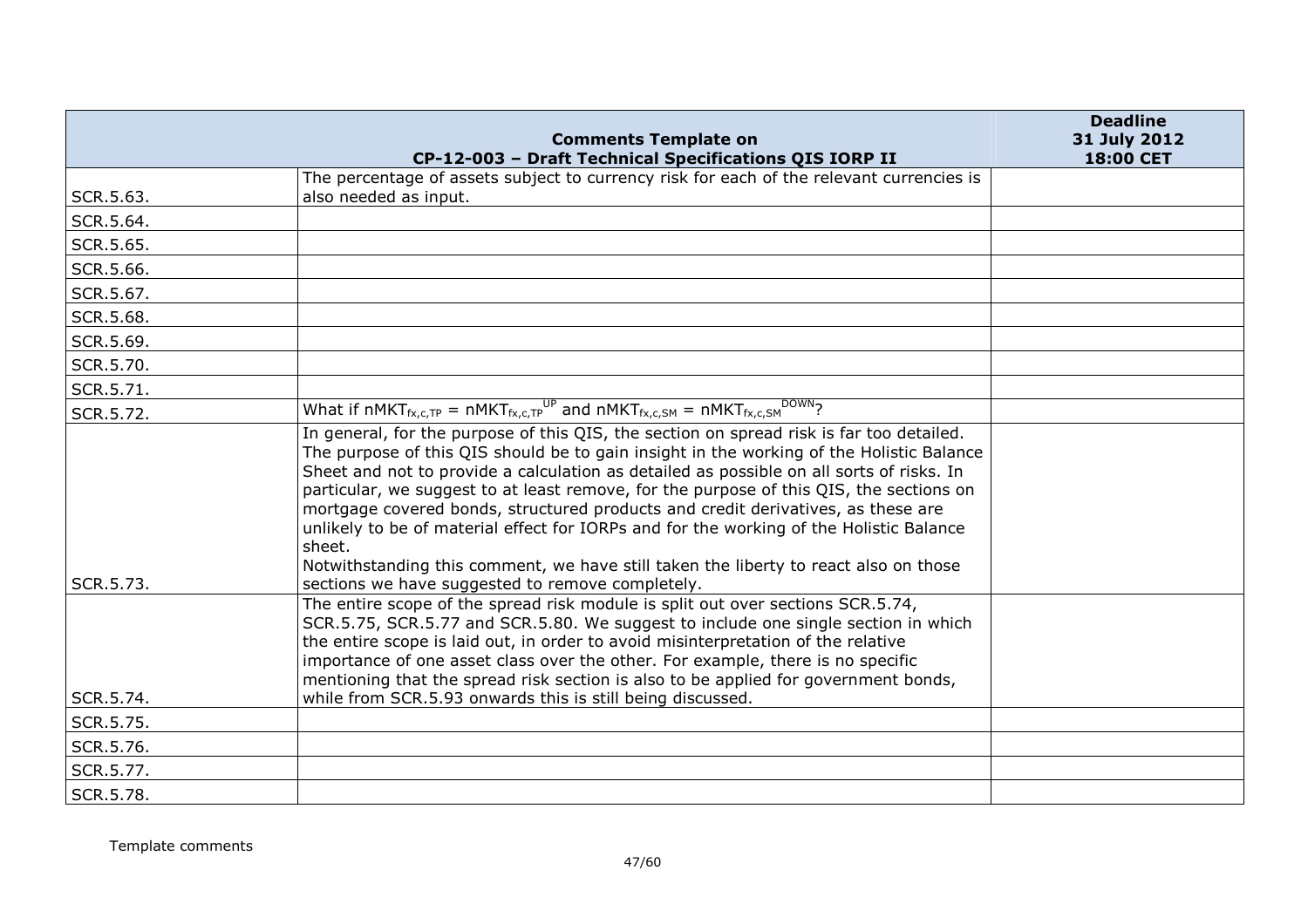|           | <b>Comments Template on</b>                                                                                                                                                                                                                                                                                                                                                                                                                                                                                                                                                                                                                                                                                                                                                                                                                                                                                                                        | <b>Deadline</b><br>31 July 2012 |
|-----------|----------------------------------------------------------------------------------------------------------------------------------------------------------------------------------------------------------------------------------------------------------------------------------------------------------------------------------------------------------------------------------------------------------------------------------------------------------------------------------------------------------------------------------------------------------------------------------------------------------------------------------------------------------------------------------------------------------------------------------------------------------------------------------------------------------------------------------------------------------------------------------------------------------------------------------------------------|---------------------------------|
|           | CP-12-003 - Draft Technical Specifications QIS IORP II                                                                                                                                                                                                                                                                                                                                                                                                                                                                                                                                                                                                                                                                                                                                                                                                                                                                                             | 18:00 CET                       |
| SCR.5.79. |                                                                                                                                                                                                                                                                                                                                                                                                                                                                                                                                                                                                                                                                                                                                                                                                                                                                                                                                                    |                                 |
| SCR.5.80. | Up until here, EIOPA has been talking about the spread risk module, while in this and<br>the following section, EIOPA refers to the 'spread risk sub-module'. Is the addition '-<br>sub' intended ? If so, it is not clear what the distinction with the spread risk module is.                                                                                                                                                                                                                                                                                                                                                                                                                                                                                                                                                                                                                                                                    |                                 |
| SCR.5.81. |                                                                                                                                                                                                                                                                                                                                                                                                                                                                                                                                                                                                                                                                                                                                                                                                                                                                                                                                                    |                                 |
| SCR.5.82. | There is no subsection V.1. The strong reliance between the rating of assets and the<br>capital requirements is remarkable, since a lot of European Policy makers are aiming<br>to reduce over reliance on ratings. According to a recent ECON statement, no EU law<br>will be permitted to refer to credit rating for regulatory purposes.                                                                                                                                                                                                                                                                                                                                                                                                                                                                                                                                                                                                        |                                 |
| SCR.5.83. |                                                                                                                                                                                                                                                                                                                                                                                                                                                                                                                                                                                                                                                                                                                                                                                                                                                                                                                                                    |                                 |
| SCR.5.84. | Again, please also allow for an integral calculation of the loss absorbing capacity if<br>both security mechanisms and technical provisions.                                                                                                                                                                                                                                                                                                                                                                                                                                                                                                                                                                                                                                                                                                                                                                                                       |                                 |
| SCR.5.85. |                                                                                                                                                                                                                                                                                                                                                                                                                                                                                                                                                                                                                                                                                                                                                                                                                                                                                                                                                    |                                 |
| SCR.5.86. |                                                                                                                                                                                                                                                                                                                                                                                                                                                                                                                                                                                                                                                                                                                                                                                                                                                                                                                                                    |                                 |
| SCR.5.87. |                                                                                                                                                                                                                                                                                                                                                                                                                                                                                                                                                                                                                                                                                                                                                                                                                                                                                                                                                    |                                 |
| SCR.5.88. | Without performing the actual calculations, as will only be done during the actual QIS,<br>it is impossible for us to assess whether the proposed shocks indeed lead to a 99.5%<br>VaR, as stated in section SCR.5.87. We therefore reserve ourselves the liberty to<br>comment on this during the QIS.<br>Furthermore, it is not clear what EIOPA intends with the Duration cap. Does this mean<br>that a duration equal to duration cap should be assumed in case of a higher duration,<br>or that the calculation is not allowed for higher duration bonds? In the latter, please<br>specify what the calculation should be.<br>In addition, as in section SCR.5.94, the factors for government bonds are given,<br>please refer to 'corporate bonds' here, instead of simply 'bonds'. It is questionable why<br>companies - with a same credit rating - are assumed to be more risky than<br>governments with the same credit rating agencies. |                                 |
| SCR.5.89. |                                                                                                                                                                                                                                                                                                                                                                                                                                                                                                                                                                                                                                                                                                                                                                                                                                                                                                                                                    |                                 |
| SCR.5.90. |                                                                                                                                                                                                                                                                                                                                                                                                                                                                                                                                                                                                                                                                                                                                                                                                                                                                                                                                                    |                                 |
| SCR.5.91. |                                                                                                                                                                                                                                                                                                                                                                                                                                                                                                                                                                                                                                                                                                                                                                                                                                                                                                                                                    |                                 |
| SCR.5.92. |                                                                                                                                                                                                                                                                                                                                                                                                                                                                                                                                                                                                                                                                                                                                                                                                                                                                                                                                                    |                                 |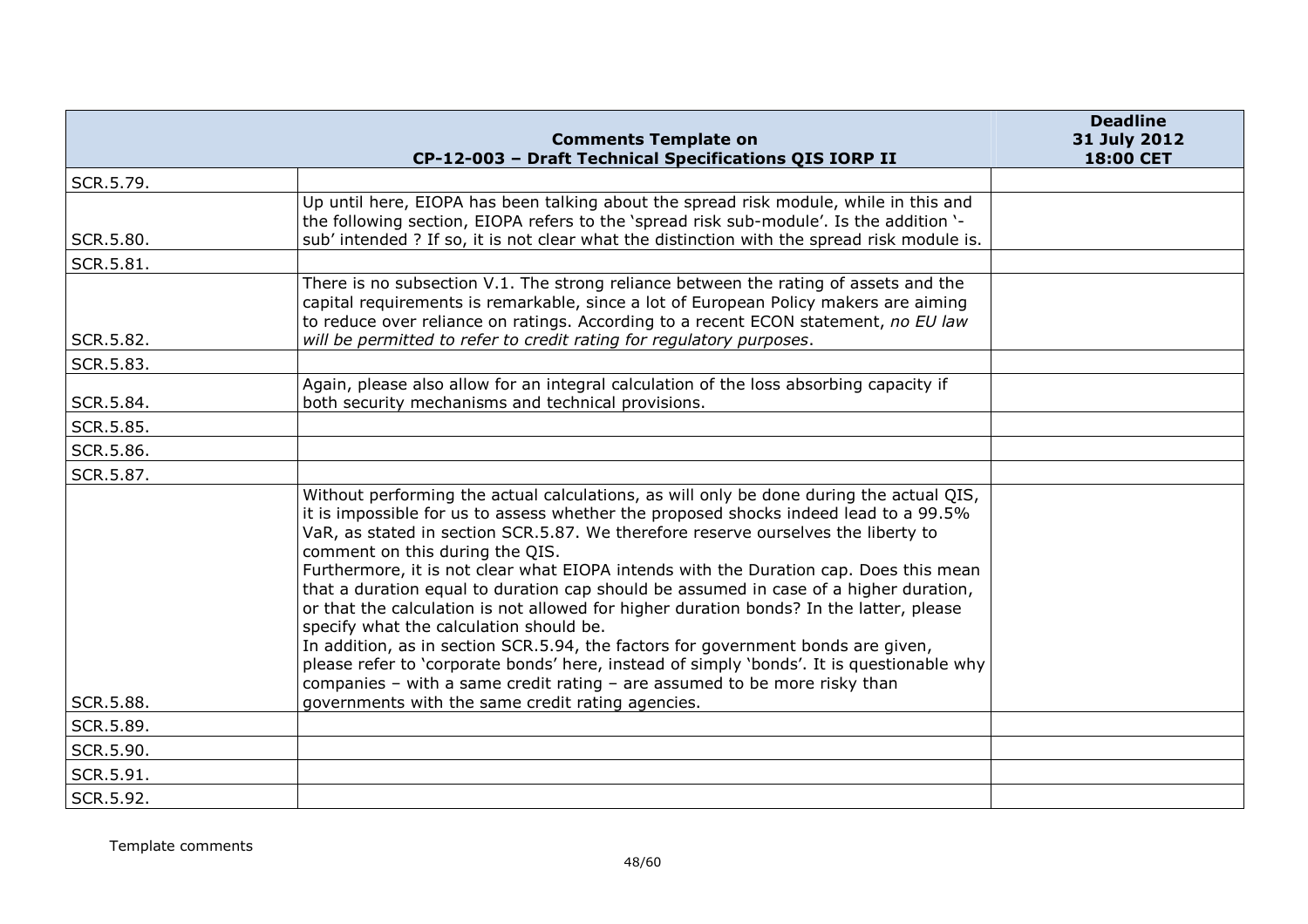|            |                                                                                                                        | <b>Deadline</b>           |
|------------|------------------------------------------------------------------------------------------------------------------------|---------------------------|
|            | <b>Comments Template on</b><br>CP-12-003 - Draft Technical Specifications QIS IORP II                                  | 31 July 2012<br>18:00 CET |
|            | It is remarkable that no capital requirement should apply to borrowings by or                                          |                           |
| SCR.5.93.  | demonstrably guaranteed by national government of an EEA state.                                                        |                           |
|            | In SCR.5.93, reference is made to bonds issued by the European Central Bank only,                                      |                           |
|            | while reference is made here to 'Central banks' in plural. Are national central banks                                  |                           |
| SCR.5.94.  | also comprised or not?                                                                                                 |                           |
|            | For the purpose of this QIS, it is not appropriate to ask IORPs to disclose their full and                             |                           |
| SCR.5.95.  | actual positions.<br>In general, the level of detail in the next sections on spread risk for structured                |                           |
| SCR.5.96.  | products is undesirable for the purpose of this QIS                                                                    |                           |
| SCR.5.97.  | The formula is not complete. What does the formula result in?                                                          |                           |
| SCR.5.98.  |                                                                                                                        |                           |
| SCR.5.99.  | The formula is not complete. What does the formula result in?                                                          |                           |
| SCR.5.100. |                                                                                                                        |                           |
| SCR.5.101. |                                                                                                                        |                           |
| SCR.5.102. |                                                                                                                        |                           |
| SCR.5.103. |                                                                                                                        |                           |
| SCR.5.104. |                                                                                                                        |                           |
| SCR.5.105. |                                                                                                                        |                           |
| SCR.5.106. |                                                                                                                        |                           |
| SCR.5.107. |                                                                                                                        |                           |
|            | The formula refers to F <sup>up</sup> , while the explanation refers to F <sup>up</sup> . Which one should be<br>used? |                           |
|            | Furthermore, F <sup>up</sup> has been defined twice, both in section SCR.5.88 and in SCR.5.94. It                      |                           |
| SCR.5.108. | is not clear which one to use. More precision in the definition is needed here.                                        |                           |
|            | In general, for the purpose of this QIS, the section on concentration risk is far too                                  |                           |
|            | detailed. The purpose of this QIS should be to gain insight in the working of the                                      |                           |
| SCR.5.109. | Holistic Balance Sheet and not to provide a calculation as detailed as possible on all<br>sorts of risks.              |                           |
| SCR.5.110. |                                                                                                                        |                           |
|            |                                                                                                                        |                           |
| SCR.5.111. |                                                                                                                        |                           |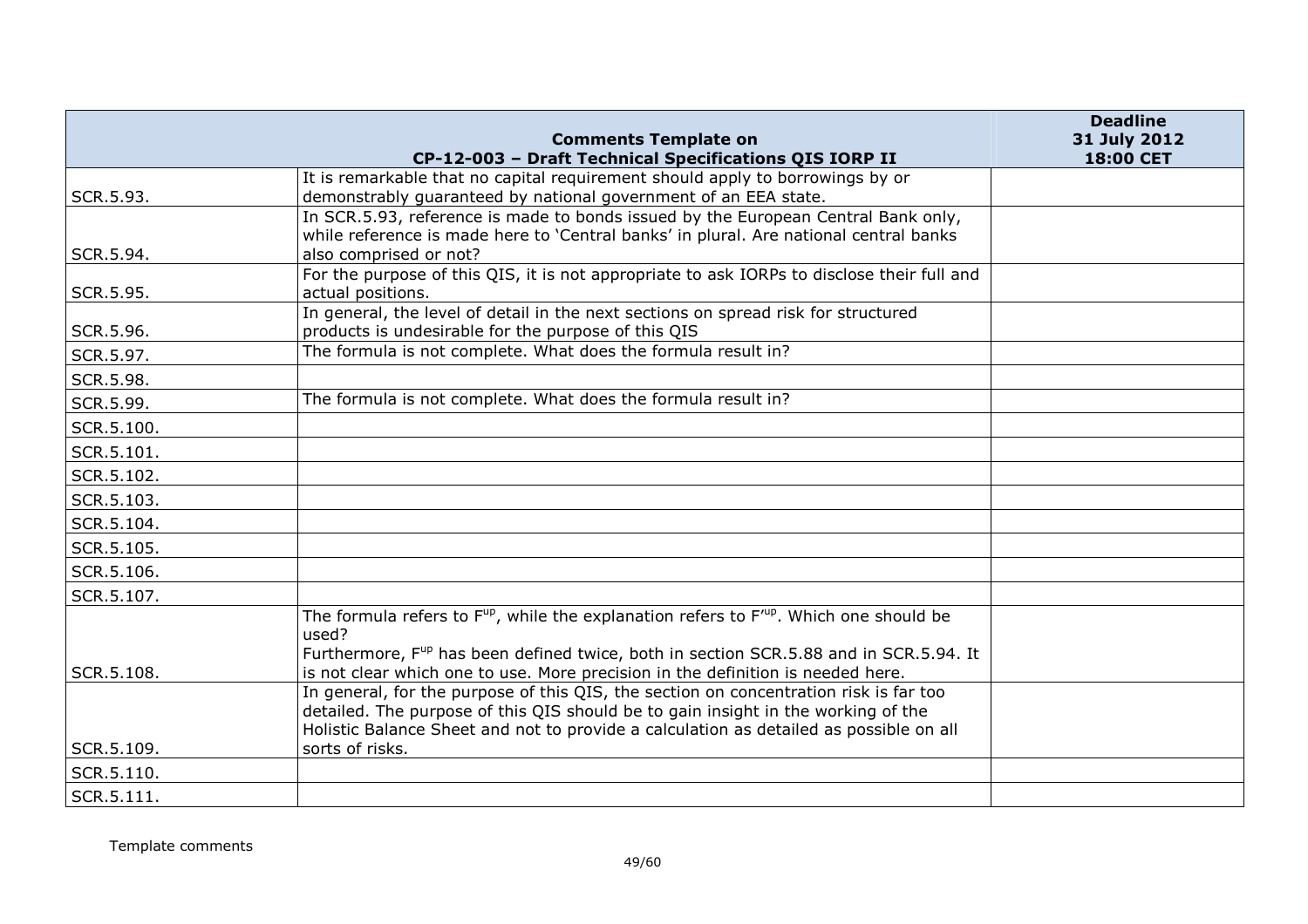|            | <b>Comments Template on</b>                                                                                                                                                                                                                                                                                                                                                                                                                                                                                   | <b>Deadline</b><br>31 July 2012 |
|------------|---------------------------------------------------------------------------------------------------------------------------------------------------------------------------------------------------------------------------------------------------------------------------------------------------------------------------------------------------------------------------------------------------------------------------------------------------------------------------------------------------------------|---------------------------------|
|            | CP-12-003 - Draft Technical Specifications QIS IORP II                                                                                                                                                                                                                                                                                                                                                                                                                                                        | 18:00 CET                       |
| SCR.5.112. |                                                                                                                                                                                                                                                                                                                                                                                                                                                                                                               |                                 |
| SCR.5.113. |                                                                                                                                                                                                                                                                                                                                                                                                                                                                                                               |                                 |
| SCR.5.114. |                                                                                                                                                                                                                                                                                                                                                                                                                                                                                                               |                                 |
| SCR.5.115. |                                                                                                                                                                                                                                                                                                                                                                                                                                                                                                               |                                 |
| SCR.5.116. |                                                                                                                                                                                                                                                                                                                                                                                                                                                                                                               |                                 |
| SCR.5.117. |                                                                                                                                                                                                                                                                                                                                                                                                                                                                                                               |                                 |
| SCR.5.118. |                                                                                                                                                                                                                                                                                                                                                                                                                                                                                                               |                                 |
| SCR.5.119. |                                                                                                                                                                                                                                                                                                                                                                                                                                                                                                               |                                 |
| SCR.5.120. |                                                                                                                                                                                                                                                                                                                                                                                                                                                                                                               |                                 |
| SCR.5.121. |                                                                                                                                                                                                                                                                                                                                                                                                                                                                                                               |                                 |
| SCR.5.122. |                                                                                                                                                                                                                                                                                                                                                                                                                                                                                                               |                                 |
| SCR.5.123. |                                                                                                                                                                                                                                                                                                                                                                                                                                                                                                               |                                 |
| SCR.5.124. | It is not clear what the last sentence means. Does EIOPA mean to say that<br>government bonds should be included in the calculation of 'total assets'?                                                                                                                                                                                                                                                                                                                                                        |                                 |
| SCR.5.125. |                                                                                                                                                                                                                                                                                                                                                                                                                                                                                                               |                                 |
| SCR.5.126. |                                                                                                                                                                                                                                                                                                                                                                                                                                                                                                               |                                 |
| SCR.5.127. |                                                                                                                                                                                                                                                                                                                                                                                                                                                                                                               |                                 |
| SCR.5.128. |                                                                                                                                                                                                                                                                                                                                                                                                                                                                                                               |                                 |
| SCR.5.129. | In SCR.5.128, reference is made to bonds issued by the European Central Bank only,<br>while reference is made here to 'Central banks' in plural. Are national central banks<br>also comprised or not?                                                                                                                                                                                                                                                                                                         |                                 |
| SCR.5.130. |                                                                                                                                                                                                                                                                                                                                                                                                                                                                                                               |                                 |
| SCR.5.131. |                                                                                                                                                                                                                                                                                                                                                                                                                                                                                                               |                                 |
| SCR.6.1.   | In general, most of the proposed calculations are difficult to follow for the staff of an<br>average IORP. Most of the text is taken straight from Solvency II where involvement<br>in this type of calculation has been built up over years. For IORPs, there currently is<br>no capital requirement for counterparty default risk that is calculated in such a<br>detailed way as is the case under Solvency II.<br>Given the purpose of this QIS, it is advisable to simplify substantially or remove this |                                 |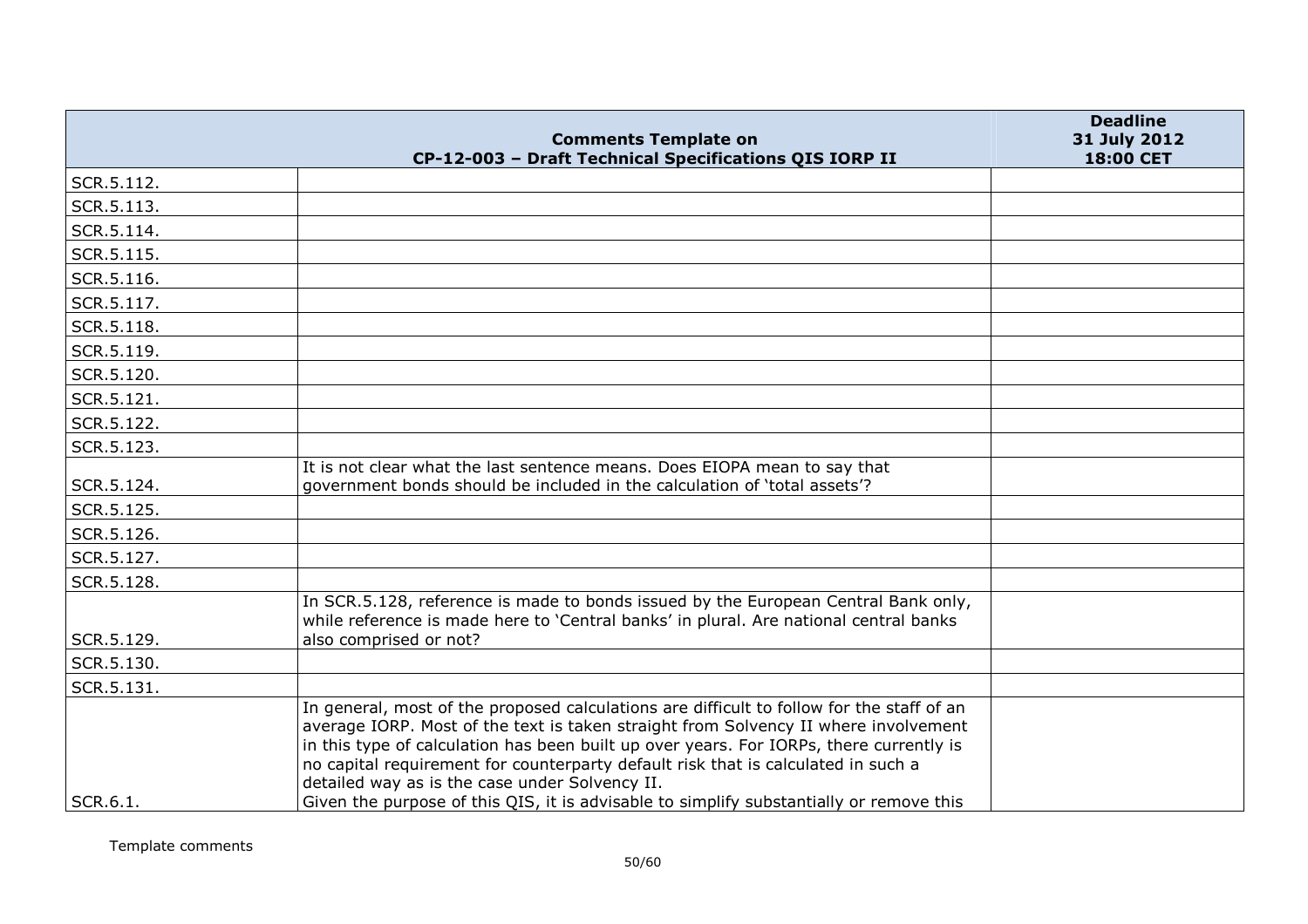|           |                                                                                                                                                                   | <b>Deadline</b>           |
|-----------|-------------------------------------------------------------------------------------------------------------------------------------------------------------------|---------------------------|
|           | <b>Comments Template on</b><br>CP-12-003 - Draft Technical Specifications QIS IORP II                                                                             | 31 July 2012<br>18:00 CET |
|           | entire section. This subparagraph is very extensive and complex. There could be more                                                                              |                           |
|           | simplifications, especially for the purpose of this QIS. Furthermore, the sponsor                                                                                 |                           |
|           | default risk could be a separate module, given the importance of the sponsor support<br>in the HBS.                                                               |                           |
|           | It is unclear how the SCR for sponsor support should be calculated for multi-employer                                                                             |                           |
| SCR.6.2.  | plans or for multinationals.                                                                                                                                      |                           |
| SCR.6.3.  |                                                                                                                                                                   |                           |
| SCR.6.4.  |                                                                                                                                                                   |                           |
| SCR.6.5.  |                                                                                                                                                                   |                           |
| SCR.6.6.  |                                                                                                                                                                   |                           |
| SCR.6.7.  |                                                                                                                                                                   |                           |
| SCR.6.8.  |                                                                                                                                                                   |                           |
| SCR.6.9.  |                                                                                                                                                                   |                           |
| SCR.6.10. |                                                                                                                                                                   |                           |
| SCR.6.11. |                                                                                                                                                                   |                           |
| SCR.6.12. |                                                                                                                                                                   |                           |
| SCR.6.13. |                                                                                                                                                                   |                           |
|           | In general, IORPs will not be familiar with calculations involving loss distribution                                                                              |                           |
| SCR.6.14. | functions. The specifications laid out in this section will be hard if not impossible to set<br>up for IORPs given their little or no experience in this respect. |                           |
|           | See our comment on section SCR.6.14                                                                                                                               |                           |
| SCR.6.15. | Also, IORPs will most likely be unfamiliar with the terms, meaning and calculation of                                                                             |                           |
| SCR.6.16. | $V_{inter}$ and $V_{intra}$ .                                                                                                                                     |                           |
|           | In comparison to most insurance companies, most IORPs are unrated. The default                                                                                    |                           |
|           | probability PDi for the sponsor of the IORP will therefore be overestimated. It is also                                                                           |                           |
| SCR.6.17. | not clear how a multi-employer plan should be rated.                                                                                                              |                           |
| SCR.6.18. |                                                                                                                                                                   |                           |
| SCR.6.19. |                                                                                                                                                                   |                           |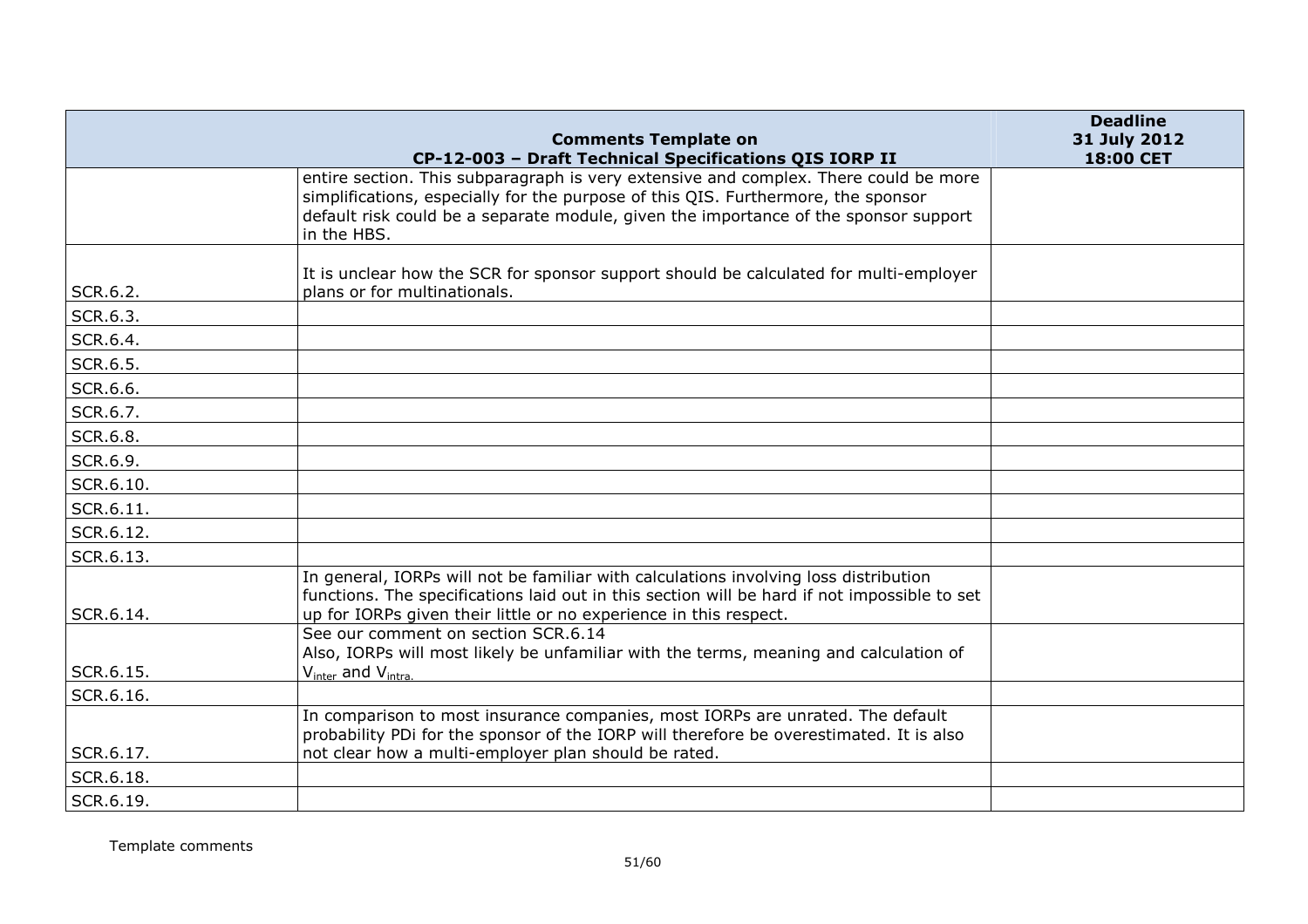|           | <b>Comments Template on</b>                                                                                                                                                                                                                                                                                                                                                                                                                                                                 | <b>Deadline</b><br>31 July 2012 |
|-----------|---------------------------------------------------------------------------------------------------------------------------------------------------------------------------------------------------------------------------------------------------------------------------------------------------------------------------------------------------------------------------------------------------------------------------------------------------------------------------------------------|---------------------------------|
|           | CP-12-003 - Draft Technical Specifications QIS IORP II                                                                                                                                                                                                                                                                                                                                                                                                                                      | 18:00 CET                       |
| SCR.6.20. |                                                                                                                                                                                                                                                                                                                                                                                                                                                                                             |                                 |
| SCR.6.21. |                                                                                                                                                                                                                                                                                                                                                                                                                                                                                             |                                 |
| SCR.6.22. |                                                                                                                                                                                                                                                                                                                                                                                                                                                                                             |                                 |
| SCR.6.23. |                                                                                                                                                                                                                                                                                                                                                                                                                                                                                             |                                 |
| SCR.6.24. |                                                                                                                                                                                                                                                                                                                                                                                                                                                                                             |                                 |
| SCR.6.25. |                                                                                                                                                                                                                                                                                                                                                                                                                                                                                             |                                 |
| SCR.6.26. |                                                                                                                                                                                                                                                                                                                                                                                                                                                                                             |                                 |
| SCR.6.27. |                                                                                                                                                                                                                                                                                                                                                                                                                                                                                             |                                 |
| SCR.6.28. |                                                                                                                                                                                                                                                                                                                                                                                                                                                                                             |                                 |
| SCR.6.29. |                                                                                                                                                                                                                                                                                                                                                                                                                                                                                             |                                 |
| SCR.6.30. |                                                                                                                                                                                                                                                                                                                                                                                                                                                                                             |                                 |
| SCR.6.31. |                                                                                                                                                                                                                                                                                                                                                                                                                                                                                             |                                 |
| SCR.6.32. |                                                                                                                                                                                                                                                                                                                                                                                                                                                                                             |                                 |
| SCR.7.1.  |                                                                                                                                                                                                                                                                                                                                                                                                                                                                                             |                                 |
| SCR.7.2.  |                                                                                                                                                                                                                                                                                                                                                                                                                                                                                             |                                 |
| SCR.7.3.  |                                                                                                                                                                                                                                                                                                                                                                                                                                                                                             |                                 |
| SCR.7.4.  | If IORPs should incorporate a risk margin into their technical provisions for adverse<br>assumptions, risks with respect to pension liabilities will be double counted. However,<br>we reject the proposal of including a risk margin into the technical provisions in order<br>to create a safety net for the wrong assumptions. This should be done in the SCR.<br>Including uncertainty into the technical provisions themselves leads to the risk of<br>piling up prudence on prudence. |                                 |
|           | Again, please also allow for an integral calculation of the loss absorbing capacity if                                                                                                                                                                                                                                                                                                                                                                                                      |                                 |
| SCR.7.5.  | both security mechanisms and technical provisions.                                                                                                                                                                                                                                                                                                                                                                                                                                          |                                 |
| SCR.7.6.  |                                                                                                                                                                                                                                                                                                                                                                                                                                                                                             |                                 |
| SCR.7.7.  | The index 'x' is redundant and leads to confusion.                                                                                                                                                                                                                                                                                                                                                                                                                                          |                                 |
| SCR.7.8.  |                                                                                                                                                                                                                                                                                                                                                                                                                                                                                             |                                 |
| SCR.7.9.  |                                                                                                                                                                                                                                                                                                                                                                                                                                                                                             |                                 |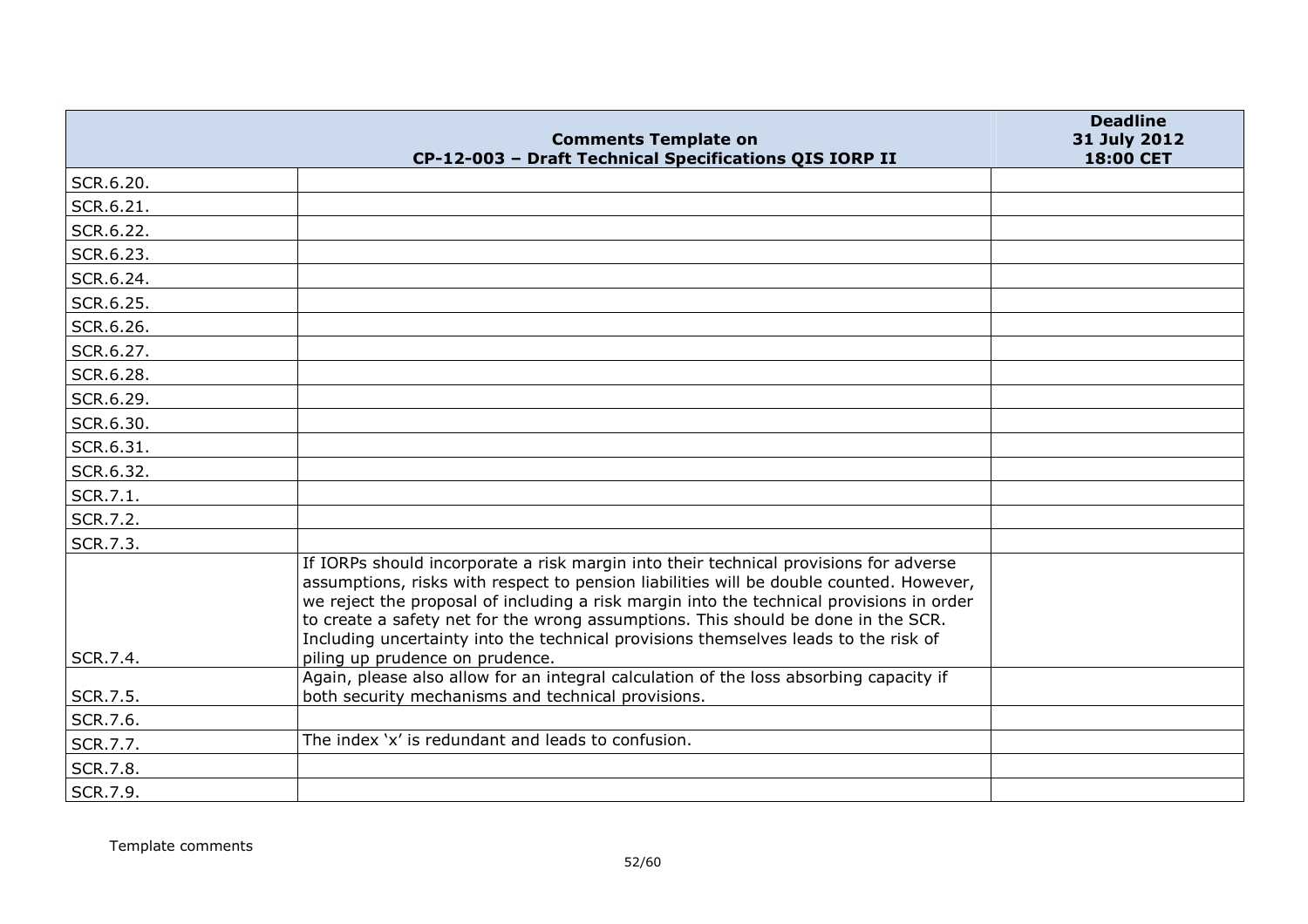|           | <b>Comments Template on</b>                                                                                                                                                                                                                                                                                                                                                                                                                                                                                                                                                                                              | <b>Deadline</b><br>31 July 2012 |
|-----------|--------------------------------------------------------------------------------------------------------------------------------------------------------------------------------------------------------------------------------------------------------------------------------------------------------------------------------------------------------------------------------------------------------------------------------------------------------------------------------------------------------------------------------------------------------------------------------------------------------------------------|---------------------------------|
|           | CP-12-003 - Draft Technical Specifications QIS IORP II                                                                                                                                                                                                                                                                                                                                                                                                                                                                                                                                                                   | 18:00 CET                       |
| SCR.7.10. |                                                                                                                                                                                                                                                                                                                                                                                                                                                                                                                                                                                                                          |                                 |
| SCR.7.11. |                                                                                                                                                                                                                                                                                                                                                                                                                                                                                                                                                                                                                          |                                 |
| SCR.7.12. |                                                                                                                                                                                                                                                                                                                                                                                                                                                                                                                                                                                                                          |                                 |
| SCR.7.13. |                                                                                                                                                                                                                                                                                                                                                                                                                                                                                                                                                                                                                          |                                 |
| SCR.7.14. |                                                                                                                                                                                                                                                                                                                                                                                                                                                                                                                                                                                                                          |                                 |
|           | The fact that no input is required to calculate the capital requirement for mortality risk<br>seems strange. If EIOPA means that no input is required, because all required<br>information is already available from previous sections, it would be advisable to state                                                                                                                                                                                                                                                                                                                                                   |                                 |
| SCR.7.15. | SO.                                                                                                                                                                                                                                                                                                                                                                                                                                                                                                                                                                                                                      |                                 |
| SCR.7.16. |                                                                                                                                                                                                                                                                                                                                                                                                                                                                                                                                                                                                                          |                                 |
| SCR.7.17. |                                                                                                                                                                                                                                                                                                                                                                                                                                                                                                                                                                                                                          |                                 |
| SCR.7.18. |                                                                                                                                                                                                                                                                                                                                                                                                                                                                                                                                                                                                                          |                                 |
| SCR.7.19. |                                                                                                                                                                                                                                                                                                                                                                                                                                                                                                                                                                                                                          |                                 |
| SCR.7.20. |                                                                                                                                                                                                                                                                                                                                                                                                                                                                                                                                                                                                                          |                                 |
| SCR.7.21. |                                                                                                                                                                                                                                                                                                                                                                                                                                                                                                                                                                                                                          |                                 |
| SCR.7.22. |                                                                                                                                                                                                                                                                                                                                                                                                                                                                                                                                                                                                                          |                                 |
| SCR.7.23. |                                                                                                                                                                                                                                                                                                                                                                                                                                                                                                                                                                                                                          |                                 |
| SCR.7.24. |                                                                                                                                                                                                                                                                                                                                                                                                                                                                                                                                                                                                                          |                                 |
| SCR.7.25. |                                                                                                                                                                                                                                                                                                                                                                                                                                                                                                                                                                                                                          |                                 |
| SCR.7.26. |                                                                                                                                                                                                                                                                                                                                                                                                                                                                                                                                                                                                                          |                                 |
| SCR.7.27. |                                                                                                                                                                                                                                                                                                                                                                                                                                                                                                                                                                                                                          |                                 |
| SCR.7.28. |                                                                                                                                                                                                                                                                                                                                                                                                                                                                                                                                                                                                                          |                                 |
| SCR.7.29. | In SCR.1.11, EIOPA states that all parameters and shocks are calibrated to yield a<br>99.5% VaR. Given the fact that mortality and longevity are complementary risks, it<br>cannot be compatible that for mortality risk, as stated in SCR.7.17, this calibration<br>yields a shock of 15% and for longevity this same calibration yields 20%. This is<br>especially strange since EIOPA asks IORPs in HBS.4.2 to take into account any<br>foreseeable trend in longevity. Given the fact that this trend is taken into account,<br>deviation around this trend should be symmetric. The assumed stress scenario is very |                                 |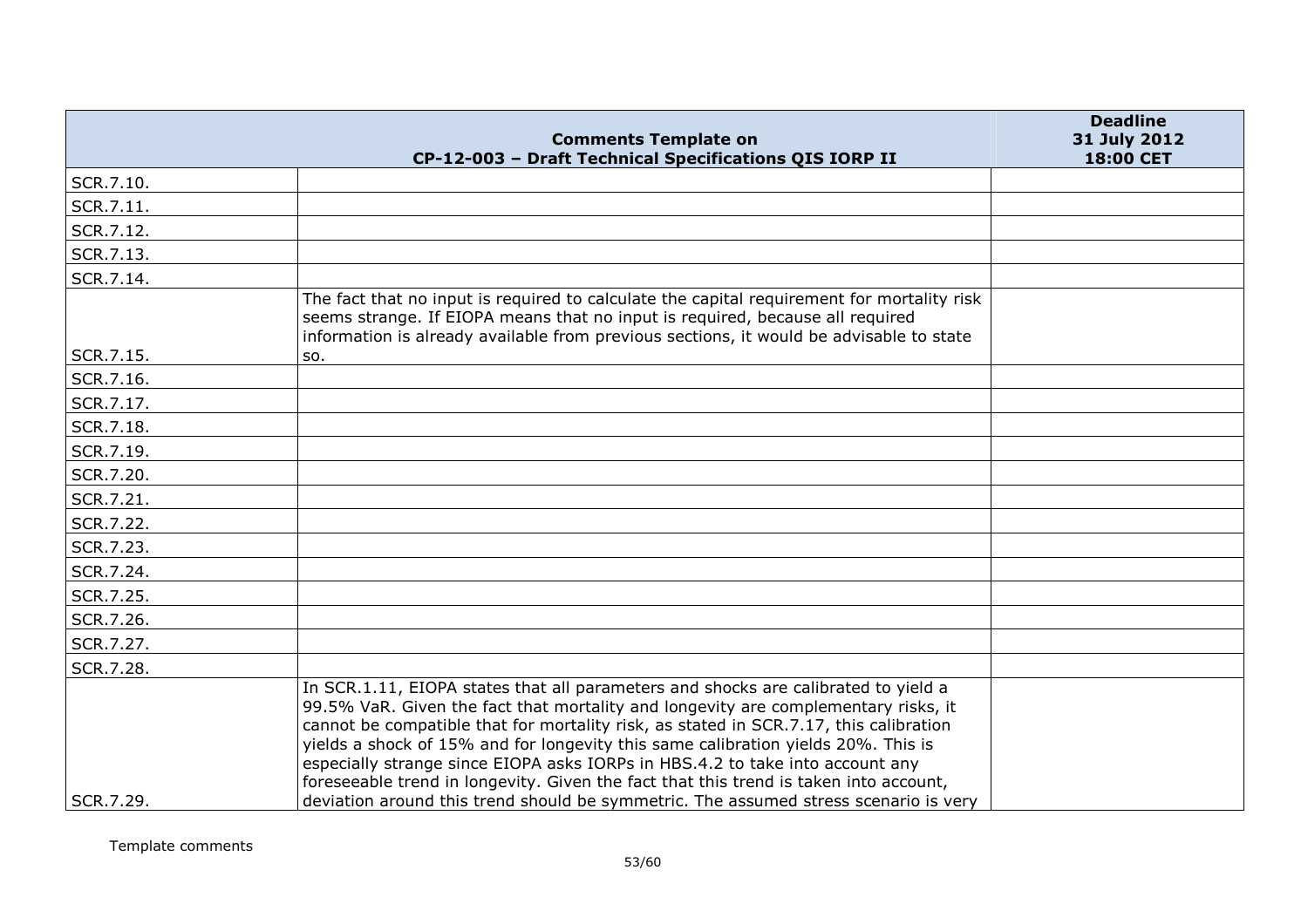|           | <b>Comments Template on</b>                                                     | <b>Deadline</b><br>31 July 2012 |
|-----------|---------------------------------------------------------------------------------|---------------------------------|
|           | CP-12-003 - Draft Technical Specifications QIS IORP II<br>huge and unrealistic. | 18:00 CET                       |
| SCR.7.30. |                                                                                 |                                 |
| SCR.7.31. |                                                                                 |                                 |
| SCR.7.32. |                                                                                 |                                 |
| SCR.7.33. |                                                                                 |                                 |
| SCR.7.34. |                                                                                 |                                 |
| SCR.7.35. |                                                                                 |                                 |
| SCR.7.36. |                                                                                 |                                 |
| SCR.7.37. |                                                                                 |                                 |
| SCR.7.38. |                                                                                 |                                 |
| SCR.7.39. |                                                                                 |                                 |
| SCR.7.40. |                                                                                 |                                 |
| SCR.7.41. |                                                                                 |                                 |
| SCR.7.42. |                                                                                 |                                 |
| SCR.7.43. |                                                                                 |                                 |
| SCR.7.44. | This risk is not relevant for Dutch IORPs.                                      |                                 |
| SCR.7.45. |                                                                                 |                                 |
| SCR.7.46. |                                                                                 |                                 |
| SCR.7.47. |                                                                                 |                                 |
| SCR.7.48. |                                                                                 |                                 |
| SCR.7.49. |                                                                                 |                                 |
| SCR.7.50. |                                                                                 |                                 |
| SCR.7.51. |                                                                                 |                                 |
| SCR.7.52. |                                                                                 |                                 |
| SCR.7.53. |                                                                                 |                                 |
| SCR.7.54. |                                                                                 |                                 |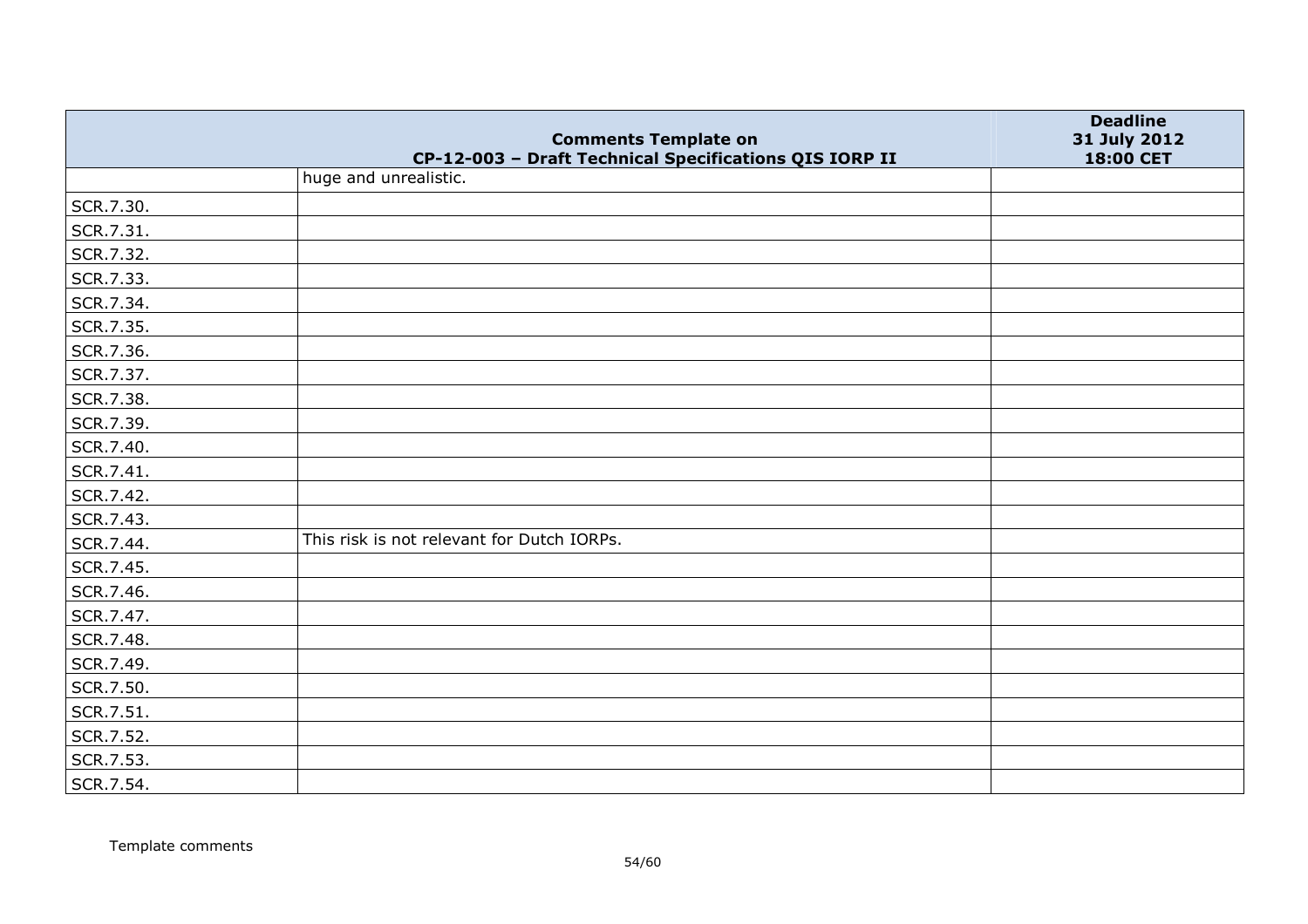|           | <b>Comments Template on</b>                                                                                                                                                                                                                                      | <b>Deadline</b><br>31 July 2012 |
|-----------|------------------------------------------------------------------------------------------------------------------------------------------------------------------------------------------------------------------------------------------------------------------|---------------------------------|
|           | CP-12-003 - Draft Technical Specifications QIS IORP II                                                                                                                                                                                                           | 18:00 CET                       |
| SCR.7.55. |                                                                                                                                                                                                                                                                  |                                 |
| SCR.7.56. |                                                                                                                                                                                                                                                                  |                                 |
| SCR.7.57. |                                                                                                                                                                                                                                                                  |                                 |
| SCR.7.58. |                                                                                                                                                                                                                                                                  |                                 |
| SCR.7.59. |                                                                                                                                                                                                                                                                  |                                 |
| SCR.7.60. |                                                                                                                                                                                                                                                                  |                                 |
| SCR.7.61. |                                                                                                                                                                                                                                                                  |                                 |
| SCR.7.62. |                                                                                                                                                                                                                                                                  |                                 |
| SCR.7.63. |                                                                                                                                                                                                                                                                  |                                 |
| SCR.7.64. |                                                                                                                                                                                                                                                                  |                                 |
| SCR.7.65. |                                                                                                                                                                                                                                                                  |                                 |
| SCR.7.66. |                                                                                                                                                                                                                                                                  |                                 |
| SCR.7.67. |                                                                                                                                                                                                                                                                  |                                 |
| SCR.7.68. |                                                                                                                                                                                                                                                                  |                                 |
| SCR.7.69. |                                                                                                                                                                                                                                                                  |                                 |
| SCR.7.70. |                                                                                                                                                                                                                                                                  |                                 |
| SCR.7.71. |                                                                                                                                                                                                                                                                  |                                 |
| SCR.7.72. |                                                                                                                                                                                                                                                                  |                                 |
| SCR.7.73. |                                                                                                                                                                                                                                                                  |                                 |
| SCR.7.74. |                                                                                                                                                                                                                                                                  |                                 |
| SCR.7.75. |                                                                                                                                                                                                                                                                  |                                 |
| SCR.7.76. |                                                                                                                                                                                                                                                                  |                                 |
|           | This risk will not be material for IORPs. For the purpose of this QIS, this risk category<br>should not be taken into account. Somewhat undiplomatically formulated: a<br>catastrophe will be good for the financial position of IORPs (i.e. decreasing value of |                                 |
| SCR.7.77. | liabilities).                                                                                                                                                                                                                                                    |                                 |
| SCR.7.78. |                                                                                                                                                                                                                                                                  |                                 |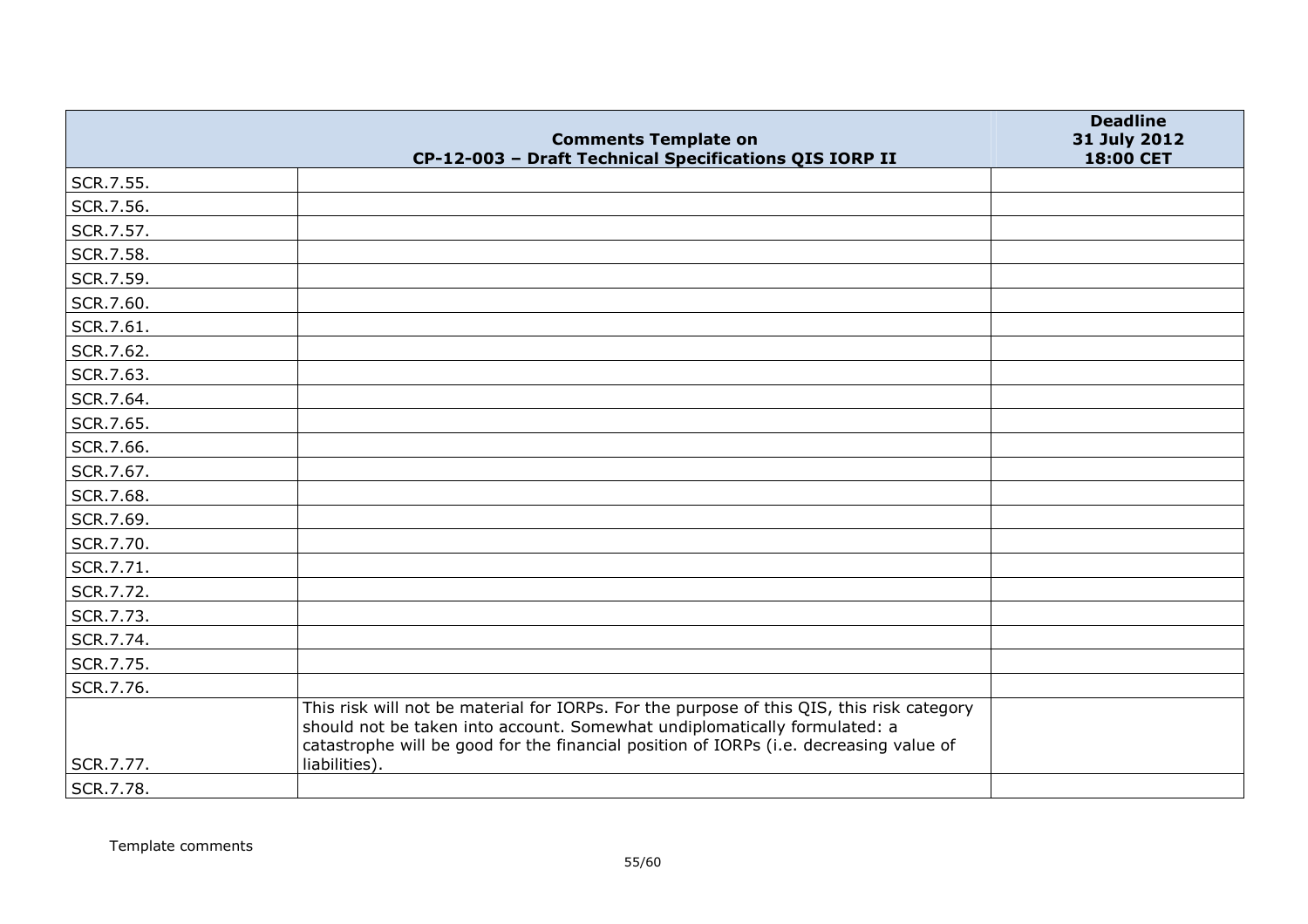|                 | <b>Comments Template on</b>                                                               | <b>Deadline</b><br>31 July 2012 |
|-----------------|-------------------------------------------------------------------------------------------|---------------------------------|
| SCR.7.79.       | CP-12-003 - Draft Technical Specifications QIS IORP II                                    | 18:00 CET                       |
| SCR.7.80.       |                                                                                           |                                 |
| SCR.7.81.       |                                                                                           |                                 |
| SCR.7.82.       |                                                                                           |                                 |
| SCR.7.83.       |                                                                                           |                                 |
| SCR.7.84.       |                                                                                           |                                 |
| SCR.7.85.       |                                                                                           |                                 |
| SCR.7.86.       |                                                                                           |                                 |
| SCR.7.87.       |                                                                                           |                                 |
|                 | This risk will not be material for IORPs. For the purpose of this QIS, this risk category |                                 |
| SCR.8.1.        | should not be taken into account.                                                         |                                 |
| <b>SCR.8.2.</b> |                                                                                           |                                 |
| SCR.8.3.        |                                                                                           |                                 |
| SCR.8.4.        |                                                                                           |                                 |
| SCR.8.5.        |                                                                                           |                                 |
| SCR.8.6.        |                                                                                           |                                 |
| SCR.8.7.        |                                                                                           |                                 |
| SCR.9.1.        |                                                                                           |                                 |
| SCR.9.2.        |                                                                                           |                                 |
| SCR.9.3.        |                                                                                           |                                 |
| SCR.9.4.        |                                                                                           |                                 |
| SCR.9.5.        |                                                                                           |                                 |
| SCR.9.6.        |                                                                                           |                                 |
| SCR.9.7.        |                                                                                           |                                 |
| SCR.9.8.        |                                                                                           |                                 |
| SCR.9.9.        |                                                                                           |                                 |
| SCR.9.10.       |                                                                                           |                                 |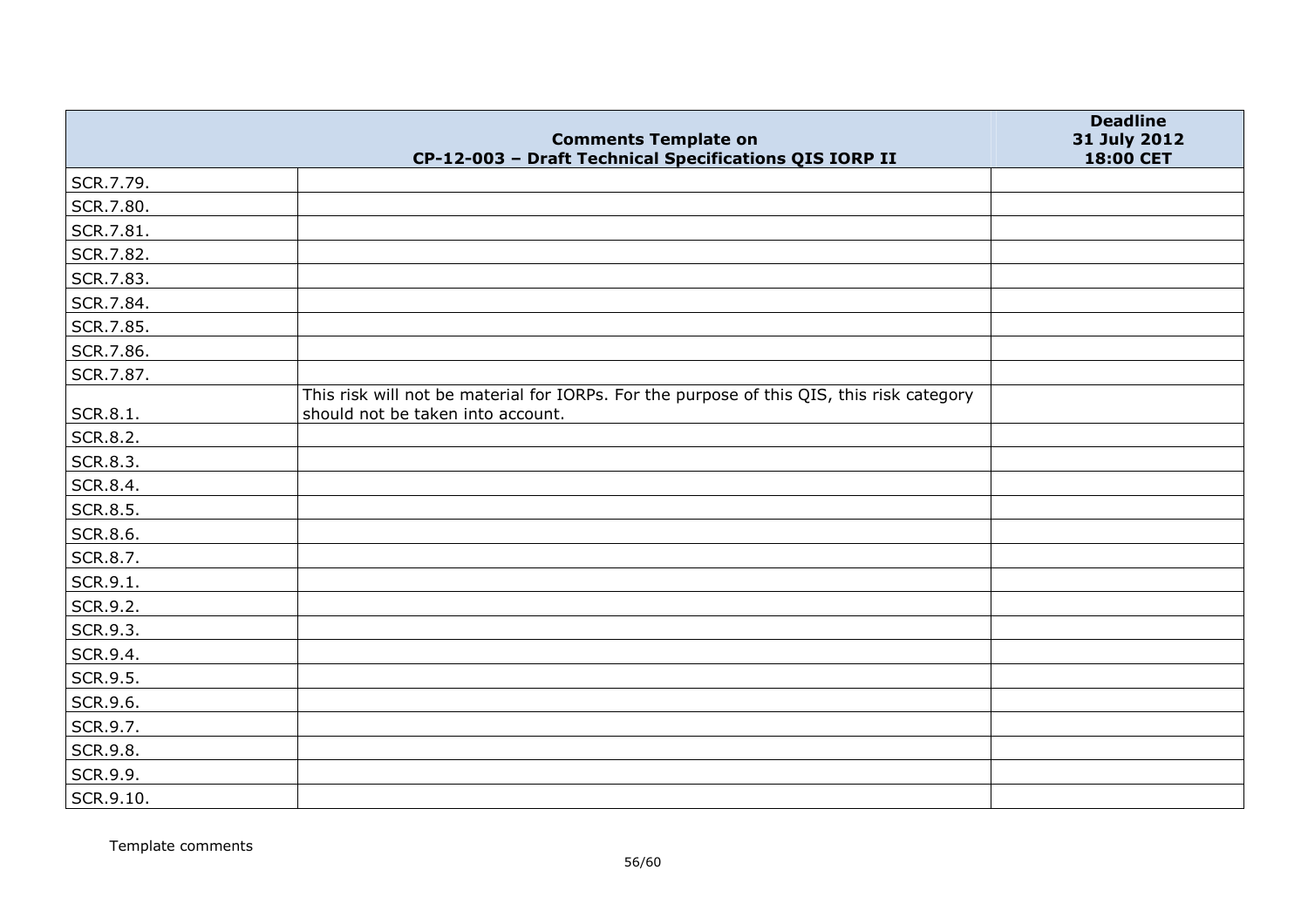|           | <b>Comments Template on</b>                                                                           | <b>Deadline</b><br>31 July 2012 |
|-----------|-------------------------------------------------------------------------------------------------------|---------------------------------|
|           | CP-12-003 - Draft Technical Specifications QIS IORP II                                                | 18:00 CET                       |
| SCR.9.11. |                                                                                                       |                                 |
| SCR.9.12. |                                                                                                       |                                 |
| SCR.9.13. |                                                                                                       |                                 |
| SCR.9.14. |                                                                                                       |                                 |
| SCR.9.15. |                                                                                                       |                                 |
| SCR.9.16. |                                                                                                       |                                 |
| SCR.9.17. | More information about the definition how to determine the absence of liquidity will be<br>necessary. |                                 |
| SCR.9.18. |                                                                                                       |                                 |
| SCR.9.19. |                                                                                                       |                                 |
| SCR.9.20. |                                                                                                       |                                 |
| SCR.9.21. |                                                                                                       |                                 |
| SCR.9.22. |                                                                                                       |                                 |
| SCR.9.23. |                                                                                                       |                                 |
| SCR.9.24. |                                                                                                       |                                 |
| SCR.9.25. |                                                                                                       |                                 |
| SCR.9.26. |                                                                                                       |                                 |
| SCR.9.27. |                                                                                                       |                                 |
| SCR.9.28. |                                                                                                       |                                 |
| SCR.9.29. |                                                                                                       |                                 |
| SCR.9.30. |                                                                                                       |                                 |
| SCR.9.31. |                                                                                                       |                                 |
| SCR.9.32. |                                                                                                       |                                 |
| SCR.9.33. |                                                                                                       |                                 |
| SCR.9.34. |                                                                                                       |                                 |
| SCR.10.1. |                                                                                                       |                                 |
| SCR.10.2. |                                                                                                       |                                 |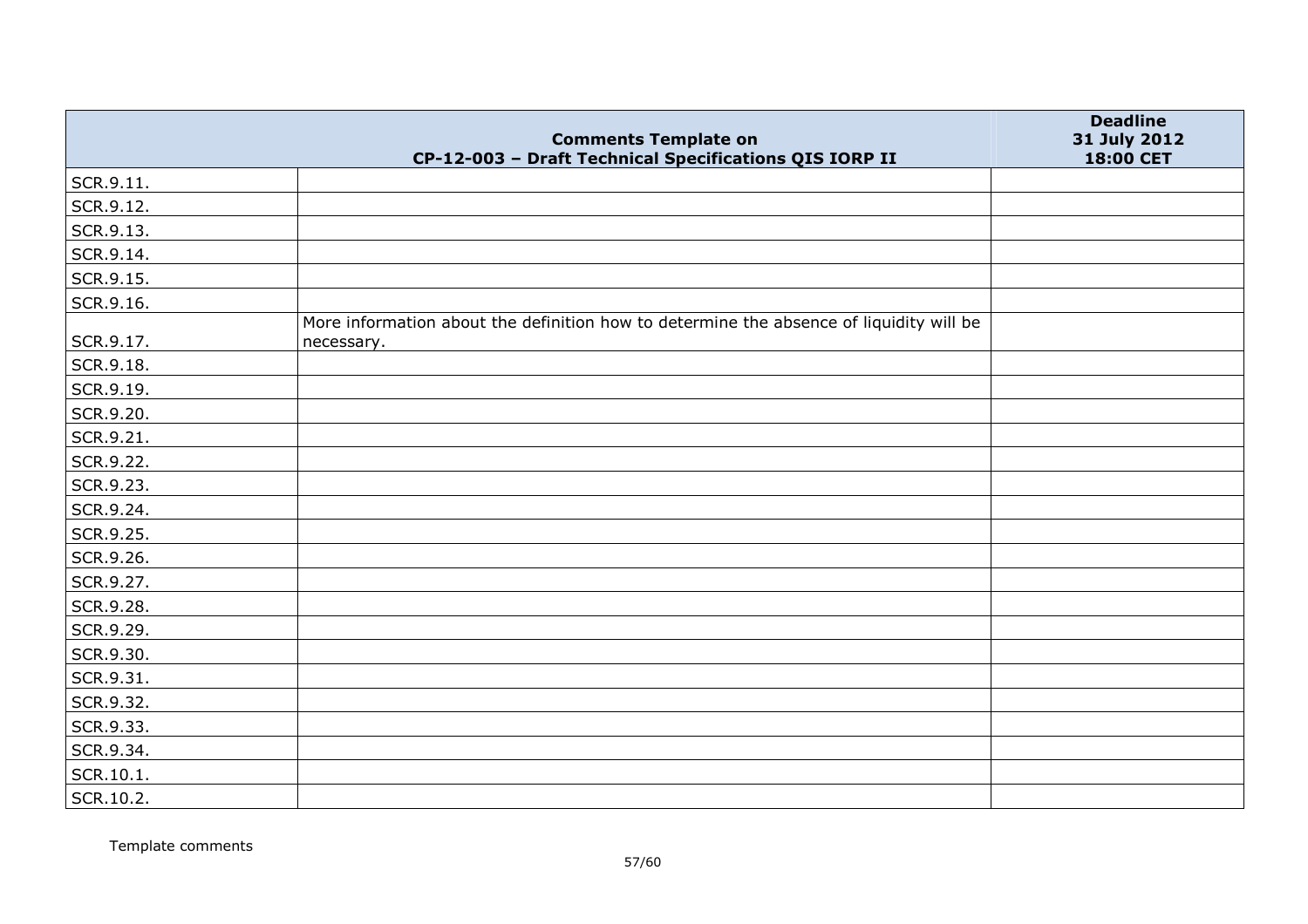|            | <b>Comments Template on</b>                                                                                                                                           | <b>Deadline</b><br>31 July 2012 |
|------------|-----------------------------------------------------------------------------------------------------------------------------------------------------------------------|---------------------------------|
|            | CP-12-003 - Draft Technical Specifications QIS IORP II                                                                                                                | 18:00 CET                       |
| SCR.10.3.  |                                                                                                                                                                       |                                 |
| SCR.10.4.  |                                                                                                                                                                       |                                 |
| SCR.10.5.  |                                                                                                                                                                       |                                 |
| SCR.10.6.  |                                                                                                                                                                       |                                 |
| SCR.10.7.  |                                                                                                                                                                       |                                 |
| SCR.10.8.  |                                                                                                                                                                       |                                 |
| SCR.10.9.  |                                                                                                                                                                       |                                 |
| SCR.10.10. |                                                                                                                                                                       |                                 |
| SCR.10.11. |                                                                                                                                                                       |                                 |
| MCR.1.1.   | The use under a prudential framework of the MCR is not clear yet. Therefore, we<br>cannot answer the questions if the prescribed calculation of a MCR is appropriate. |                                 |
| MCR.2.1.   |                                                                                                                                                                       |                                 |
| MCR.2.2.   |                                                                                                                                                                       |                                 |
| MCR.2.3.   |                                                                                                                                                                       |                                 |
| MCR.2.4.   |                                                                                                                                                                       |                                 |
| MCR.2.5.   |                                                                                                                                                                       |                                 |
| MCR.2.6.   |                                                                                                                                                                       |                                 |
| MCR.2.7.   |                                                                                                                                                                       |                                 |
| MCR.2.8.   |                                                                                                                                                                       |                                 |
| MCR.2.9.   |                                                                                                                                                                       |                                 |
| PRO.1.1.   |                                                                                                                                                                       |                                 |
| PRO.2.1.   |                                                                                                                                                                       |                                 |
| PRO.2.2.   |                                                                                                                                                                       |                                 |
| PRO.2.3.   |                                                                                                                                                                       |                                 |
| PRO.2.4.   |                                                                                                                                                                       |                                 |
| PRO.2.5.   |                                                                                                                                                                       |                                 |
| PRO.2.6.   |                                                                                                                                                                       |                                 |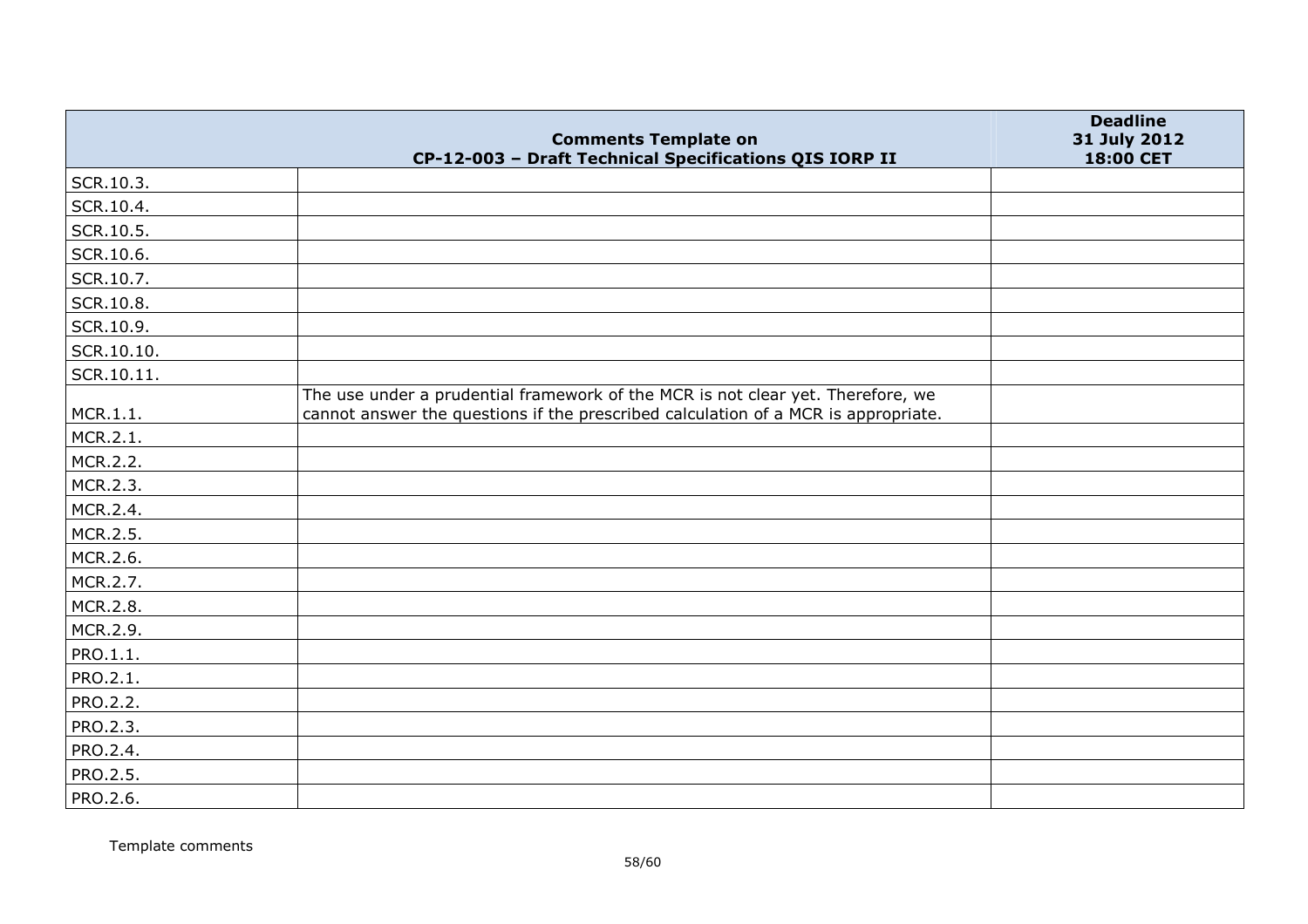|           | <b>Comments Template on</b>                            | <b>Deadline</b>           |
|-----------|--------------------------------------------------------|---------------------------|
|           | CP-12-003 - Draft Technical Specifications QIS IORP II | 31 July 2012<br>18:00 CET |
| PRO.3.1.  |                                                        |                           |
| PRO.3.2.  |                                                        |                           |
| PRO.3.3.  |                                                        |                           |
| PRO.3.4.  |                                                        |                           |
| PRO.3.5.  |                                                        |                           |
| PRO.3.6.  |                                                        |                           |
| PRO.3.7.  |                                                        |                           |
| PRO.3.8.  |                                                        |                           |
| PRO.3.9.  |                                                        |                           |
| PRO.3.10. |                                                        |                           |
| PRO.3.11. |                                                        |                           |
| PRO.3.12. |                                                        |                           |
| PRO.3.13. |                                                        |                           |
| PRO.3.14. |                                                        |                           |
| PRO.3.15. |                                                        |                           |
| PRO.3.16. |                                                        |                           |
| PRO.3.17. |                                                        |                           |
| PRO.3.18. |                                                        |                           |
| PRO.3.19. |                                                        |                           |
| PRO.3.20. |                                                        |                           |
| PRO.3.21. |                                                        |                           |
| PRO.3.22. |                                                        |                           |
| PRO.3.23. |                                                        |                           |
| PRO.3.24. |                                                        |                           |
| PRO.3.25. |                                                        |                           |
| PRO.3.26. |                                                        |                           |